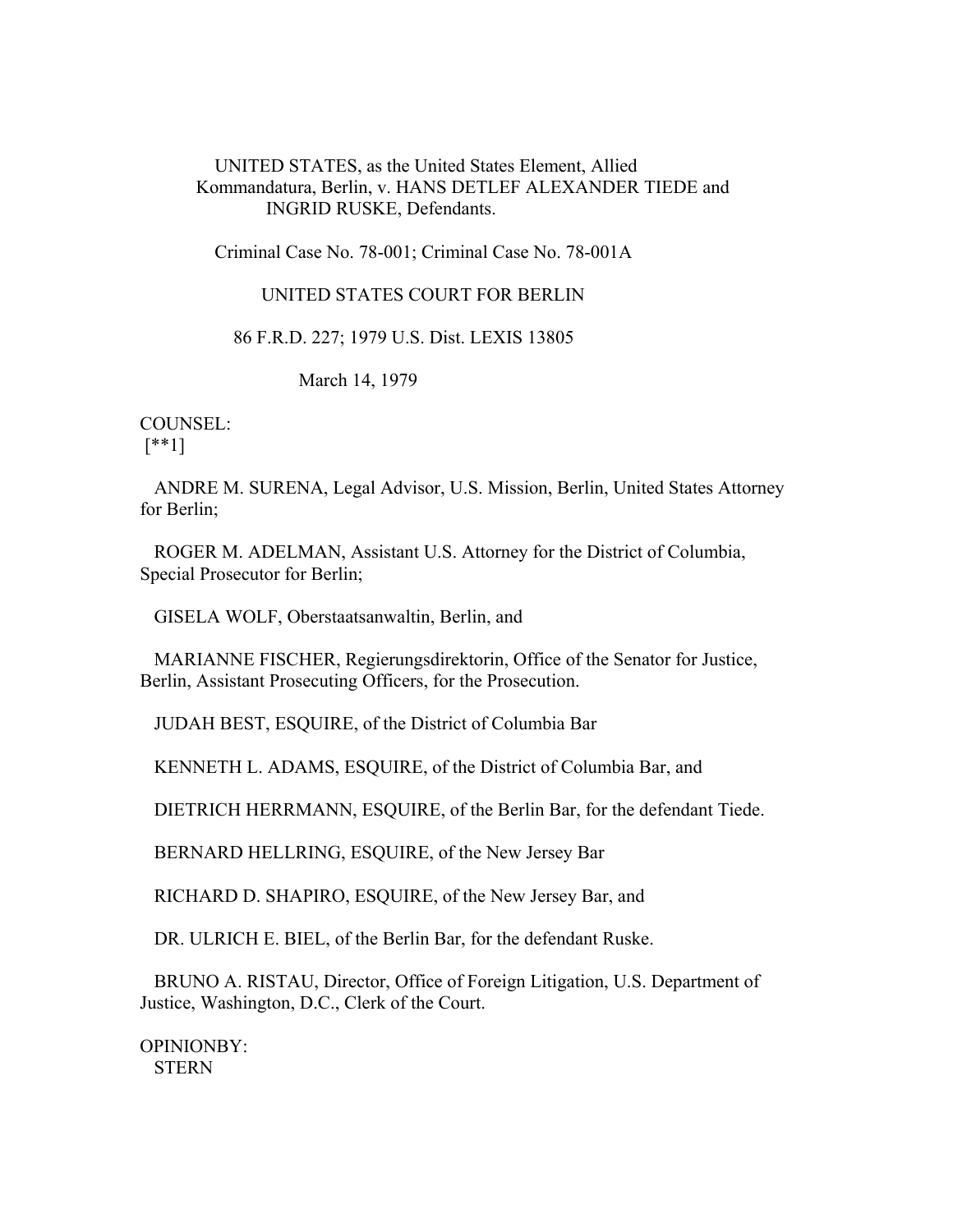OPINION:

[\*228]

OPINION

STERN, Judge \*

86 F.R.D. 227, \*228; 1979 U.S. Dist. LEXIS 13805, \*\*1

 \* Herbert J. Stern, United States Judge for the District of New Jersey, sitting as United States Judge for Berlin by appointment of the United States Ambassador to the Federal Republic of Germany.

 This is a criminal proceeding arising out of the alleged diversion [\*\*2] of a Polish aircraft by the defendants from its scheduled landing in East Berlin to a forced landing in West Berlin. United States authorities exercised jurisdiction over this matter and convened this Court. Court-appointed defense counsel have now moved for a trial by jury. The Prosecution objects, contending that these proceedings are not governed by the United States Constitution, but by the requirements of foreign policy and that the Secretary of State, as interpreter of that policy, has determined that these defendants do not have the right to a jury trial.

 The special nature of this Court and the unusual position taken by the United States Attorney for Berlin require an extensive account and analysis of the history of the occupation of Berlin, the jurisdictional basis of this Court, and the limitations, if any, on the Secretary of State and the American authorities who govern the 1.2 million people who reside in the American sector of Berlin. The Court holds that the United States Constitution applies to these proceedings and that defendants charged with criminal offenses before the United States Court for Berlin have constitutional rights, including the right to a trial  $[**3]$  by jury.

### I. FACTUAL BACKGROUND

 On August 30, 1978, a Polish civilian aircraft on a scheduled flight from Gdansk, Poland, to Schoenefeld Airport in East Berlin, was diverted and forced to land to Tempelhof Airport in the United States sector of West Berlin. n1 Folloing the landing, defendants Hans Detlef Alexander Tiede and Ingrid Ruske, together with Mrs. Ruske's twelve-year-old daughter, were detained by United States military authorities at a U.S. Air Force installation located at Tempelhof. On November 1, 1978, the United States Mission in Berlin advised the German authorities in West Berlin that it would exercise jurisdiction over the investigation and prosecution of any crimes committed in connection with the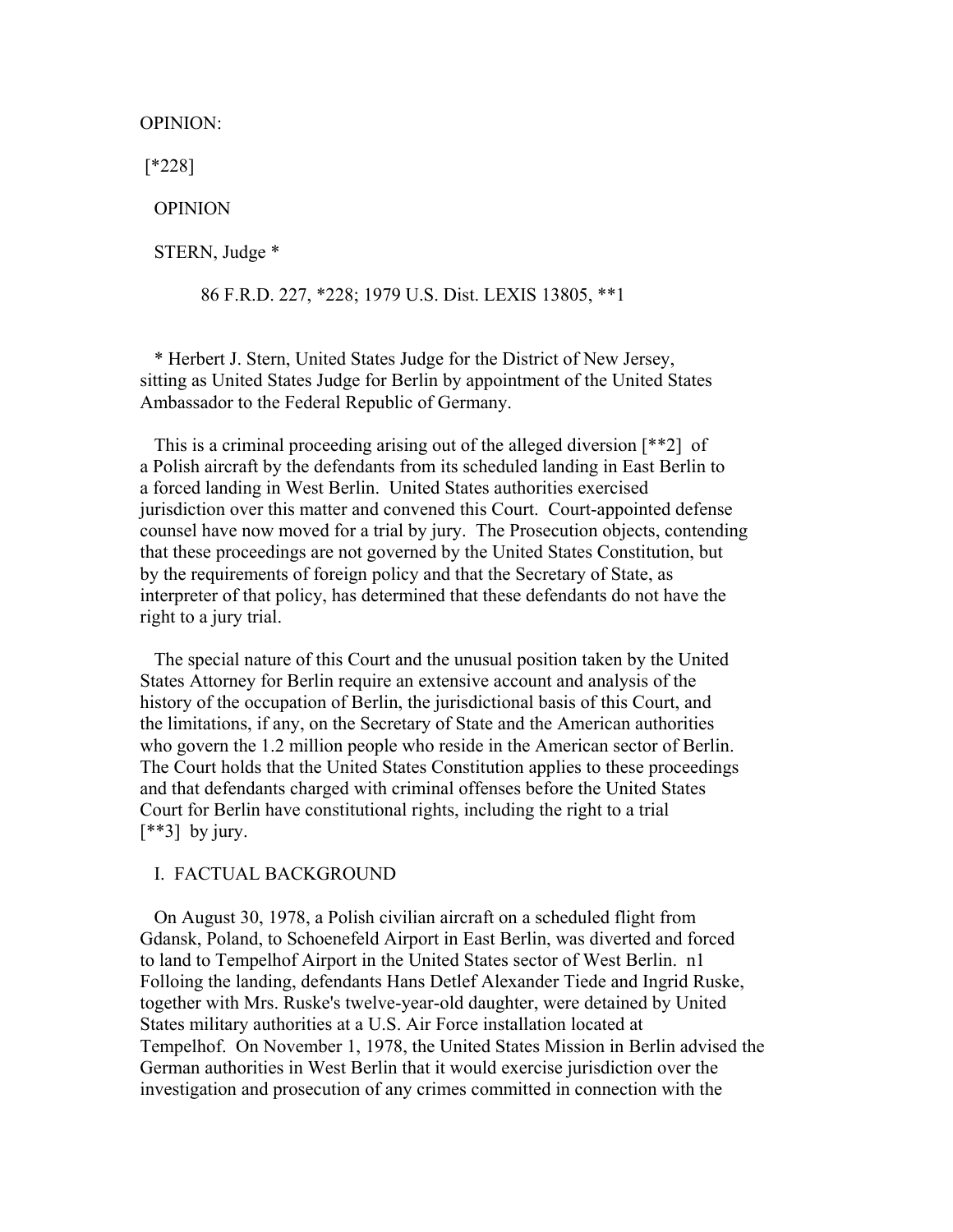diversion of the Polish airliner. n2 Mrs. Ruske was released from detention on November 3; her daughter had been released several weeks earlier.

 n1 Berlin has been occupied since 1945 by the four Allied Powers.As more fully discussed below, West Berlin is administered jointly by the United Kingdom, France, and the United States, each power being reasponsible for its respective sector.

 n2 Jurisdiction was exercised pursuant to Articles 7 and 10 of Allied Kommandatura Berlin Law No. 7 of March 17, 1950, which provides in pertinent part as follows:

#### ARTICLE 7

 1. The appropriate Sector Commandant may... withdraw from a German Court, any proceeding directly affecting any of the persons or matters within the purview of paragraph 2 of the Statement of Principles governing the relationship between the Allied Kommandatura and Greater Berlin.

## ARTICLE 10

 The appropriate Sector Commandant may take such measures as he may deem necessary to provide for the determination of cases which under this Law will not be within the jurisdiction of the German Courts. [\*\*4]

 The United States authorities, acting under the authority of Law No. 46, a law promulgated in 1955 by the former United States High [\*229] Commissioner for Germany, then convened this Court. n3 On November 30, 1978, the Honorable Dudley B. Bonsal n4 was sworn in as United States Judge for Berlin. Judge Bonsal limited his function to the promulgation of rules of criminal procedure which govern the bringing of charges, pretrial proceedings, and trials in this Court. Judge Bonsal was succeeded by the Honorable Leo M. Goodman, n5 who took the oath of office as United States Judge for Berlin on December 6, 1978.

n3 Law No. 46 is reproduced in full in the appendix to this opinion.

 n4 Senior United States District Judge, and former Chief Judge, of the United States District Court for the Southern District of New York.

 n5 Former Judge of the United States Court of the Allied High Commission for Germany, and presently the United States Member on the Supreme Restitution Court, Germany.

 On that day a complaint, supported by an affidavit executed by a U.S. Air Force investigating officer, was filed against the defendant Tiede. n6 Based on the complaint, Judge Goodman [\*\*5] issued a warrant for the arrest of Tiede.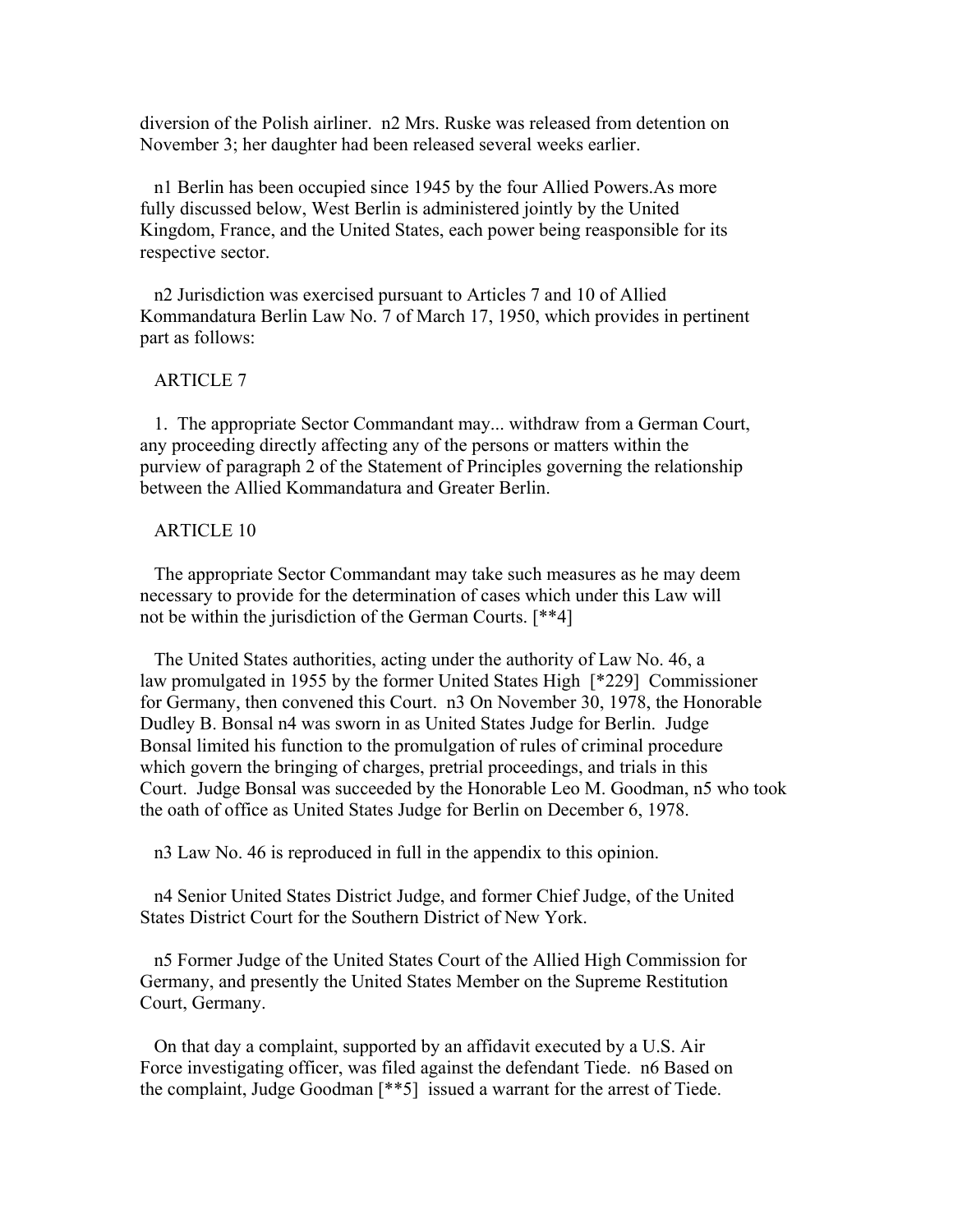The warrant was executed the same day and Tiede was brought before Judge Goodman who advised him of his rights under the United States Constitution and explained to him the nature of the criminal complaint filed against him. In view of Tiede's indigency, Judge Goodman assigned a member of the Berlin criminal bar as counsel for Tiede. Following Tiede's presentment, and upon the defendant's request, Judge Goodman scheduled a preliminary hearing and arraignment for mid-January.

n6 The complaint read in pertinent part:

 That on or about 30 August, 1978, Hans Detlef Alexander Tiede did, by means of force, threats and a weapon, that is a pistol, take a hostage, and divert Polish LOT Flight No. 165 while from it scheduled route of Gdansk, Poland to Schoenefeld Airport and force it to land at Tempelhof Central Airport in Berlin.

 Also on December 6, a complaint with supporting affidavit was filed against the defendant Ruske, on the basis of which Judge Goodman caused a summons to be issued, commanding Mrs. Ruske to appear before the Court in mid-January for presentation and arraignment. German defense counsel was appointed by Judge Goodman [\*\*6] for the defendant Ruske in late December.

 On January 11, 1979, the author of this opinion became United State Judge for Berlin. The defendants were arraigned the next day. Prior to arraignment, this Court appointed American counsel for both defendants because the proceedings would be conducted under American procedural law, although German substantive law would apply. Defendants filed timely motions demanding a trial by jury.

### II. HISTORICAL BACKGROUND

- A. Overview of the Allied Occupation of Germany since World War II.
- 1. The Occupation of Germany.

 In 1944, some eight months before final victory in the Second World War, the United States, the United Kingdom and the Soviet Union began [\*230] preparing for the occupation of a defeated Germany. They formed the European Advisory Commission and agreed on the division of pre-War German territory into three zones of occupation and on the principle that Greater Berlin would be administered jointly by the Allies. n7 A second agreement created the Allied administration structure for governing occupied Germany.n8 Subsequently, the Provisional Government of the French Republic was invited to participate in the occupation [\*\*7] of Germany, and the British and United States zones of occupation were redivided to create a fourth, the French zone of occupation. n9

 n7 Protocol on Zones of Occupation in Germany and Administration of "Greater Berlin", Approved by the European Advisory Commission, Sept. 12, 1944, 5 U.S.T.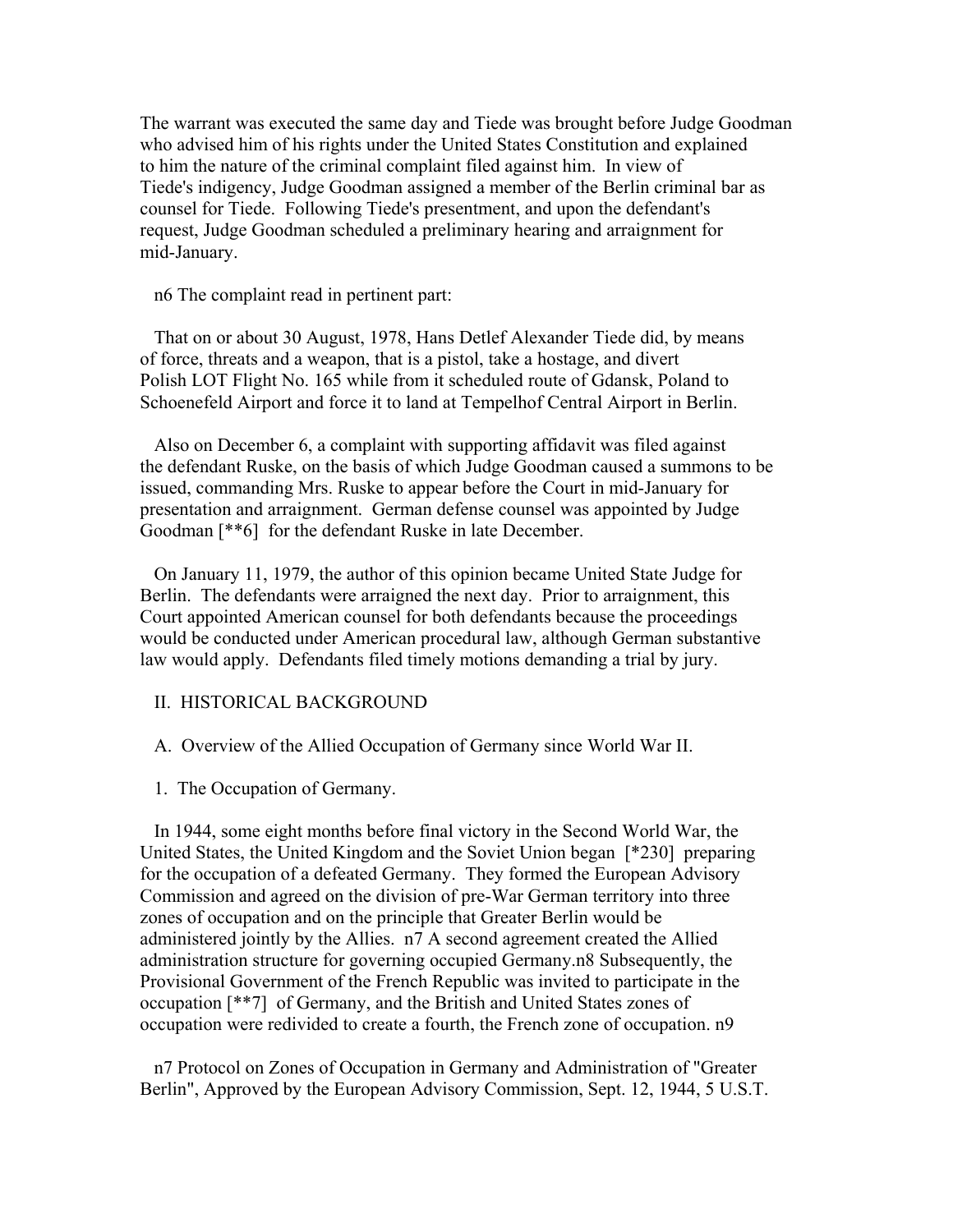2078, T.I.A.S. No. 3071, 227 U.N.T.S. 279.

 n8 Agreement on Control Machinery in Germany, Adopted by the European Advisory Commission, Nov. 14, 1944, 5 U.S.T. 2062, T.I.A.S. No. 3070, 236 U.N.T.S. 359.

 n9 Protocol of Proceedings of Crimea (Yalta) Conference, Feb. 11, 1945, reprinted in DOCUMENTS ON GERMANY, 1944-1971, Committee on Foreign Relations, United States Senate, 92d Cong., 1st Sess. 8 (1971) [hereinafter "DOCUMENTS OF GERMANY"].

 On June 5, 1945, the Allies declared the total defeat of Germany and assumed "supreme authority" over the country, "including all the powers possessed by the German Government, the High Command and any state, municipal or local government or authority." The Allied declaration expressly denied any intent to "effect the annexation of Germany." n10 A Control Council, composed of the Commanders-in-Chief of the occupying forces of each of the Four Powers, [\*\*8] headed the Allied administration. Its responsibilities were to coordinate the administration of the four zones, to legislate on matters affecting Germany as a whole, to supervise the German central administration, and to direct jointly the government of Berlin "through appropriate organs." n11 Decisions of the Control Council were required to be unanimous.

 n10 Declaration Regarding the Defeat of Germany and the Assumption of Supreme Authority by the Allied Powers, Signed at Berlin, June 5, 1945, DOCUMENTS ON GERMANY, supra note 9 at 12, 13.

n11 Agreement on Control Machinery in Germany, Art. 3(b), supra note 8.

 The Allies' objectives in occupied Germany went far beyond an ordinary belligerent occupation of enemy territory. First, the Allies had to provide for the complete civil, economic and judicial administration of the country because the German Government had totally collapsed. n12 Second, the Allies expressly sought the denazification and the democratization of German political life. They hoped to accomplish this by initially decentralizing the German Government, thus eliminating the influence of the National Socialist Party. Third, the Allies contemplated a reunification [\*\*9] of Germany as one of the final objectives of the occupation. n13

n12 See Declaration Regarding the Defeat of Germany, supra note 10.

 n13 See Protocol of the Proceedings of the Berlin (Potsdam) Conference, August 1, 1945; DOCUMENTS ON GERMANY, supra, note 9 at 32, 34.

Beginning in 1948, the Soviet Union increasingly obstructed decision making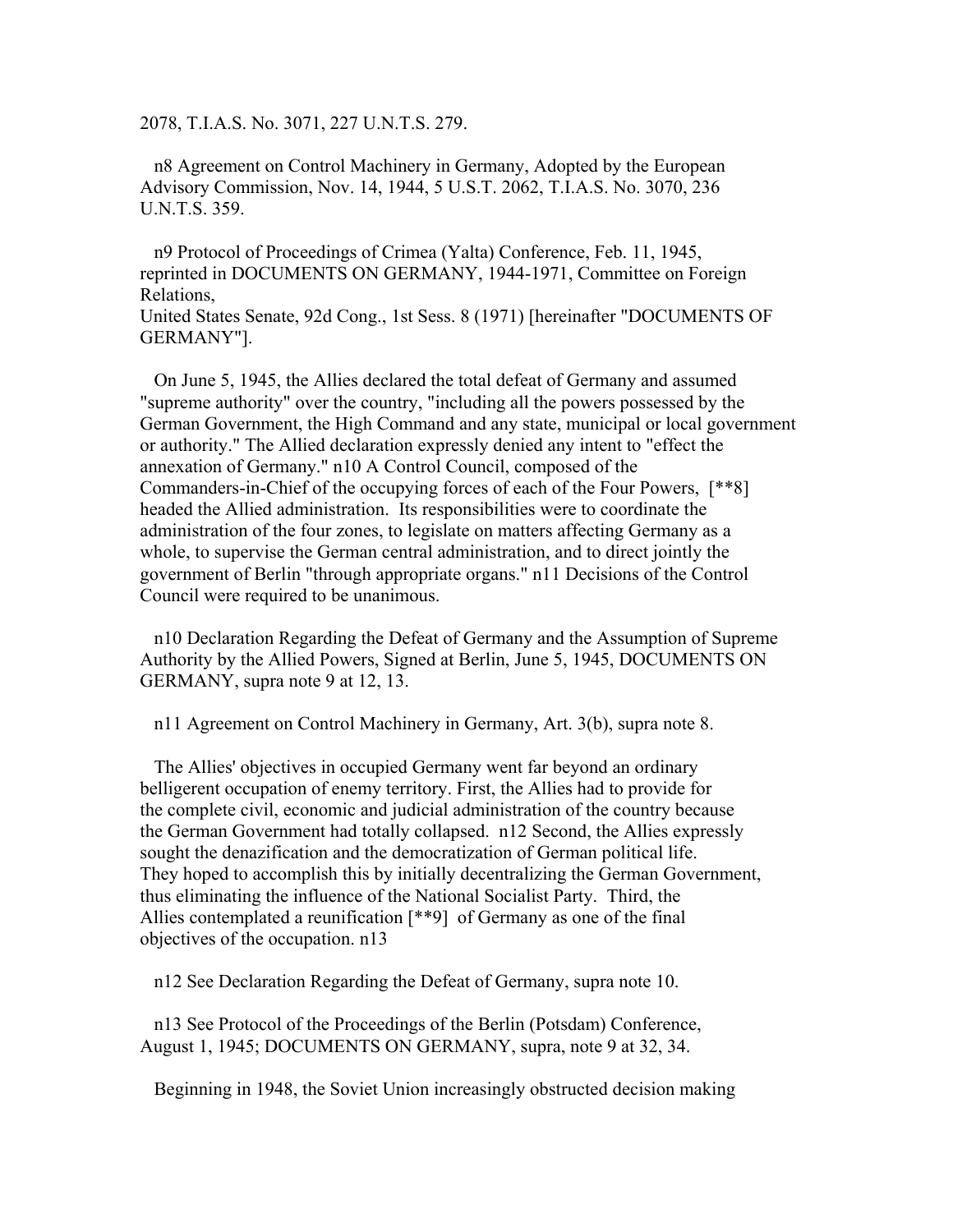in the Allied governing bodies and imposed restrictions on access [\*231] between the Western zones of occupation and Berlin. n14 On July 1, 1948, the Soviet Commander-in-Chief withdrew from the Allied Control Council, thus frustrating that body's ability to legislate for Germany as a whole. n15 Thereafter, the Three Western Allies began to administer the three Western zones without Soviet participation.

 n14 Account Issued by the Department of State on "Soviet Interference with Access to Berlin" in the Period March 30-July 3, 1948; DOCUMENTS ON GERMANY, supra note 9 at 101.

 n15 Statement Issued by the Soviet Government on Withdrawal of the Soviet Representative From the Allied Kommandatura, Berlin, July 1, 1948; DOCUMENTS ON GERMANY, supra note 9 at 100.

 In 1949, the Three Western Powers took steps toward establishing [\*\*10] and eventually transferring authority to a new German Government. They enacted an " Occupation Statute" to govern the relationships between the Western powers and the newly-created "Federal Republic of Germany." n16 Through a series of agreements which entered into force in 1949, the Three Powers merged the administration of the three Western zones in Germany, authorized the adoption of a "Basic Law" (a constitution) establishing a democratic federal state for the Western zones, terminated military government zones, and substituted a civilian Allied administration. n17 The new center of this occupation authority was the "Allied High Commission," which was composed of three civilian High Commissioners. n18 Within the United States Government, responsibility for occupation functions then shifted from the Defense Department to the Department of State. n19

 n16 Occupation Statute Defining the Powers to be Retained by the Occupation Authorities, Signed by the Three Western Foreign Ministers, April 8, 1949; DOCUMENTS ON GERMANY, supra note 9 at 148.

 n17 Agreements on Merger of Three Western German Zones of Occupation in Germany and Other Matters, April 8, 1949, United States - United Kingdom - France, 63 Stat. 2817, T.I.A.S. No. 2066, 140 U.N.T.S. 196.

n18 Agreement as to Tripartite Controls, supra note 17, Art. 1.

 n19 The position of United States High Commissioner for Germany was established by the President on June 6, 1949, by Exec. Order No. 10062, 14 Fed. Reg. 2965 (1949). The order read in pertinent part:

 The United States High Commissioner for Germany, hereinafter referred to as the High Commissioner, shall be the supreme United States authority in Germany. The High Commissioner shall have the authority, under the immediate supervision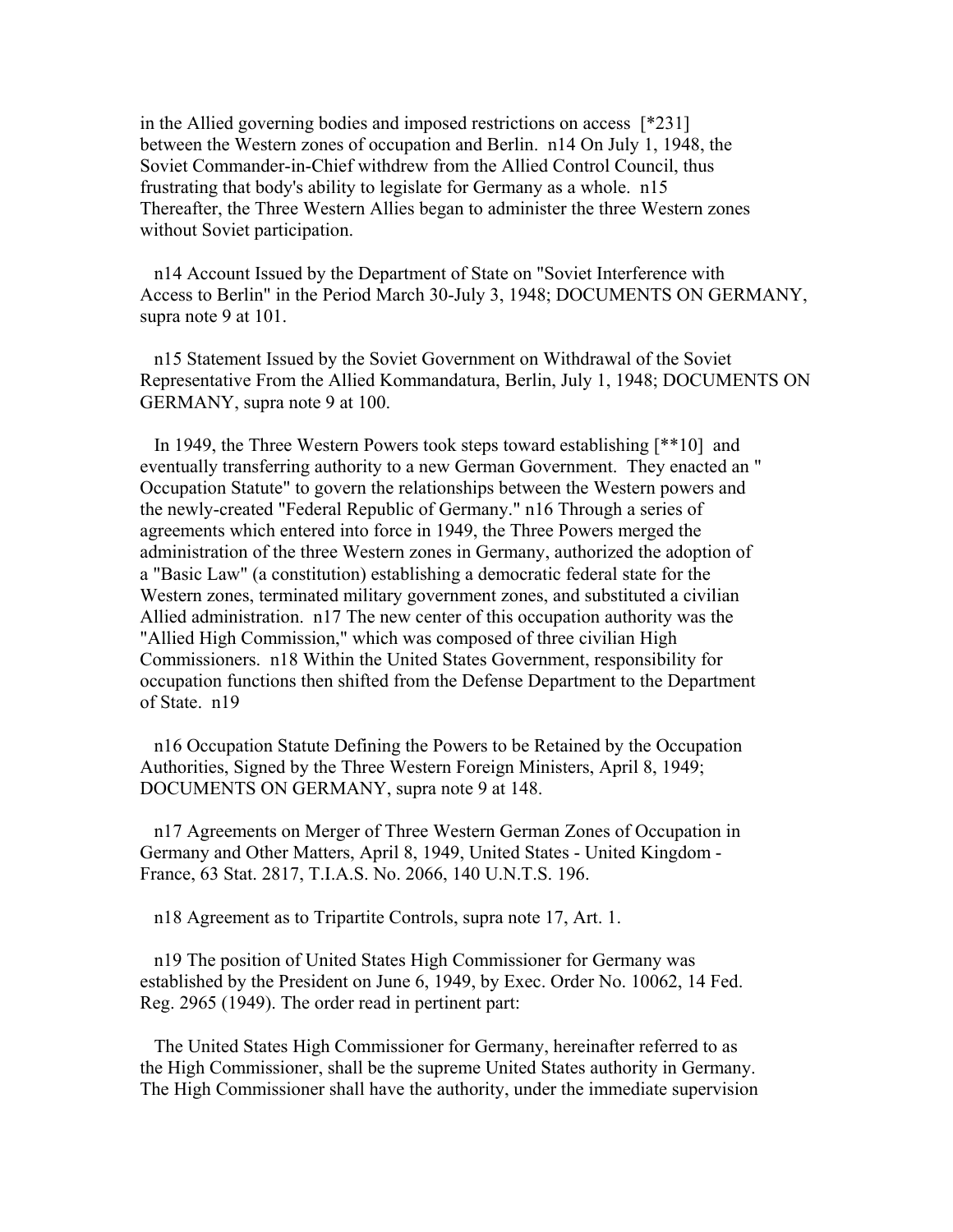of the Secretary of State (subject, however, to consultation with and ultimate direction by the President), to exercise all of the governmental functions of the United States in Germany (other than the command of troops), including representation of the United States on the Allied High Commission for Germany when established, and the exercise of appropriate functions of a Chief of Mission within the meaning of the Foreign Service Act of 1946. [\*\*11]

 On October 19, 1951, the state of war between the United States and Germany was formally terminated. n20 In 1952 a series of agreements among the Three Powers and the Federal Republic of Germany, known collectively as the "Bonn Conventions," were signed. n21 These agreements, [\*232] however, did not enter into force until May 5, 1955. On that date, the occupation regime in the Federal Republic of Germany was terminated, the Allied High Commission abolished, and the Federal Republic assumed full sovereign control over its territory. n22

 n20 Joint Resolution of Congress, 65 Stat. 451; Pres. Proclamation No. 2950, 16 Fed. Reg. 10915 (1951).

 n21 Convention on Relations between the Three Powers and the Federal Republic of Germany, May 26, 1952, 6 U.S.T. 4251, T.I.A.S. 3425, 331 U.N.T.S. 327; Convention on the Settlement of Matters Arising Out of the War and the Occupation, May 26, 1952, 6 U.S.T. 4411, T.I.A.S. 3425, 332 U.N.T.S. 219; Protocol to Correct Certain Textual Errors in the Convention on Relations, June 27, 1952, 6 U.S.T. 5381, T.I.A.S. 3425.

 n22 See Protocol on Termination of the Occupation Regime, Oct. 23, 1954, 6 U.S.T. 4117, T.I.A.S. No. 3425, 331 U.N.T.S. 253; Convention on Relations, supra note 21, Art. 1. [\*\*12]

 The Bonn Conventions, however, did not provide for the termination of the occupation in Berlin. There, the occupation continued.

2. The Occupation of Greater Berlin.

 On September 12, 1944, the United States, the United Kingdom and the Soviet Union, in an exercise of their anticipated rights of conquest, agreed that:

 The Berlin Area (by which expression is understood the territory of, "Greater Berlin," as defined by the Law of 27th April, 1920) will be jointly occupied by armed forces of the U.S.A., U.K., and U.S.S.R., assigned by the respective Commanders-in-Chief. n23

 n23 Protocol on Zones of Occupation in Germany and Administration of "Greater Berlin", supra note 7, 5 U.S.T. at 2080.

A "Protocol on Zones of Occupation" divided Greater Berlin into separate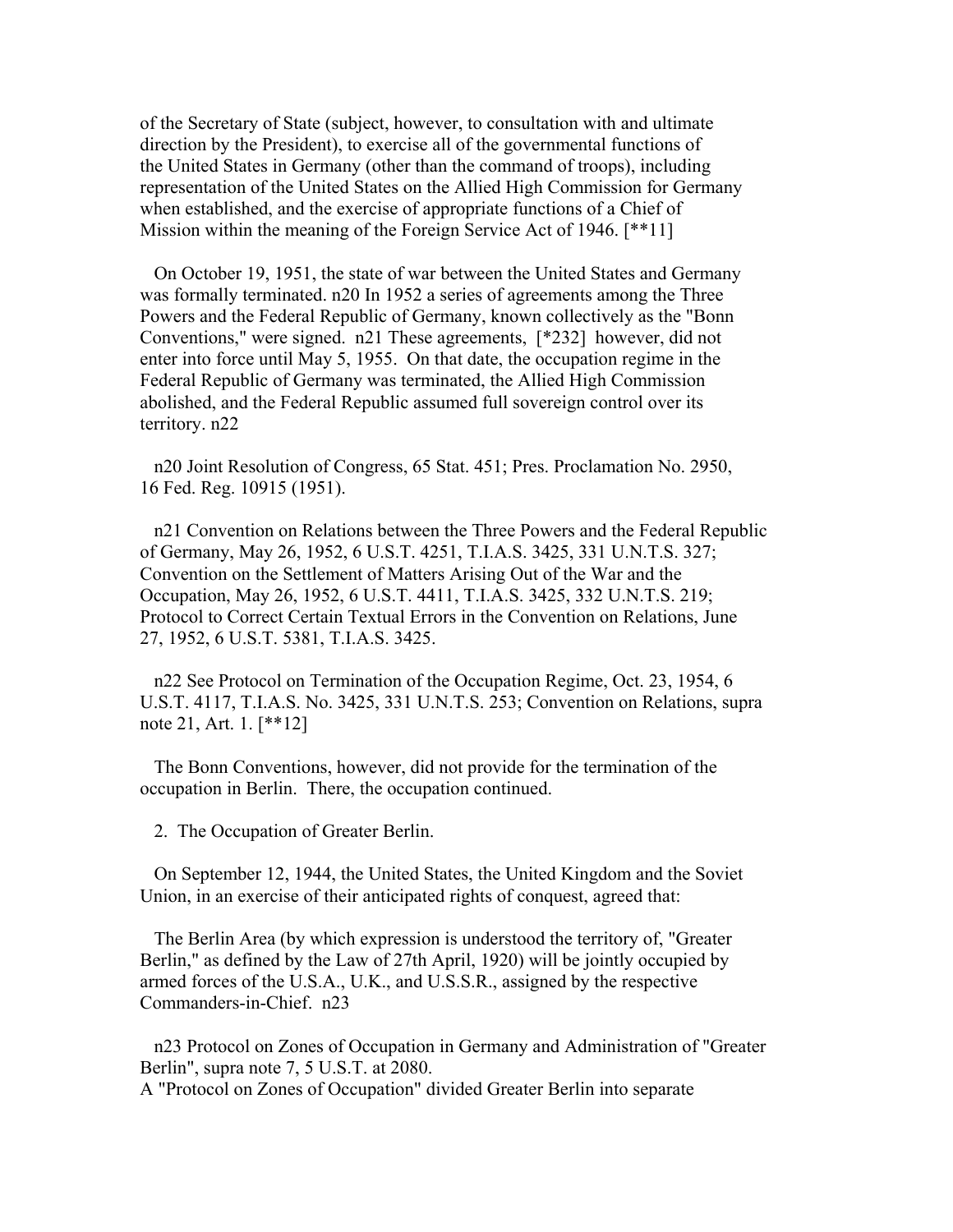sectors, each to be occupied by one of the Allied Powers. Further, an "Inter-Allied Governing Authority" (Kommandatura in Russian), was established "to direct jointly the administration of the 'Greater Berlin' area." n24 On November 14, 1944, in the Agreement on Control Machinery, the Allies further agreed to establish a subordinate Inter-Allied technical staff "to serve the purpose of supervising and controlling [\*\*13] the activities of the local organs of 'Greater Berlin,' which are responsible for its municipal services." n25

n24 Id., 5 U.S.T. at 2081.

n25 Supra note 8, 5 U.S.T. at 2065.

 In the summer of 1945, United States, United Kingdom and French military forces moved into Berlin, which initially had been taken by Soviet military forces. n26 On July 11, 1945, the "Allied Kommandatura" was established pursuant to the agreed arrangements for Greater Berlin. Subject to the Allied Kommandatura, which was responsible for the administration of the city as a whole and for the control of local German authorities, each sector had a Military Sector Commandant who had authority to control and administer his particular sector. Each Sector Commandant also had the power to promulgate necessary sector legislation.

 n26 Allied Agreement on Quadripartite Administration of Berlin, July 7, 1945; DOCUMENTS ON GERMANY, supra note 9 at 22-23.

 In the initial months after the establishment of the Allied Kommandatura, cooperation among the wartime Allies was maintained. By late 1946, however, the Soviet authorities increasingly began to obstruct the functioning of the Kommandatura and to impede [\*\*14] the quadripartite control of Greater Berlin. Throughout 1947, relations between the Soviet [\*233] Union and the Western Allies continued to deteriorate and, beginning on January 6, 1948, the Soviet authorities progressively restricted access to Greater Berlin from the Western zones of occupation. By mid-June, 1948, all land ties were cut off, and the Berlin blockade was established. n27 In December, 1948, the Allied (Western) Kommandatura resumed operation on the theory that the Soviet withdrawal could not abrogate the original quadripartite agreement for joint control over Greater Berlin, even though the decisions of the Allied (Western) Kommandatura could only be given effect in the Western sectors. n28

 n27 The ensuing airborne supply of the city became known as the "Berlin Airlift."

 n28 See Simpson, Berlin: Allied Rights and Responsibilities in the Divided City, 6 Int. & Comp. L.Q. 83, 86-87 (1957).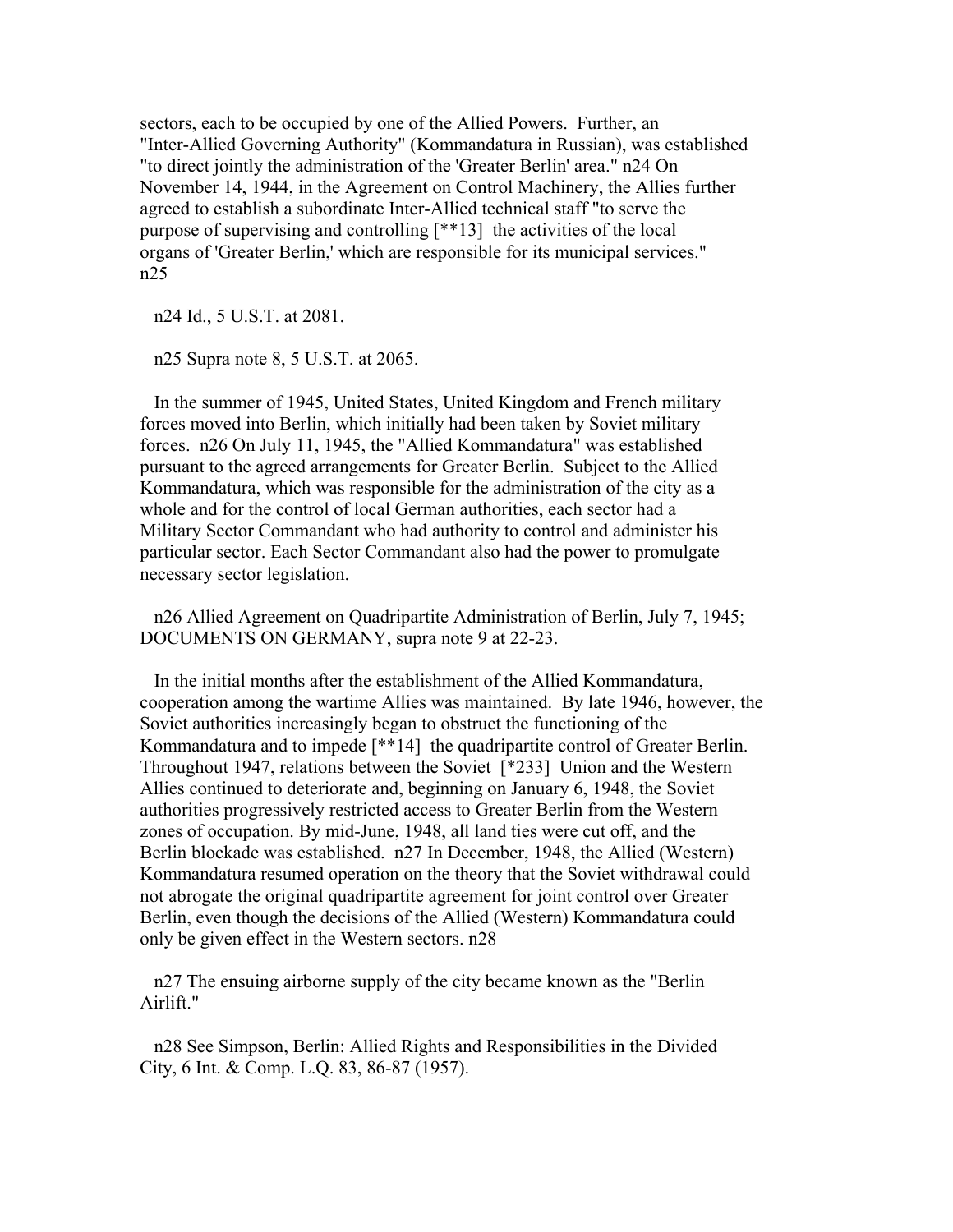The Berlin blockade ended on May 12, 1949, following an agreement among the Four Powers to discuss the strained relations in the Council of Foreign Ministers. n29 When no agreement was reached by that body, the three Western Powers began to cope with a de facto partition [\*\*15] of Greater Berlin between the Soviet Sector and the three Western sectors. n30 The Western Powers agreed that the agreement establishing the civilian Allied High Commission for the new German Federal Republic would "be applied as far as practicable to the Western Sectors of Berlin." n31 The internal procedure for the Allied (Western) Kommandatura was accordingly revised to make clear its subordination to the newly-created civilian Allied High Commission. n32

 n29 Four-Power Communique on Agreement on Lifting the Berlin Blockade Effective May 12, New York, May 4, 1949; DOCUMENTS ON GERMANY, supra note 9 at 154.

n30 Simpson, supra note 28 at 87.

 n31 Agreement on Merger of three Western German Zones of Occupation, supra note 17; Agreed Minute Respecting Berlin.

 n32 Agreement on Terms for Continuance of the Allied (Western) Kommandatura as the Agency for Allied Control of Berlin, June 7, 1949; DOCUMENTS ON GERMANY, supra note 9 at 160.

 On May 14, 1949, the Allied (Western) Kommandatura adopted a "Statement of Principles Governing the Relationship Between the Allied Kommandatura and Greater Berlin," which paralleled the 1949 agreements laying a foundation for later self-government [\*\*16] by the German people in the three Western zones of occupation. n33 That Statement provided that Greater Berlin was to have "full legislative and executive and judicial powers," in accordance with its constitution and the limitations contained in the Statement.The Allied Kommandatura reserved to itself powers in certain spheres, n34 and the right to assume full authority over Berlin where "essential to security or to preserve democratic government, or in the pursuance of the international obligations of their Governments." n35 Because of the "special circumstances prevailing in Berlin," and in contrast to the Occupation Statute applicable in the three Western zones of occupation, the Statement of Principles for Berlin also [\*234] reserved to the Allies "the right to intervene, in an emergency, and issue orders to ensure the security, good order and financial and economic stability of the City." n36 Upon notice to the Kommandatura and the failure of that body to object, the Berlin City Government was allowed to legislate on subjects within the reserved spheres. All other city legislation would become effective, unless vetoed by the Kommandatura within 21 days. n37

n33 DOCUMENTS ON GERMANY, supra note 9 at 158.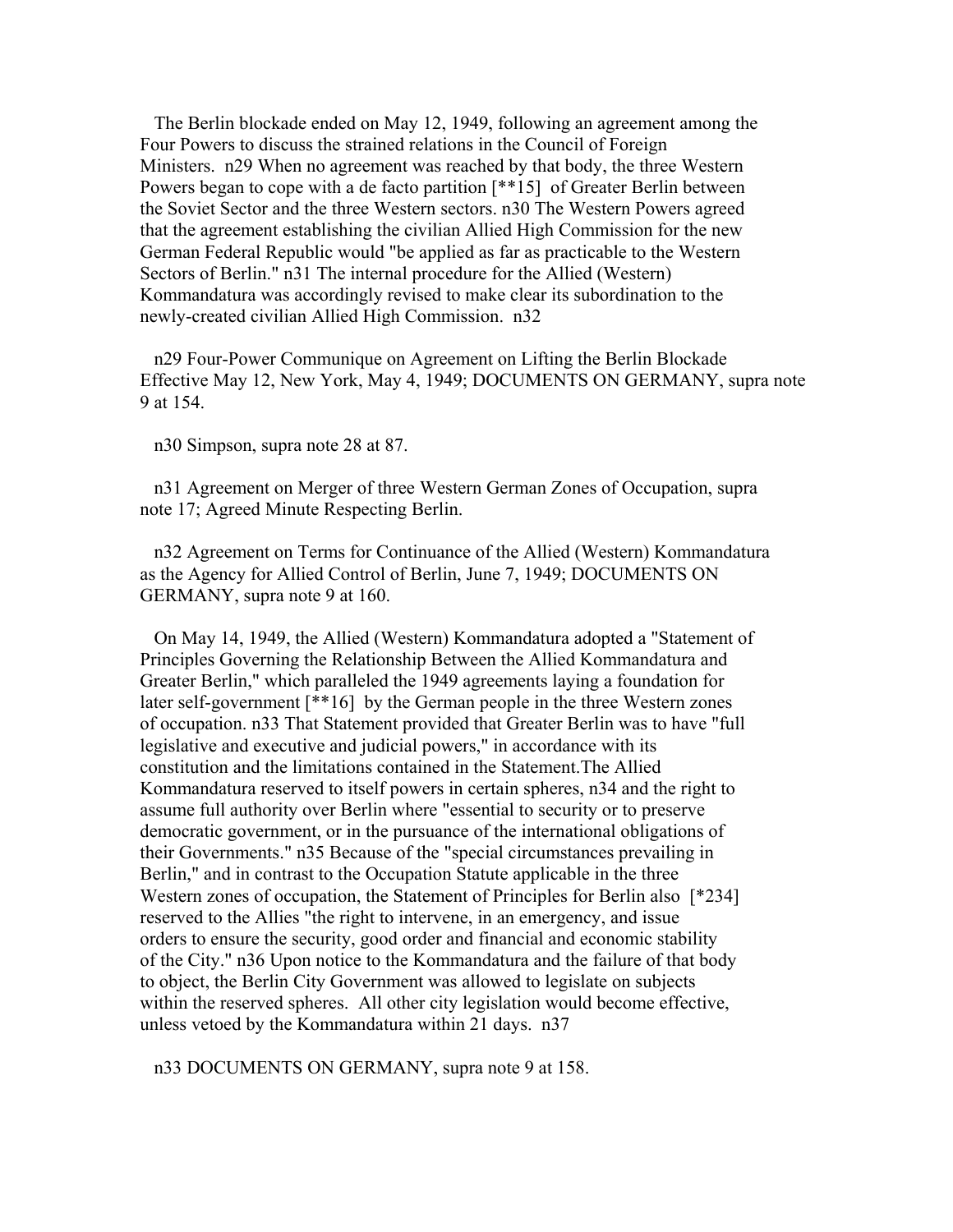n34 The Allied Kommandatura reserved to itself, inter alia, the right to supervise the Berlin Police, to take measures related to the Berlin blockade, and to coordinate banking, currency, and credit policies with those of the Federal Republic.

n35 DOCUMENTS ON GERMANY, supra note 9 at 159.

n36 Id.

n37 Art. 6 of the Statement of Principles provided:

 Subject only to the requirements of their security, the Occupation Authorities guarantee that all agencies of the Occupation will respect the civil rights of every person to be protected against arbitrary arrest, search, or seizure, to be represented by council [sic], to be admitted to appeal as circumstances warrant, to communicate with relatives, and to have a fair, prompt trial. [\*\*17]

 Three years later, on May 26, 1952, concurrent with the contemplated new relationship between the Western Powers and the Federal Republic of Germany, the three Western Commandants issued a "Declaration on Berlin Governing Relations Between the Allied (Western) Kommandatura and Berlin." n38 Therein the Allied Kommandatura authorized the local Berlin authorities to exercise all rights, powers and responsibilities set forth in the Berlin Constitution as adopted in 1950, subject to certain reservations. n39 The purpose of this Declaration, which did not enter into force until after the Bonn Conventions did on May 5, 1955, was "to grant the Berlin authorities the maximum liberty compatible with the special situation of Berlin." The Declaration did not, as did the Bonn Conventions with respect to the Federal Republic of Germany, signal the end of the Allied occupation in Berlin. President Eisenhower issued an Executive Order on May 5, 1955 assigning responsibility for the occupation of Berlin to the United States Ambassador accredited to the Federal Republic of Germany. n40

n38 DOCUMENTS ON GERMANY, supra note 9 at 208.

n39 Id., Art. I.

 n40 Exec. Order No. 10603, 20 Fed. Reg. 3093, reads in pertinent part as follows:

 1. Executive Order No. 10062 of June 6, 1949, and Executive Order No. 10144 of July 21, 1950, amending that order, are hereby revoked, and the position of United States High Commissioner for Germany, established by that order, is hereby abolished.

2. The Chief of the United States Diplomatic Mission to the Federal Republic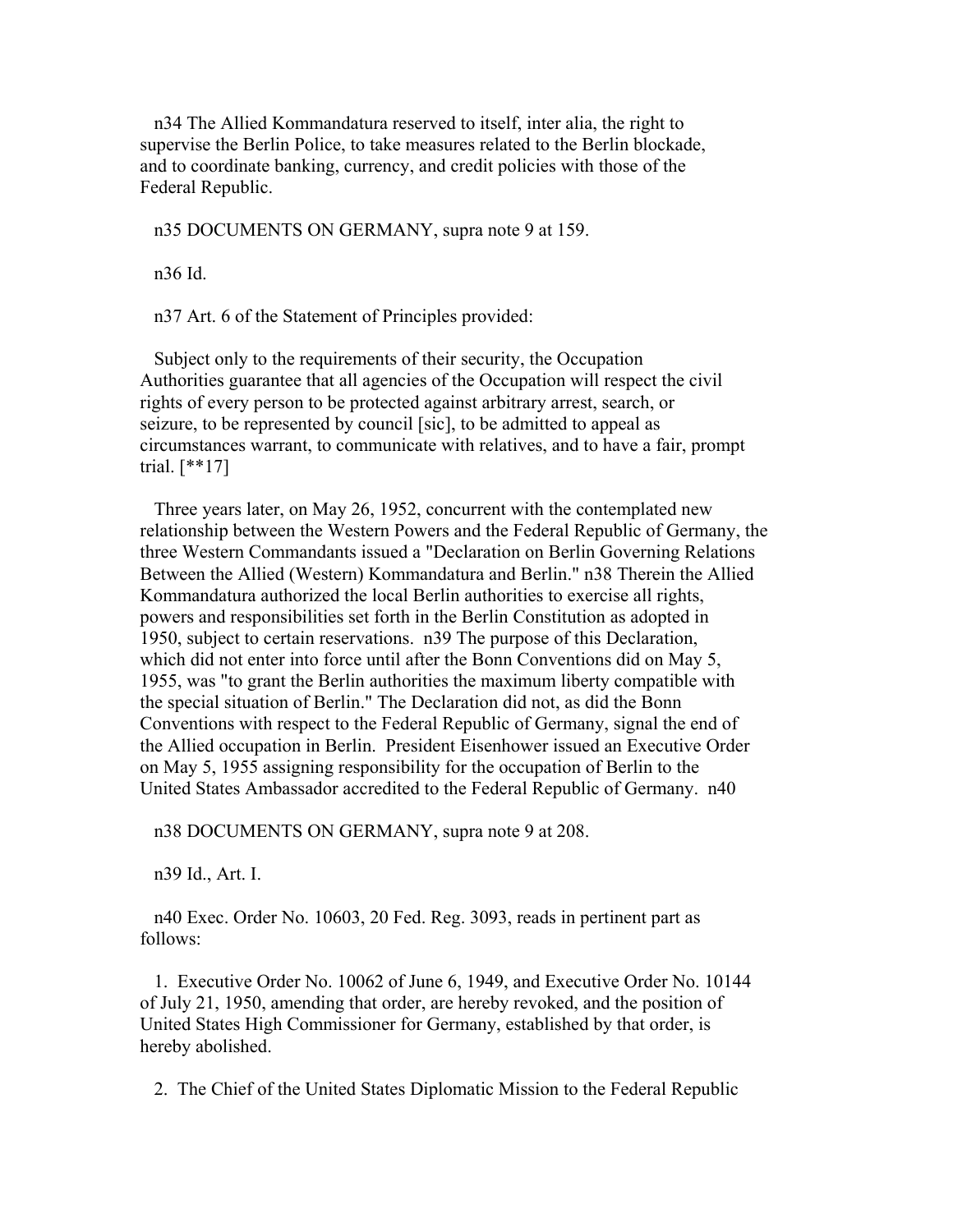of Germany, hereinafter referred to as the Chief of Mission, shall have supreme authority, except as otherwise provided herein, with respect to all responsibilities, duties, and governmental functions of the United States in all Germany. The Chief of Mission shall exercise his authority under the supervision of the Secretary of State and subject to ultimate direction by the President. [\*\*18]

 The Declaration on Berlin authorized the Berlin authorities to adopt the legislation of the Federal Republic of Germany, and provided that the Allied Kommandatura would not, subject to the rights reserved to them, object to such adoption. n41 The Declaration on Berlin further provided that the Allied authorities would only intervene in the areas specified in the May 14, 1949 Statement of Principles, in which they had reserved certain powers for themselves, to an extent consistent with the principles [\*235] underlying the new relations between the Western Powers and the Federal Republic of Germany. n42

 n41 Declaration on Berlin Governing Relations Between the Allied (Western) Kommandatura and Berlin, DOCUMENTS ON GERMANY, supra note 9 at 209, Art. IV.

n42 Id., Art. V.

 Between 1955 and 1971, the Western Allies made numerous attempts to normalize "the situation" in Berlin. The diplomatic exchanges of that time between the Three Western Powers and the Soviet Union reflect the fundamentally adverse legal positions and political objectives of the two sides, and gave rise to a serious escalation of tensions in Europe. n43 These tensions peaked in mid-August, 1961, when [\*\*19] the "Berlin Wall" was erected and circulation throughout the four sectors of Berlin was severely curtailed. n44 Thereafter, serious tensions between the West and East surfaced in Berlin in varying degrees until the conclusion, on September 3, 1971, of the Quadripartite Agreement on Berlin. n45

n43 See generally, DOCUMENTS ON GERMANY, supra note 9 at 277 et seq.

 n44 See Note from the Western Commandants in Berlin to the Soviet Commandant Protesting Erection of the "Berlin Wall", August 15, 1961; DOCUMENTS ON GERMANY, supra note 9 at 568; Note from the United States to the Soviet Union Protesting East German violation of the Quadripartite status of Berlin, August 17, 1961; Report by President Kennedy to the Nation on the Berlin Crisis, July 25, 1961, 45 Dep't State Bull. 267 (1961).

n45 24 U.S.T. 283, T.I.A.S. No. 7551.

In the Quadripartite Agreement, the four war-time Allies essentially agreed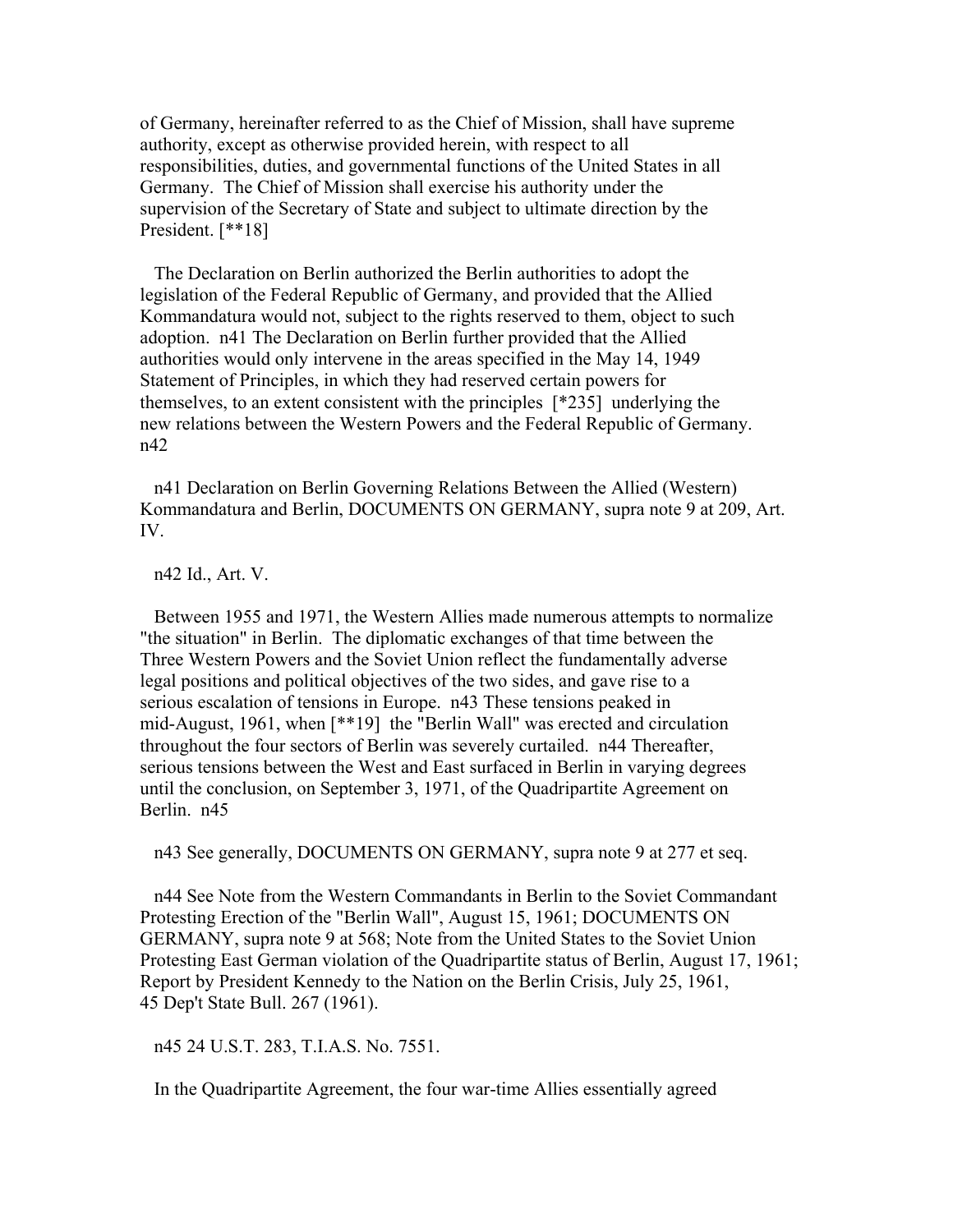to disagree, while simultaneously respecting their individual and joint rights and responsibilities in Berlin, which they recognized remained unchanged. The Four Powers agreed on detailed arrangements for (1) transit traffic through the territory of East Germany and between the [\*\*20] Western sectors of Berlin and the Federal Republic of Germany, (2) travel and visits by permanent residents of the Western sectors into areas controlled by East Germany, and (3) the maintenance and development of ties between the Western sectors of Berlin and the Federal Republic of Germany. In a letter to the Chancellor of the Federal Republic of Germany following the signing of the Quadripartite Agreement, the three Western Ambassadors noted that, pursuant to the terms of the Agreement, the rights and responsibilities of the Four Powers in Berlin remain unaltered: "Our governments will continue, as heretofore, to exercise supreme authority in the Western Sectors of Berlin, within the framework of the Four Power responsibility which we share for Berlin as a whole." n46

n46 24 U.S.T. at 343.

B. The Exercise of Judicial Authority Under the Occupation.

1. The Occupation Courts in Germany.

 When the Allied occupation began in 1945, there were no German courts and the only semblance of law was provided by the Allied Military Command. n47 Following the establishment of a Military Government in [\*236] the United States zone of occupation, n48 General Eisenhower proclaimed [\*\*21] that the law applicable within the zone would be "the German law in force at the time of the occupation," subject to modification by the Allied Control Council or the U.S. Military Government. n49 Thus, with the exception of decisions by the occupying authorities to nullify all provisions of law evidencing National Socialist ideology, the basic law applied within the United States zone from the start of the occupation was German law.

 n47 See McCauley, American Courts in Germany: 600,000 Cases Later, 40 A.B.A.J. 1041, 1042 (1954).

 n48 Proc. No. 1, United States Area of Control, United States Military Government for Germany, July 14, 1945, 12 Fed. Reg. 6997 (1947).

 n49 Proc. No. 2, United States Area of Control, United States Military Government for Germany, September 19, 1945, 12 Fed. Reg. 6997 (1947).

 In 1946, the United States Military Government took measures designed to establish a judicial system for its zone of occupation in Germany.First, the government enacted an ordinance setting forth a list of offenses against Allied Forces and supplementing the German Criminal Code of 1871 as the applicable law within the zone. n50 Second, a system of "Military Government [\*\*22] Courts"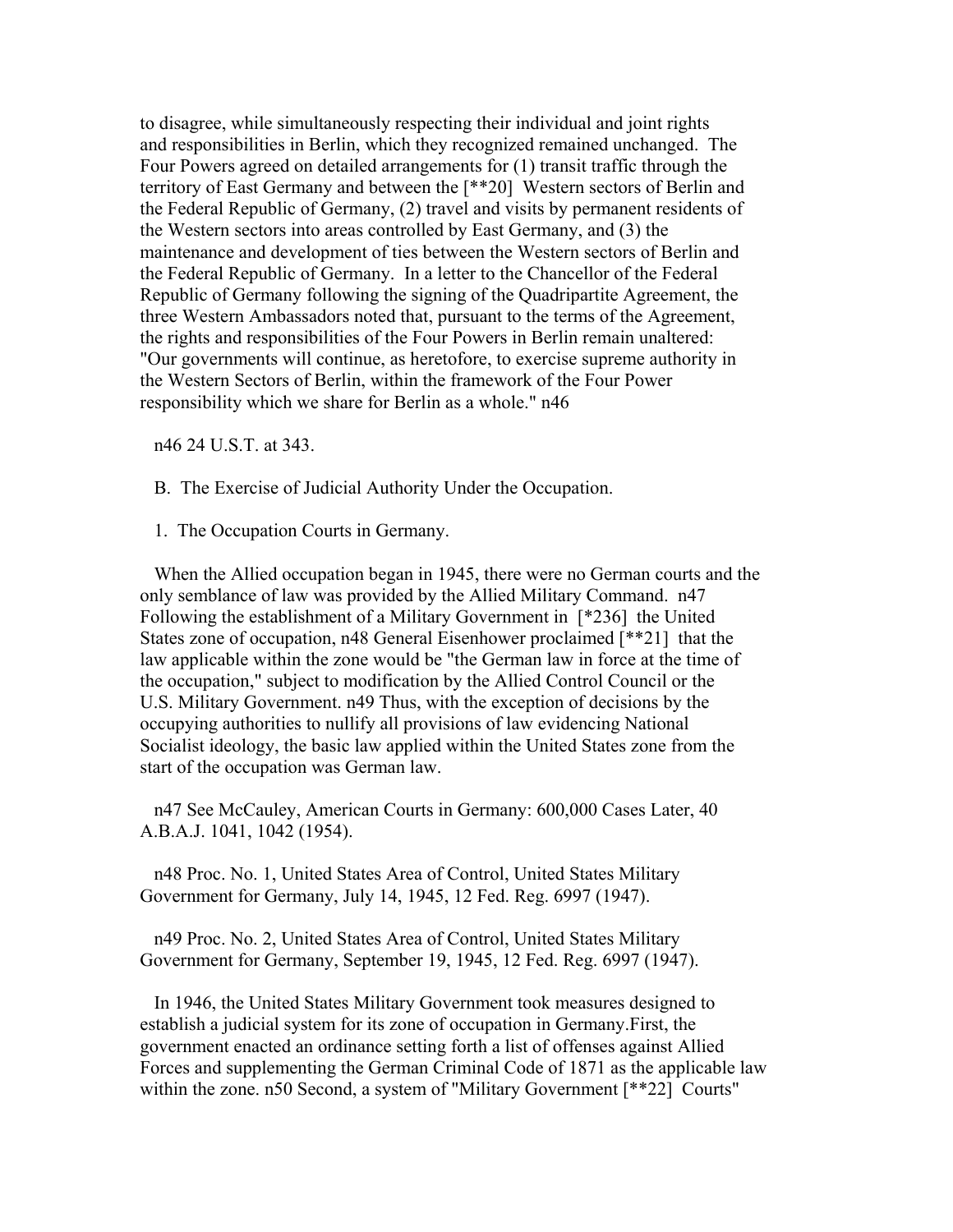was established.n51 Members of these courts could either be military or civilian personnel of the United States Military Government. The jurisdiction of these courts was territorial, and extended to all persons in the occupied zone, other than military personnel who were subject to military law. Third, the United States Military Government provided for a limited reopening of local German courts subject to the direction of the Military Government. n52 In general, United States occupation law denied to German courts jurisdiction over criminal and civil cases involving the Allied Forces, United Nations nationals and their dependents. Moreover, the Military Government retained broad powers to supervise and to intervene in proceedings in the local German courts.

 n50 Ord. No. 1, Crimes and Offenses, United States Military Government for Germany, 12 Fed. Reg. 2189 (1947).

 n51 Ord. No. 2, Military Government Courts, United States Military Government for Germany, 12 Fed. Reg. 2190 (1947).

 n52 Law No. 2, German Courts, United States Military Government for Germany, 12 Fed. Reg. 2191 (1947).

 In 1948, as part of the shift from military to civilian control of the occupation, [\*\*23] the United States Military Governor for Germany replaced the system of Military Government courts with an integrated system of civilian courts under the Military Government. n53 German territory under United States occupation was divided into eleven judicial districts -- the United States sector of Berlin comprising the "Second Judicial District". In addition, a Court of Appeals was established as a reviewing court. The judges of these " Military Government Courts for Germany" were civilians. The jurisdiction of the courts in criminal cases was similar to that of their predecessor courts.

 n53 Ord. No. 31, United States Military Government Courts for Germany, 14 Fed. Reg. 124 (1948).

 The movement toward greater German control over the judicial system in the three Western zones of Germany and the three Western sectors of [\*237] Berlin was formalized by the Allied High Commission's 1949 Law on Judicial Powers in the Reserved Fields. n54 As the title implies, the Three Powers restricted the jurisdiction of their own occupation courts to cases which they had specifically reserved to themselves in the 1949 Occupation Statute - principally, offenses committed by members of [\*\*24] the Allied Forces and their dependents, offenses against Allied property or personnel and offenses against occupation laws. The basic provisions of the Law on Judicial Powers in the Reserved Fields were reenacted and applied to Berlin by the Allied (Western) Kommandatura. n55

n54 Law No. 13, Judicial Power in the Reserved Fields, Nov. 25, 1949, 15 Fed.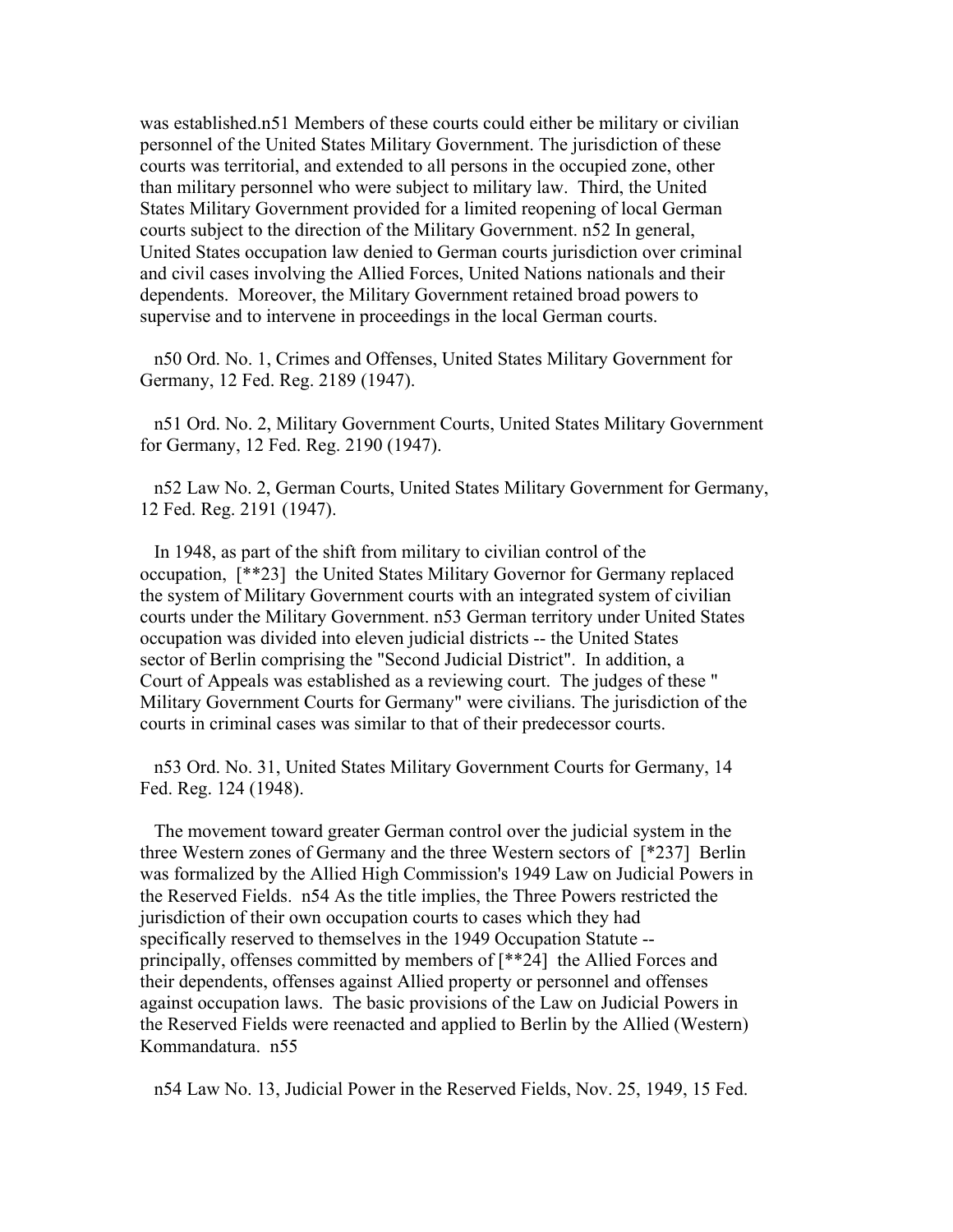Reg. 1056 (1950).

 n55 Law No. 7, Judicial Powers in the Reserved Fields, Allied Kommandatura Berlin, Mar. 17, 1950, Allied Kommandatura Gazette 11 (1950-53).

 That law is still in force today, and was referred to in the communication from the United States authorities to the Berlin Senator for Justice denying the German authorities jurisdiction in the present case. See note 2 supra.

 After the creation of the Allied High Commission for Germany, the United States High Commissioner promulgated a new authorizing statute, establishing the "United States Courts of the Allied High Commission for Germany," effective January 1, 1950. n56 The criminal jurisdiction of the new court system was broad; the courts were empowered to decide criminal cases arising under both occupation and German law if the offense was committed within [\*\*25] the United States zone or the United States Sector of Berlin. Civil jurisdiction encompassed cases in which a member of the U.S. Armed Forces was a party. The functions of the United States courts of the Allied High Commission for Germany were terminated on May 5, 1955, upon the entry into force of the Bonn **Conventions** 

n56 Allied High Commission, Law No. 1, 15 Fed. Reg. 2086 (1950).

2. The United States Court for Berlin.

 On April 28, 1955, only a few days before the occupation regime terminated in the rest of Germany, the U.S. High Commissioner promulgated Law No. 46 establishing the "United States Court for Berlin." The Law defines the jurisdiction of the Court, sets forth the applicable substantive law and provides for the appointment of judges and other principal court personnel by the United States Ambassador to the Federal Republic of Germany. Despite the fact that this Court was established in 1955, this is the first time in its 24-year history that the Court has been convened.

 As previously noted, the President has delegated to the United States Ambassador to the Federal Republic of Germany his "supreme authority... with respect to all responsibilities, duties, [\*\*26] and governmental functions of the United States in all Germany [including Berlin] under the supervision of the Secretary of State and subject to the ultimate direction of the President." n57 Thus, this Court sits in Berlin as an instrumentality of the United States, executing the sovereign powers of the United States. As a matter of United States law, it is a court established pursuant to the powers granted to the President by Article II of the United States Constitution.

n57 See note 40 supra. [\*238]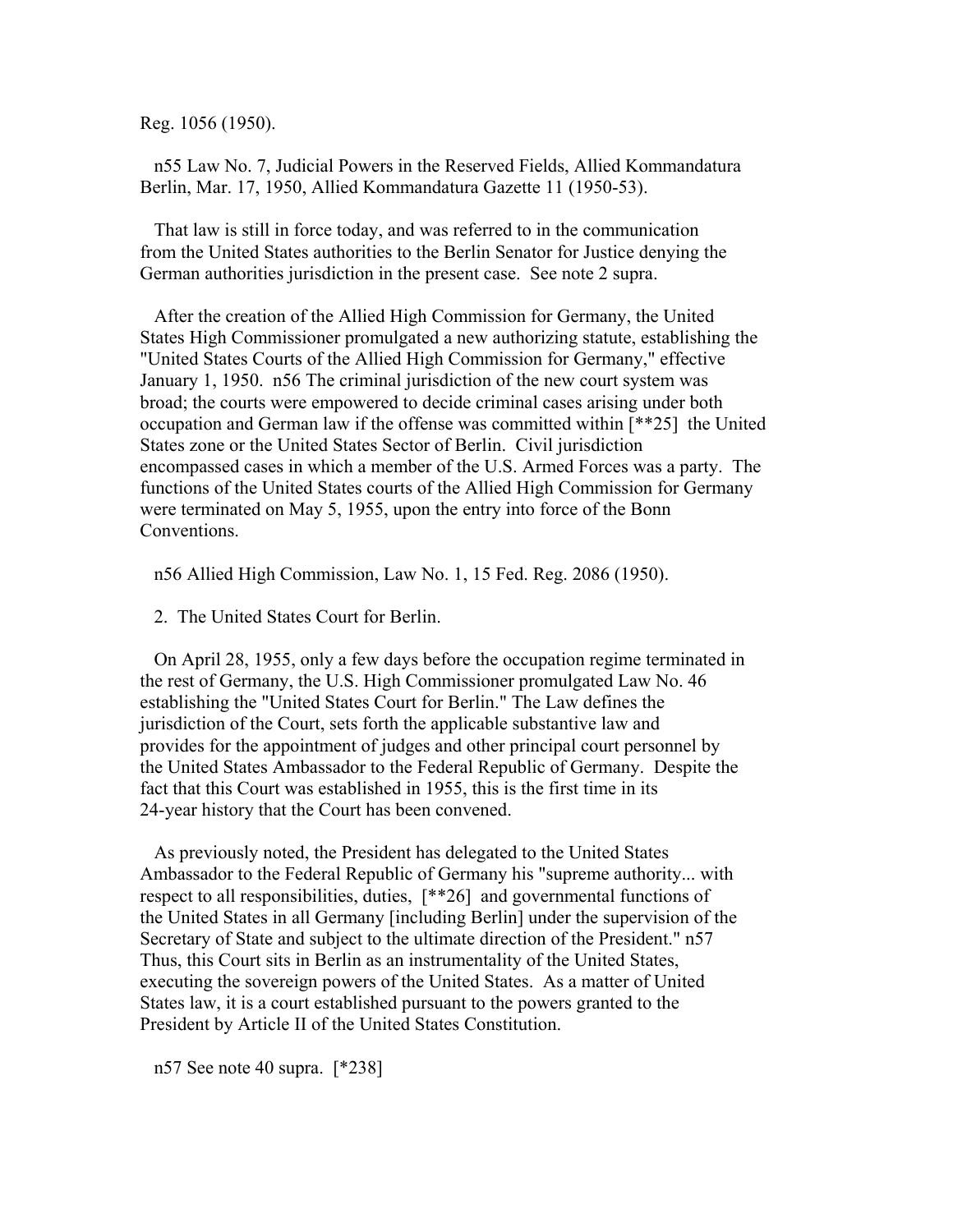Article 3(1) of Law No. 46 provides that "the Court shall have original jurisdiction to hear and decide any criminal cases arising under any legislation in effect in the United States Sector for Berlin if the offense was committed within the area of Greater Berlin." The criminal jurisdiction of the Court is concurrent with that of the Berlin courts, except to the extent that the American Sector Commandant withdraws jurisdiction from the German courts in a given case. Thus, the Court exercises jurisdiction which is territorial in nature.If the American authorities choose to do so, they can arraign before this Court any person physically present in the American Sector of [\*\*27] Berlin, regardless of such person's nationality, including -- when authorized by the American Sector Commandant -- members of the United States Armed Forces stationed in West Berlin. Pursuant to Article 5, convictions or sentences pronounced by the Court may be reviewed by the American Ambassador to the Federal Republic.

 Article 3(5) confers broad powers upon the judges appointed to this Court, including the power "to establish consistently with the applicable legislation rules of practice and proceedings" for the Court. Pursuant to that authority, on November 30, 1978, Judge Bonsal n58 promulgated as Rules of Criminal Procedure for the United States Court for Berlin a set of rules which, with one exception, adopted almost verbatim the Federal Rules of Criminal Procedure and the Federal Rules of Evidence; the exception related to jury trials. Thus, under the Rules of Criminal Procedure of this Court, the defendants here are not entitled to a trial by jury.

n58 See note 4 supra.

 We now turn to the question of whether the Constitution of the United States, which might require a jury trial under these circumstances, applies to the proceedings in this Court.

# III. APPLICATION [\*\*28] OF THE UNITED STATES CONSTITUTION TO **THESE** PROCEEDINGS

 The Prosecution's basic position is that the United States Constitution does not apply to these proceedings because Berlin is a territory governed by military conquest. The Prosecution maintains that the question whether constitutional rights must be afforded in territories governed by United States authorities outside the United States depends on the nature and degree of association between such territories and the United States, and that the relationship between the United States and Berlin is such that the Constitution does not apply to proceedings in Berlin. Thus, it says:

 It is appropriate to visualize a hierarchy of types of United States involvement in the governance of overseas territories. For incorporated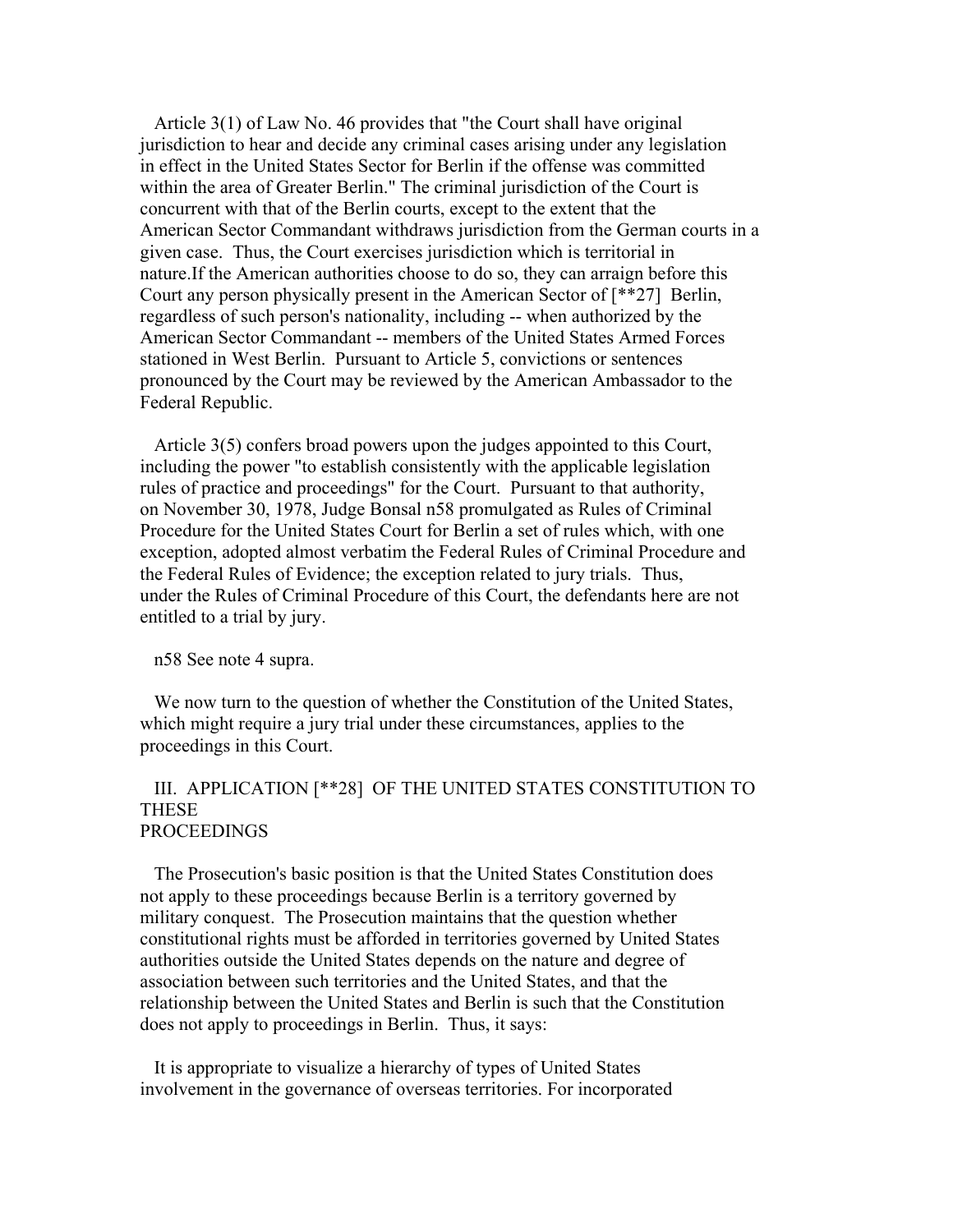territories, which are in many cases territories on their way toward full statehood, the full panoply of Constitutional rights is applicable. Next there are those territories, as yet unincorporated, [\*239] which are guarantees most or all Constitutional safeguards by virtue of act of Congress. Then there are unincorporated territories now governed by the King [v. Morton, 520 F.2d 1140] doctrine, where [\*\*29] the constitutionality of Congressional failure to extend the provisions of the Bill of Rights is determined on the basis of a factual inquiry into the feasibility of applying the Bill of Rights at least as to American citizens.In all of these territories, the United States exercises sovereignty....

 The very last in the hierarchy of types of United States governing authority overseas is United States occupation and control pursuant to conquest. In such a situation international law prescribes the limits of the occupant's power. Occupation does not displace the sovereignty of the occupied state, though for the time being the occupant may exercise supreme governing authority. Nor does occupation effect any annexation or incorporation of the occupied territory into the territory or political structure of the occupant, and the occupant's constitution and laws do not extend of their own force to the occupied territory.

 It is this last sort of authority that the United States exercises in Berlin. Significantly, the occupation is multilateral in character: the Allied Kommandatura jointly exercises supreme governing authority, wiuth each sector commandant exercising delegated authority [\*\*30] within his own sector. The Allies have repeatedly disclaimed any intent to annex Berlin or extend their own political systems thereto. The explicit Allied philosophy, in accordance with international law, is to provide for the security of Berlin while at the same time affording to the people of Berlin the fullest possible rights of self-government through their own institutions.n59

 n59 Memorandum in Opposition to Defendants' Motion Regarding the Application of the Constitution of the United States to these Proceedings, filed March 6, 1979, at 25-27 [hereinafter "Memorandum in Opposition"].

 As a corollary to this position, the Prosecution contends that everything which concerns the conduct of an occupation is a "political question" not subject to court review. Thus, it states in its brief:

 Berlin is an occupied city. It is not United States territory. The United States presence there grows out of conquest, not the consent of the governed. The United States and the other Western Allies have, over time, made political judgments to turn over to the Berliners control of important institutions and functions of governance. But these decisions reflect political judgments, [\*\*31] not legal necessity. n60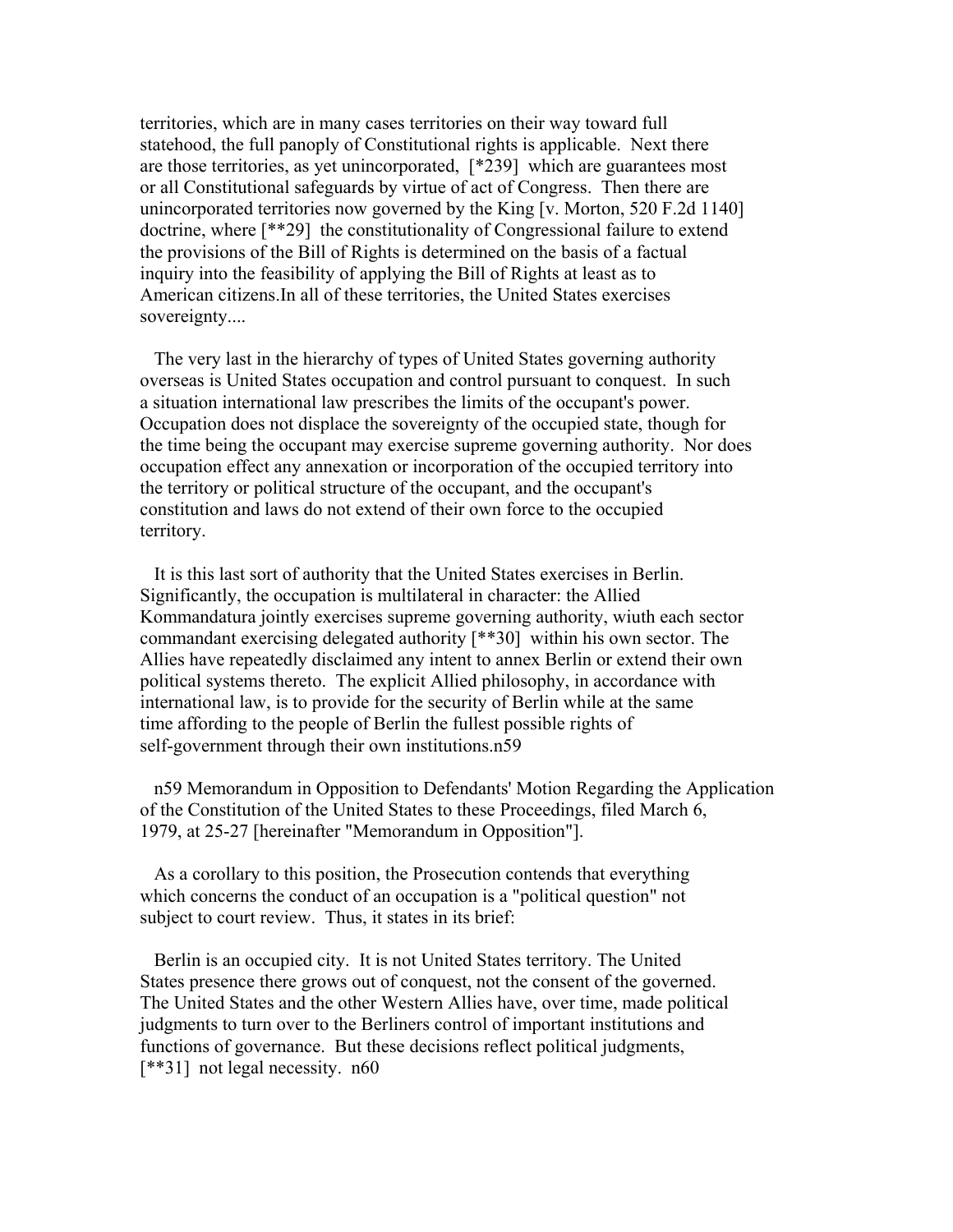#### n60 Id. at 28.

 The Prosecution further argues that this Court is not an independent tribunal established to adjudicate the rights of the defendants and lacks the power to make a ruling contrary to the foreign policy interests of the United States. n61 This, it contends, follows from the fact that "United [\*240] States occupation courts in Germany have been instruments of the United States occupation policy." n62 According to the Prosecution, this political aspect was expressed by General Lucius D. Clay, the former United States Military Governor for Germany, who described his aspirations for the administration of justice in the United States area of occupation as follows:

 n61 Alternatively, the Prosecution argues that the Court has the discretion to deny defendants' motion for a jury trial. It suggests that the Court exercise this discretion for several reasons. First, the Prosecution contends that a jury would be inappropriate in an occupation setting because of the historic function of a jury to oversee governmental authority. Moreover, it contends, laws which mandate participation by Berlin residents in a jury trial would require an exercise of authority unprecedented in the United States occupation of Germany. Further, implementation of a jury system would require the cooperation of local authorities unfamiliar with the assumptions underlying the jury system. Finally, the Prosecution argues, the United States authorities would have to consider whether Berliners serving as jurors might be made subject to pressures, deriving from Berlin's unique political status and geographic location, which might undermine the conduct of a fair trial.

 In view of the Court's holding that the United States Constitution dictates that defendants have a right to a jury trial, it is clear that neither the Court nor the State Department has the discretion to deny that right.

n62 Memorandum in Opposition, supra note 59 at 10. [\*\*32]

 We were trying to make our own judicial procedures an example of democratic justice and concern for the individual. n63

n63 Id. at 14.

 This quotation was taken from General Clay's account of his administration of military government in Germany. L. Clay, Decision in Germany 249 (1950).

The full passage in which that quotation appears reads as follows:

 In the early days of the occupation the search and seizure operations of the occupying army were a handicap to Military Government efforts to re-establish a humane German judicial system.It was difficult to oppose searches for arms and to challenge the right of intelligence personnel to hunt for and seize persons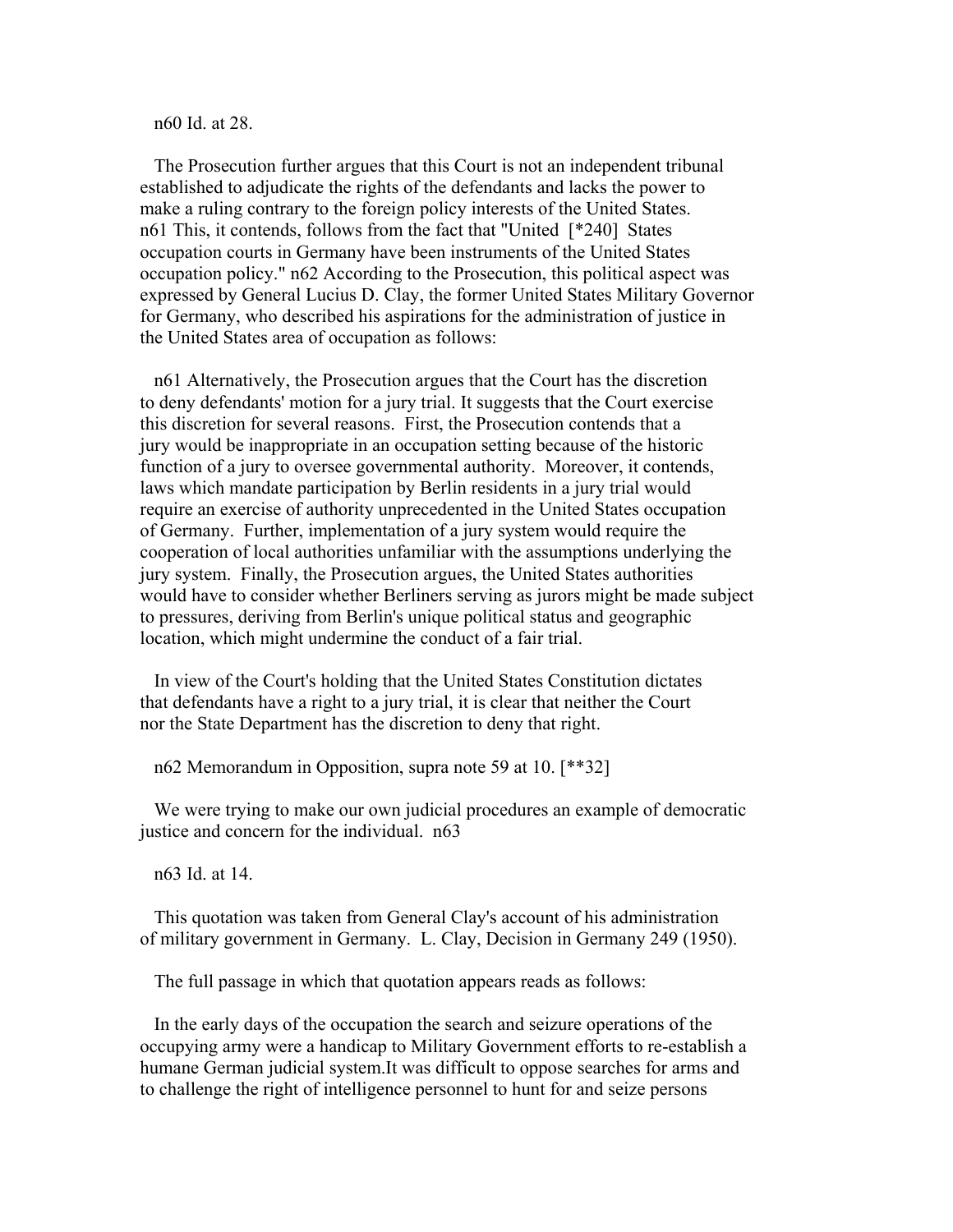believed to be security risks, particularly in view of the mandatory requirement in our directive for the arrest of dangerous Nazis. In January 1947, however, I was able to persuade the Army Command not to undertake searches without previous notice to Military Government. After some opposition in the General Staff, General McNarney approved my recommendation that further house search, except in hot pursuit, would require a warrant from a Military Government court.Later the detention of security risks for more than a few hours required the appearance of our Army intelligence personnel, making the arrest before a Military Government court, to show justification for the detention. On January 7, 1948, in a further effort to restore normal justice, the right of habeas corpus was extended to all persons other than security risks who came under the jurisdiction of Military Government courts, and in a few months was extended to include security arrests. Thus we were trying to make our own judicial procedure an example of democratic justice and concern for the individual. The Prosecution's brief, in leaving out the word "Thus", and the paragraph which precedes it, tears General Clay's sentence out of context and obscures the fact that even from the earliest point, the Americans sought to bring the occupation of Germany into compliance with constitutional standards. Thus, as General Clay points out, within months of the silencing of the guns of war, and while the United States was still technically at war with Germany, search warrants were required, prompt arraignment of suspects before occupation courts was ordered, and even the right of habeas corpus was generally extended to a civilian population which was still technically at war with the United States.

 As noted earlier (supra p. 8), it was not until 1951 that the state of war was formally ended. It was not until 1955 that sovereignty was returned to the German people everywhere in the Western zones of occupation excepting, of course, Berlin. It is against this background that we must evaluate the claim of the Prosecution that the civilian German population in Berlin in 1979 may be governed by the United States Department of State without any constitutional limitation. [\*\*33] [\*241] >From the earliest point of the occupation of Germany, the Prosecution contends,

the United States occupation courts functioned as an extension of American foreign policy:

 At the outset, General Eisenhower, as Supreme Commander of the Allied Forces in Germany, suspended the German Courts through Proclamation No. 1 of July 14, 1945. Twelve years of National Socialism had so affected the German judiciary that the German courts could not be entrusted with the responsibility of maintaining law and order, handling normal criminal matters, or administering impartial justice. These Courts were subsequently "deNazified" and by March, 1946, all authorized German courts in the United States zone had been re-opened. n64

n64 Memorandum in Opposition, supra note 59 at 10-11.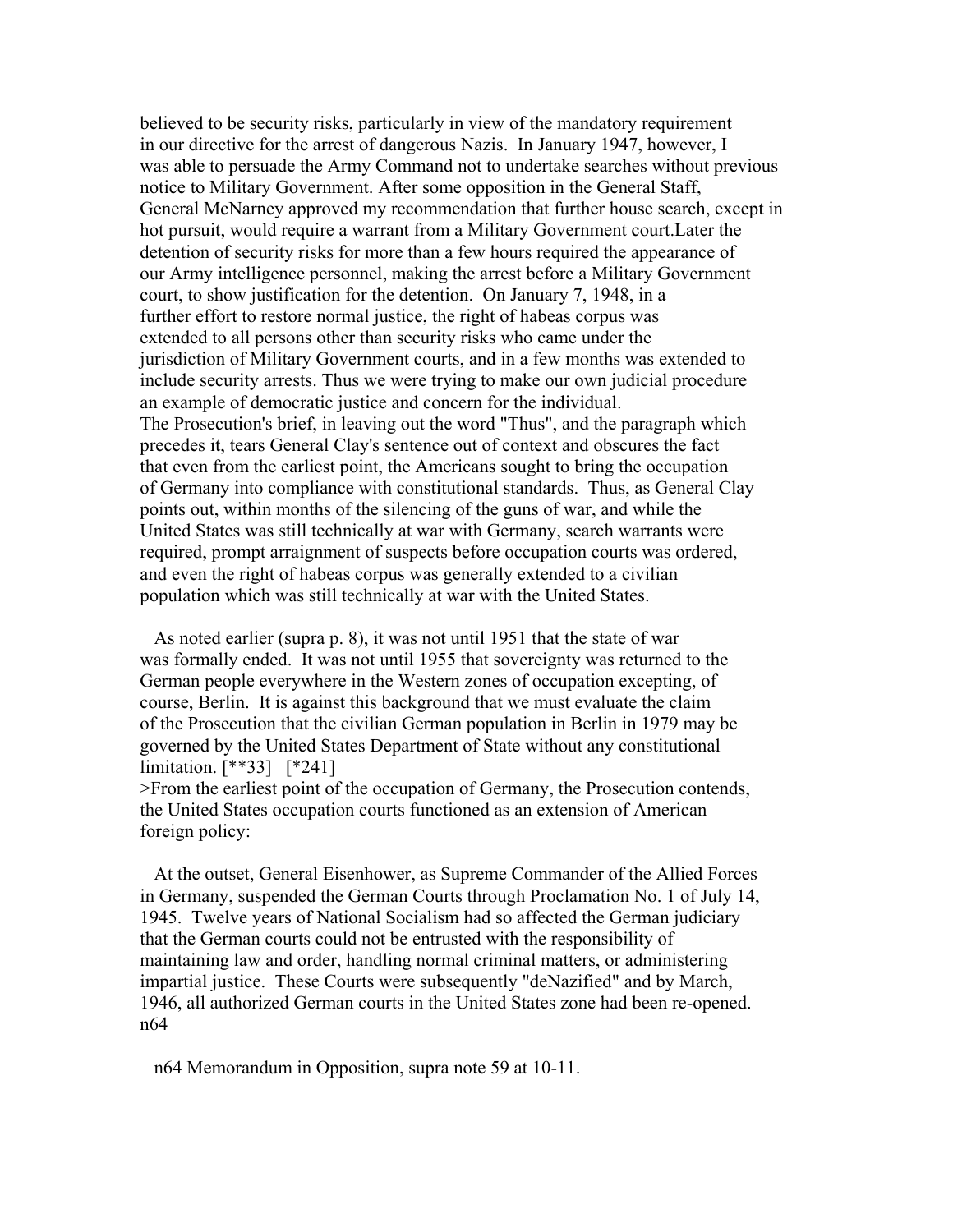Thus, the Prosecution maintains that any rights to which the defendants are entitled must be granted by Secretary of State Vance, or they do not exist at all:

 The basic point is this: a defendant tried in the United States Court for Berlin is afforded certain rights found in the Constitution, but he receives these rights not by force of the Constitution itself..., but because the Secretary of State [\*\*34] has made the determination that these certain rights should be provided. n65

n65 Id. at 2.

Further, the Prosecution argues, such rights would be granted not because of constitutional dictates, but because they would be in accord with our longstanding foreign policy. It is said that throughout the occupation:

 the rules and procedures of the courts were revised by the occupation authorities to implement aspects of United States foreign policy, not by virtue of requirements arising under the United States Constitution or United States law. n66

n66 Id. at 10.

 Pursuing its thesis that this Court is nothing more than an implementing arm of the United States' foreign policy, the Prosecution instructs the Court that the Secretary of State has determined, as a matter of foreign policy, that the right to a jury trial should not be afforded to the defendants. The Prosecution's brief asserts:

 The conduct of occupation is fundamentally different from the exercise of civil government in the United States. The actions of an occupying power, from necessity, may be inconsistent with the wishes or attitudes of the occupied population. In short, the assumptions and values which [\*\*35] underlie the great common law conception of trial by jury do not necessarily have a place in the conduct of an occupation.Whether it does in a particular situation is quintessentially a political question, to be determined by the officers responsible for the United States conduct of this occupation, and not by this Court. n67 [Emphasis supplied.]

n67 Id. at 29. [\*242]

 The Court finds the Prosecution's argument to be entirely without merit. First, there has never been a time when United States authorities exercised governmental powers in any geographical area -- whether at war or in times of peace -- without regard for their own Constitution.Ex parte Milligan, 71 U.S. (4 Wall.) 2 (1866). Nor has there ever been a case in which constitutional officers, such as the Secretary of State, have exercised the powers of their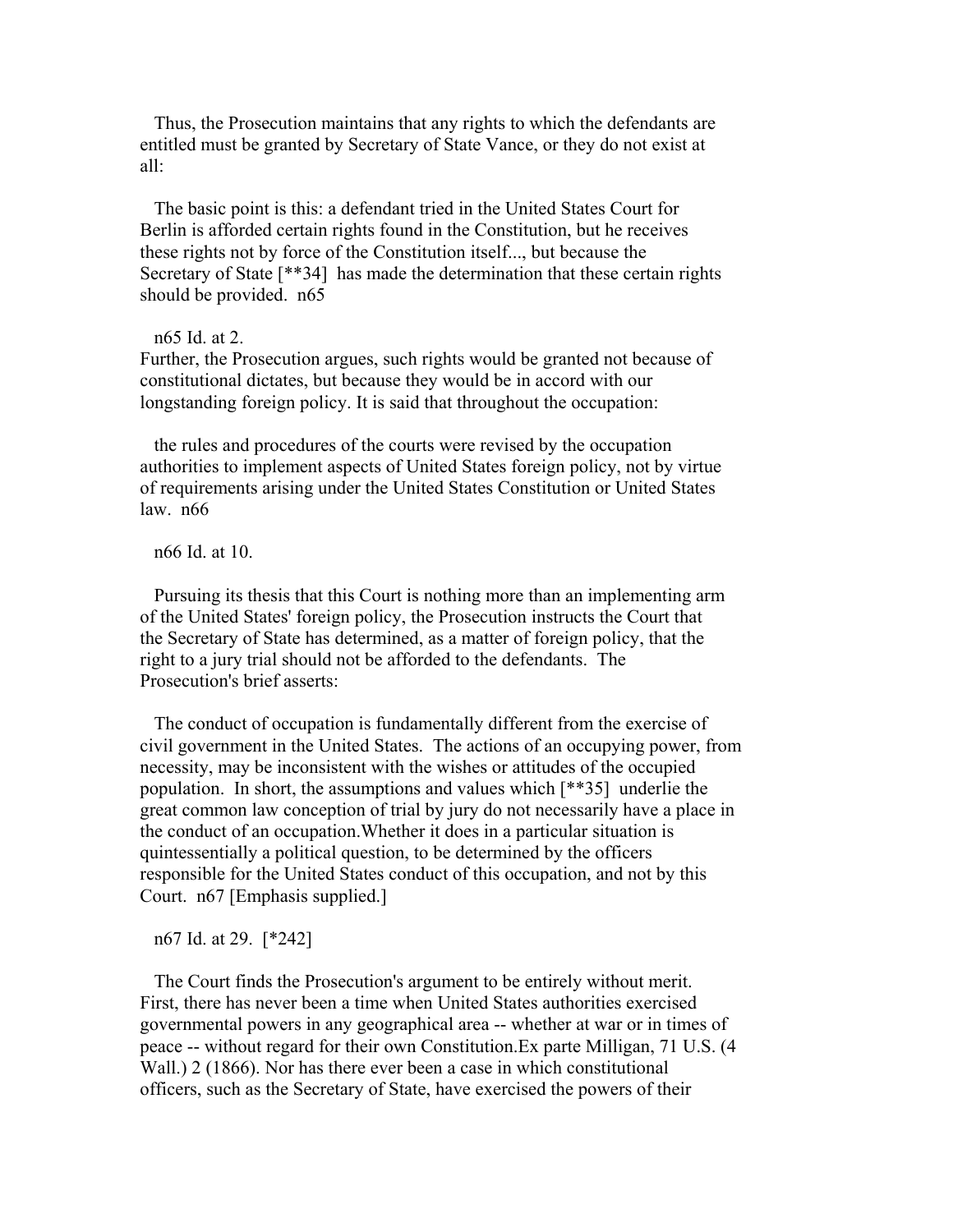office without constitutional limitations. Even in the long-discredited case of In re Ross, 140 U.S. 453 (1891), in which American consular officers were permitted to try United States citizens in certain "non-Christian" countries, the Court made its decision under the Constitution -- not in total disregard of it. The distinction is subtle but real: the  $[**36]$  applicability of any provision of the Constitution is itself a point of constitutional law, to be decided in the last instance by the judiciary, not by the Executive Branch.

 This fundamental principle was forcefully and clearly announced by the Supreme Court more than a century ago in Ex parte Milligan, 71 U.S. (4 Wall.) 2, 120-21 (1866):

 [The Framers of the American Constitution] foresaw that troublous times would arise, when rulers and people would become restive under restraint, and seek by sharp and decisive measures to accomplish ends deemed just and proper; and that the principles of constitutional liberty would be in peril, unless established by irrepealable law. The history of the world had taught them that what was done in the past might be attempted in the future. The Constitution of the United States is a law for rulers and people, equally in war and in peace, and covers with the shield of its protection all classes of men, at all times, and under all circumstances. No doctrine, involving more pernicious consequences, was ever invented by the wit of man than that any of its provisions can be suspended during any of the great exigencies of government. Such a doctrine [\*\*37] leads directly to anarchy or despotism, but the theory of necessity on which it is based is false; for the government, within the Constitution, has all the powers granted to it, which are necessary to preserve its existence; as has been happily proved by the result of the great effort to throw off its just authority. [Emphasis added.]

Although the Supreme Court was reviewing the power of military commissions organized by military authorities in the United States during the Civil War, the wisdom of the principle set forth above is nowhere better demonstrated than in this city, during this occupation, and before this Court.

 The Prosecution's position, if accepted by this Court, would have dramatic consequences not only for the two defendants whom the United States has chosen to arraign before the Court, but for every person within the territorial limits of the United States Sector of Berlin. If the occupation authorities are not governed by the Constitution in this Court, they are not governed by the Constitution at all. And, if the occupation authorities may act free of all constitutional restraints, no one in the American Sector of Berlin has any protection from their untrammeled [\*\*38] [\*243] discretion. If there are no constitutional protections, there is no First Amendment, no Fifth Amendment or Sixth Amendment; even the Thirteenth Amendment's prohibition of involuntary servitude would be inapplicable. The American authorities, if the Secretary of State so decreed, would have the power, in time of peace and with respect to German and American citizens alike, to arrest any person without cause, to hold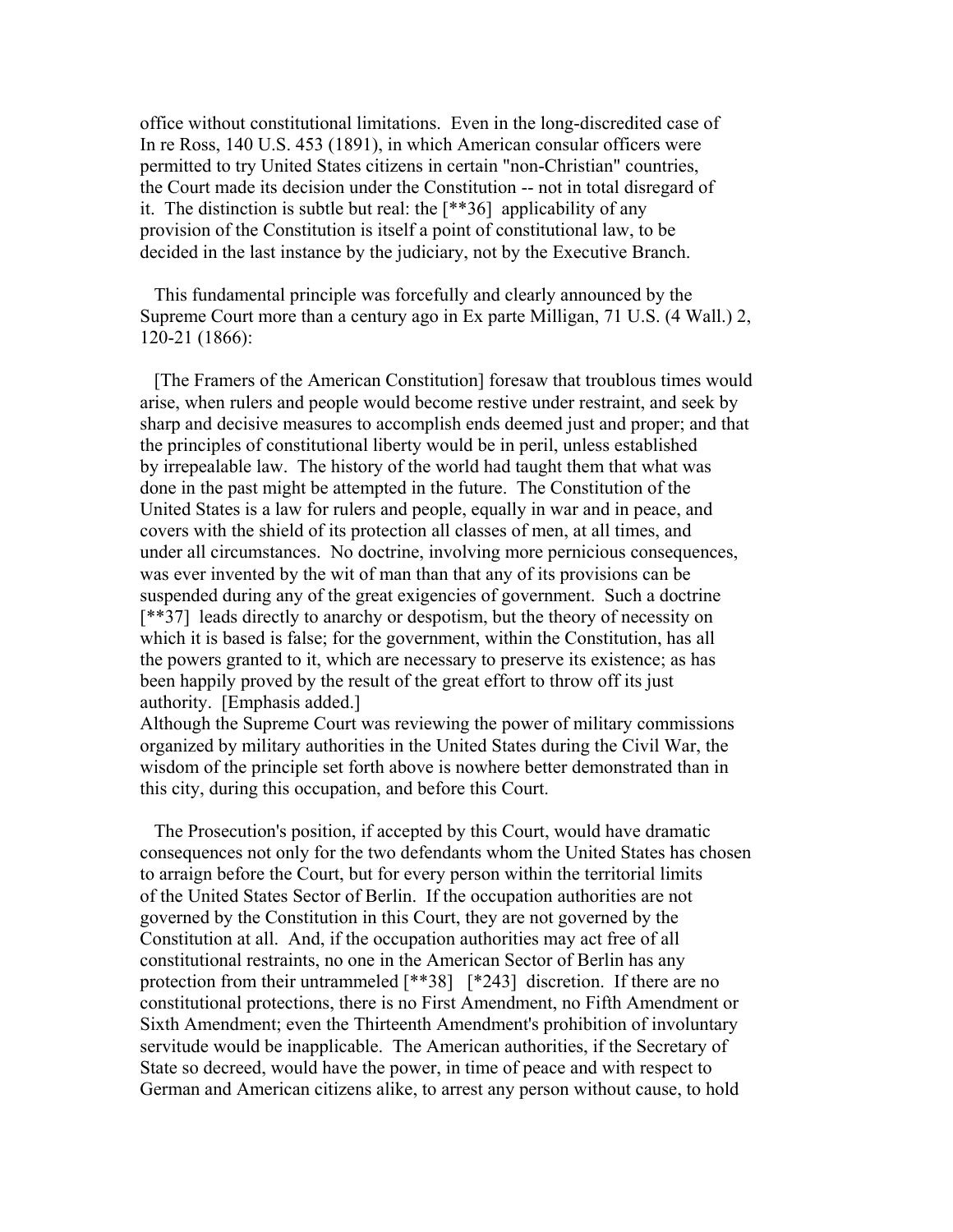a person incommunicado, to deny an accused the benefit of counsel, to try a person summarily and to impose sentence -- all as a part of the unreviewable exercise of foreign policy. n68

 n68 The Prosecution's position was fully explored in oral argument when the United States Attorney for Berlin was questioned by the Court upon the assertions made in the Prosecution's brief:

THE COURT: [M]ust [the Court] take the directives of the Secretary of State?

 MR. SURENA: The Court cannot go beyond whatever restrictions the Department of State places upon the Court. That is not to say that the Department of State will affirmatively issue directives to the Court.

 THE COURT: How will I know when you argue to me on the one hand and when you are telling me on the other?

 THE COURT: So that if I understand your position correctly, I have nothing to decide. I have only to obey?

 MR. SURENA: You have, in our opinion, nothing to decide on the question of a trial by jury.

 MR. SURENA: Ultimately it is the position of the United States that the question of the applicability of the Constitution is not a question to be decided by this Court, except to decide in agreement with our interpretation that the Constitution does not, of itself, apply in these proceedings.

 THE COURT: Are you standing there telling me you are prosecutor, judge and jury, that you will make the rules as you wish, change them as you wish, and that all of us must do what you say?

MR. SURENA: No.

 THE COURT: Well, then you are going to have to explain to me, Mr. Surena, how you do not have those powers if you are not in any way bounded by the constitution of the United States?

 MR. SURENA: I think there may be a difference between having those powers and purporting to exercise them.

 THE COURT: No, sir. Either you have them or you don't. And if you have them, you may exercise them at will, unbounded by any restraint. Is that what you are telling me?

MR. SURENA: If we have them, then we can exercise them in proceedings before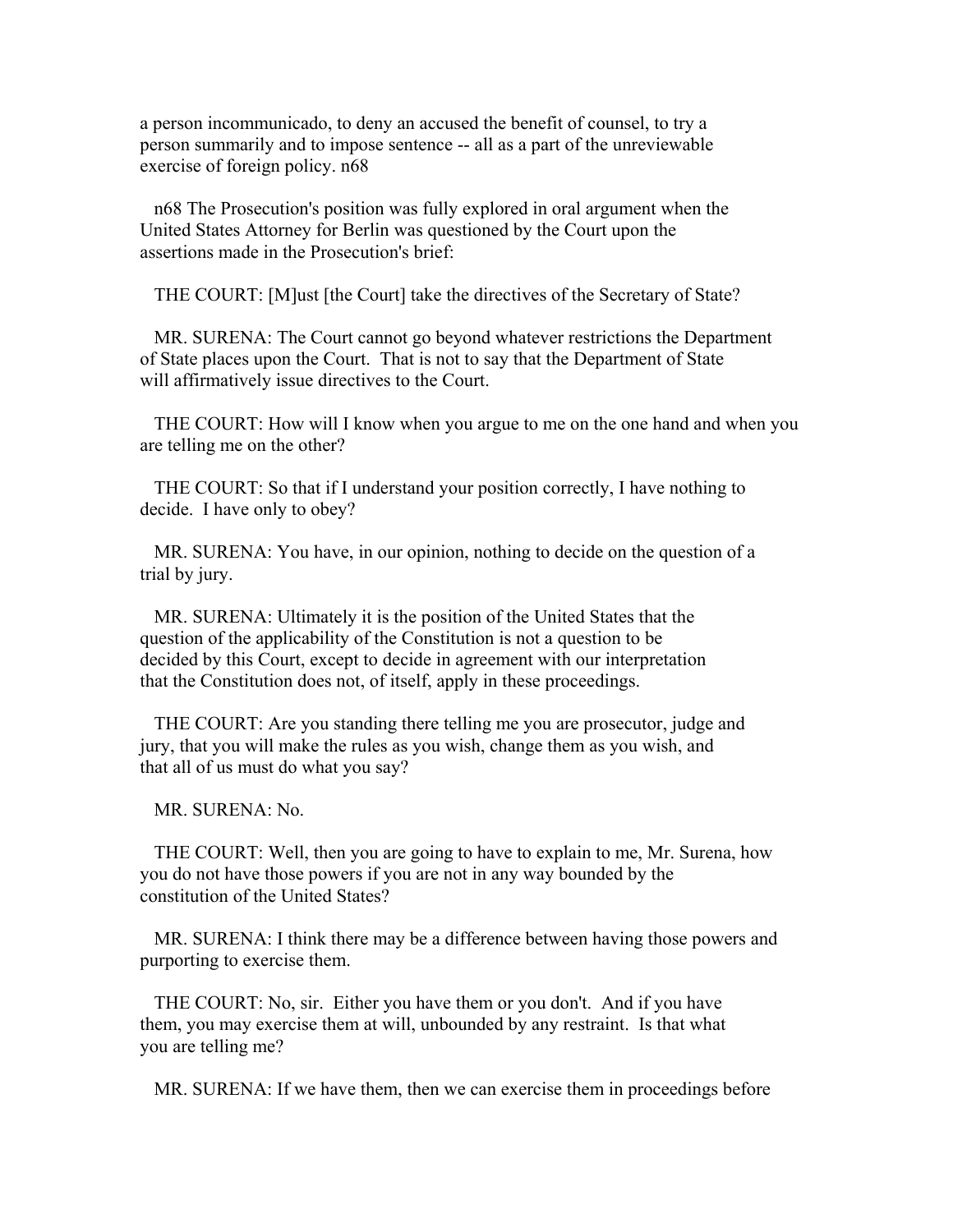the United States Court for Berlin, without restriction by the Constitution.

 THE COURT: Is that what you are telling me, that you may do whatever you wish, and whenever you decide to withdraw your grace, you may do it, at will?

 THE COURT: Therefore, you are saying, are you not, that there is no right to due process in this court?

MR. SURENA: That is correct.

 THE COURT: American citizens are subject to the jurisdiction of this Court. Isn't that true?

MR. SURENA: They can be, yes.

 THE COURT: Indeed, if the plane which was allegedly hijacked in this case had been hijacked by two Americans, the same procedures, the same proceedings and the same briefs could have been filed; is that not so?

MR. SURENA: Essentially, yes.

 THE COURT: Is there any guarantee that tomorrow you would not summarily arrest somebody off the street in Berlin, hold them liable for crime, and say, for example, also, I think, from Lewis Carroll, "Sentence first, trial later?" What stops you from that?

MR. SURENA: The history and jurisprudence of the Court.

 THE COURT: Which, I gather, is subservient to the directions of the Secretary of State. You told me that, didn't you?

 MR. SURENA: Yes. Transcript of Proceedings of March 13, 1979, at 66-67, 69, 71, 74-75, 83-84. [\*\*39] [\*244]

 This Court does not suggest that the American occupation authorities intend to carry the Prosecution's thesis to its logical conclusion. Nonetheless, people have been deceived before in their assessment of the intentions of their own leaders and their own government; and those who have left the untrammeled, unchecked power in the hands of their leaders have not had a happy experience. It is a first principle of American life -- not only life at home but life abroad -- that everything American public officials do is goberned by, measured against, and must be authorized by the United States Constitution.

 As the Supreme Court made clear in Ex parte Milligan, supra, the Constitution is a living document to be applied under changing circumstances, in changing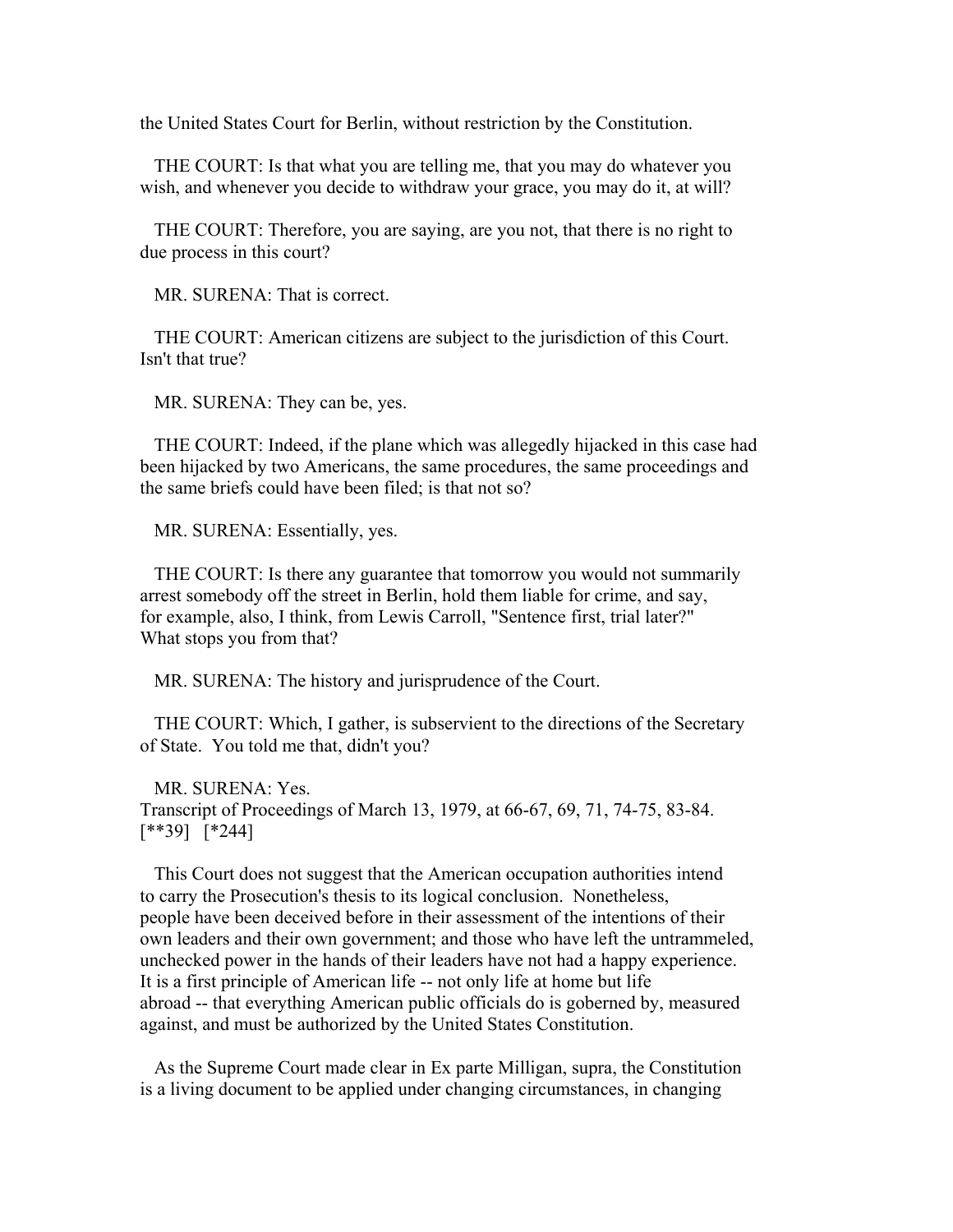conditions and even in different places. The Court finds devoid of merit the suggestion that the Prosecution has no constitutional obligations or that this Court lacks the competence to inquire into those obligations. The Constitution of the United States manifestly applies to these proceedings.

 Second, the Court rejects the Prosecution's contention that, even if the Constitution applies to these proceedings, [\*\*40] it is the State Department rather than the Court which interprets the Constitution.

 It is clear, because the Constitution applies to these proceedings, that the defendants have the right to due process of law. Due process requires that if the United States convenes this Court, it must come before the Court as a litigant and not as a commander.The Secretary of State, in establishing a court, appointing a judge, and then electing to appear before it as a litigant, delegates his powers to the Court. Thereafter, the United States may, and indeed it should, press strongly for its views. It may argue them and, if it is so authorized, may appeal from an adverse decision. It may not, however, compel that its views be victorious. n69 Thus, the responsibility falls solely upon the Court to declare the requirements of the Constitution in this proceeding.

 n69 Military cases provide the closest analogy to the situation presented here. The United States Court of Military Appeals has repeatedly held that, even though the judge and prosecutor are both appointed by the Executive Branch, the judge is required to remain impartial, and may not be influenced in his decision by his superiors. See, e.g., United States v. Whitley, 5 USCMA 786 (1955) (dismissal of presiding judge at court-martial proceeding for sustaining objection by defense counsel deprived defendant of a fair trial). [\*\*41]

#### IV. THE REQUIREMENTS OF THE CONSTITUTION IN THESE PROCEEDINGS

#### A. The Question Presented

 The sole but novel question before the Court is whether friendly aliens, charged with civil offenses in a United States court in Berlin, under the unique circumstances of the continuing United States occupation of Berlin, have a right to a jury trial. This Court is not concerned with the procedures to be used by a United States military commission trying a case in wartime n70 or during the belligerent occupation of enemy territory [\*245] before the termination of war. n71 This case does not involve the theft or destruction of military property. Nor does it involve spying, an offense against Allied military authority n72 or a violation of the laws of war. n73 Further, this Court does not sit as an international tribunal, but only as an American court. n74

n70 Ex parte Quirin, 317 U.S. 1 (1942).

n71 Madsen v. Kinsella, 343 U.S. 341 (1952); Cross v. Harrison, 16 How. 164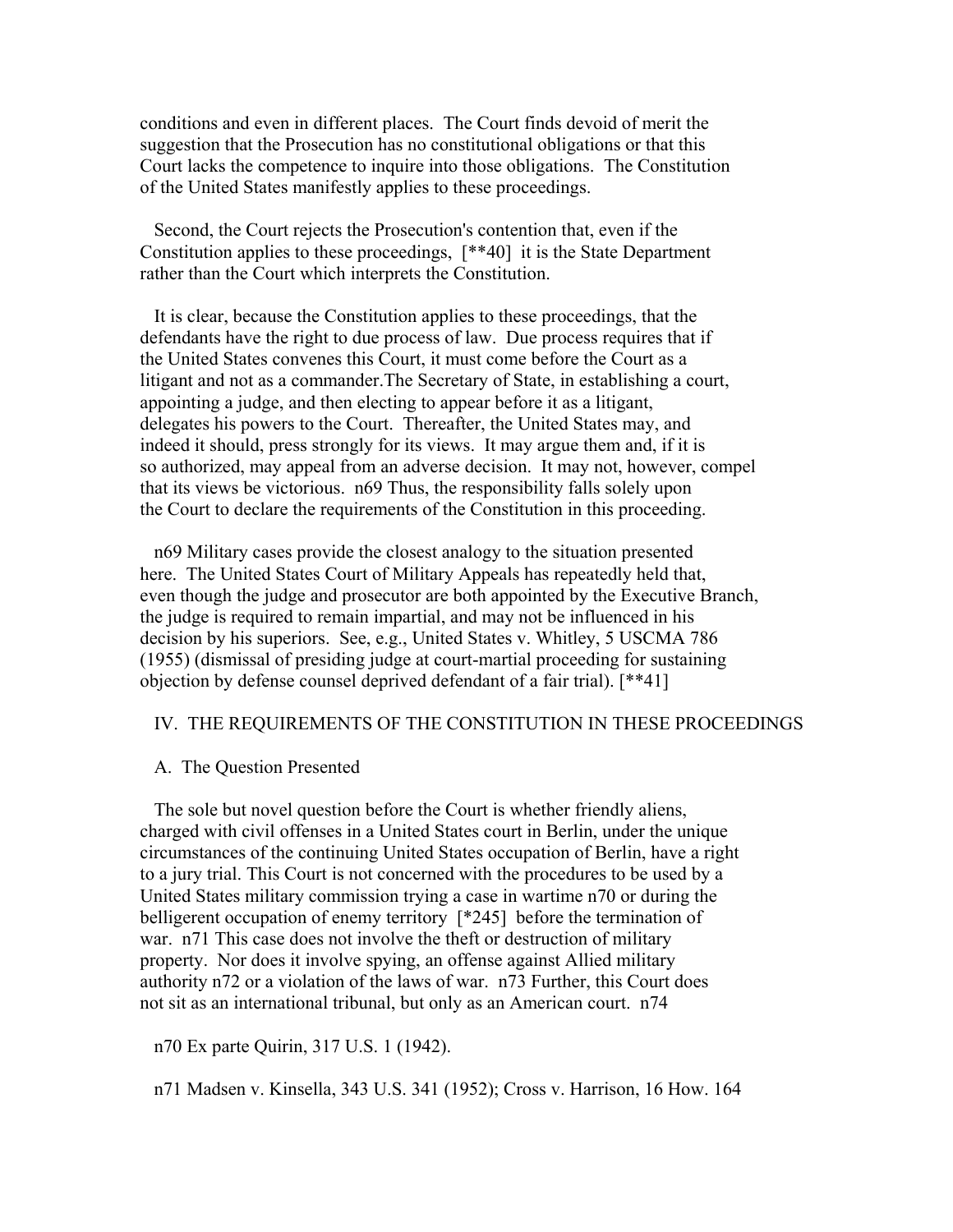(1853); Leitensdorf v. Webb, 20 How. 176 (1857).

n72 See Allied Kommandatura Berlin Law No. 7 of March 17, 1950, Art. 1(b).

 n73 Ex parte Quirin, supra, n. 68; Johnson v. Eisentrager, 339 U.S. 763 (1950).

n74 Hirota v. McArthur, 338 U.S. 197 (1949). [\*\*42]

 The defendants are German citizens. It is of no moment whether they be deemed citizens of the Federal Republic or of the German Democratic Republic because the United States is at peace with, and maintains diplomatic relations with, both states. Thus, in law, the defendants are friendly aliens. They are not enemy nationals, enemy belligerents or prisoners of war. n75 The defendants are charged with non-military offenses under German law which would have been fully cognizable in the open and functioning German courts in West Berlin, but for the withdrawal of the German courts' jurisdiction by the United States Commander. n76

 n75 Johnson v. Eisentrager, 339 U.S. 763 (1950); In re Yamashita, 327 U.S. 1 (1946); Homma v. Patterson, 327 U.S. 759 (1946).

n76 See note 2 supra.

 The Court takes judicial notice that the occupation regime in existence in Greater Berlin in 1979 is unique in the annals of international relations.n77 Berlin has played, and is destined to play in the future, a special role in the preservation of the free world. The genesis of the occupation is to be found in belligerent occupation, but the relationship between the "occupiers" and the "occupied" in [\*\*43] Greater Berlin has undergone fundamental changes since Berlin was initially occupied in 1945 by force of arms.

 n77 The circumstances under which the present occupation continues must be considered by this Court. It is not within the province of this, or any, court to determine when wars end or should end, or when occupations end or should end; such matters relate to the conduct of the United States' foreign policy and are non-justiciable. Commercial Trust Co. v. Miller, 262 U.S. 51, 57 (1923). Nonetheless, the talismanic incantation of the word "occupation" cannot foreclose judicial inquiry into the nature and circumstances of the occupation, or the personal rights of two defendants which are at stake.

 West Berlin today is a thriving metropolis, a center of commerce, tourism and the arts, with a civilian administration adhering to the principles of democratic self-government, and with a minimum of control exerted by the Wesdtern occupying powers. What began as belligerent occupation of a vanquished enemy has turned into a "protective occupation" of a friendly and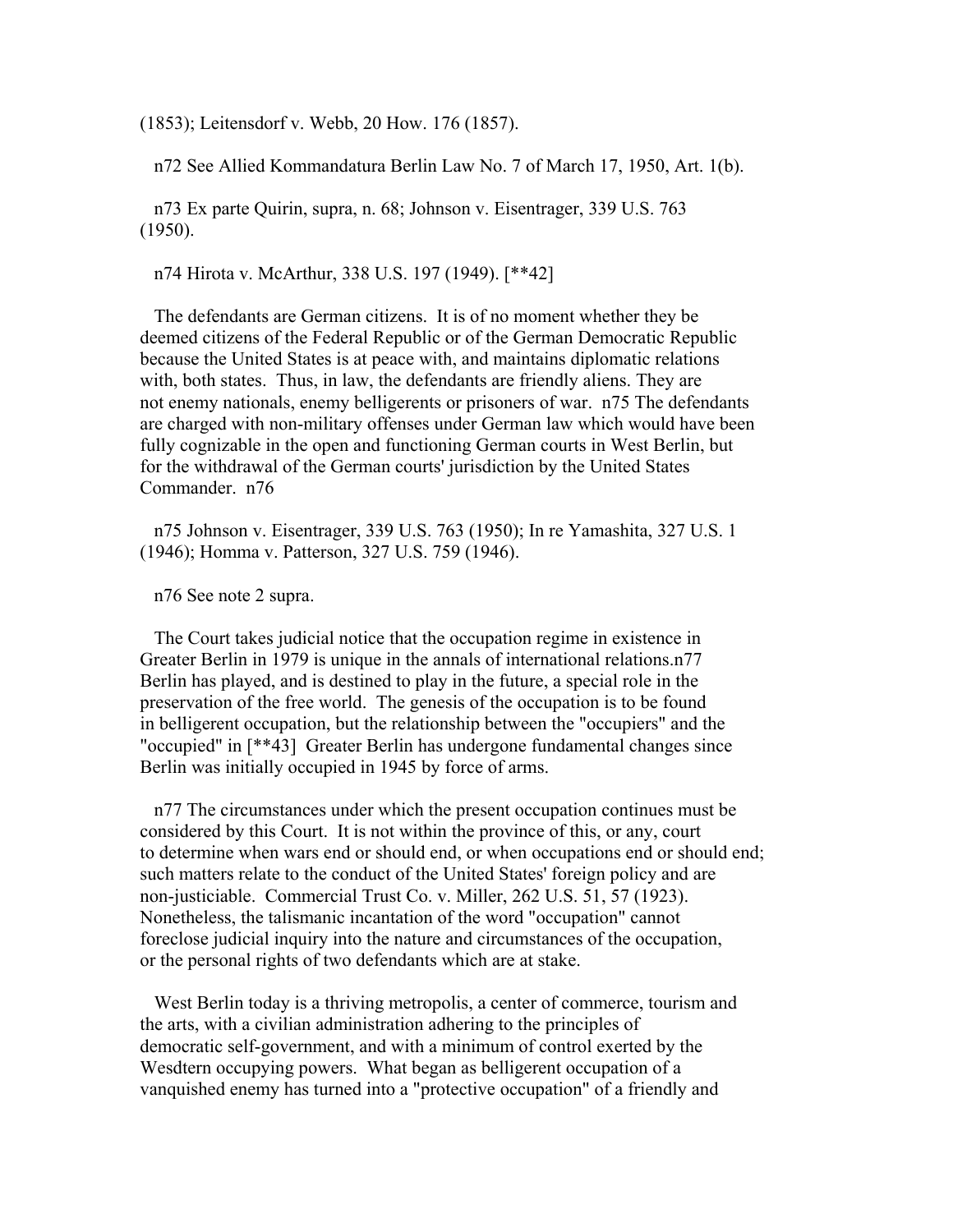allied people. West Berliners stand firmly with the Western Allies in the struggle against the tyranny and [\*\*44] alien ideology [\*246] imposed upon the territories surrounding their beleaguered island of freedom.

 The Prosecution itself states repeatedly in its brief that the occupation of Berlin continues only to preserve democracy in this city. For example, the Prosecution explains:

 It was not until October 24, 1951, that President Truman proclaimed, pursuant to a joint resolution of the Congress, that the state of war between the United States and the Government of Germany had terminated on October 19, 1951. This proclamation made several points of immediate relevance to these proceedings. It noted that an American objective of the occupation was the conclusion of a treaty of peace with a united and free Germany and that this objective which the United States continued to seek had been frustrated by the Soviet Government, that the state of relations between the United States and the German people no longer justified treatment of the latter as an enemy, and that the rights of the United States as an occupying power in Germany deriving from conquest, remained unaffected by the termination of the state of war. Memorandum in Opposition, supra at 5-6 (emphasis supplied). The Prosecution [\*\*45] further states:

 In brief, the Western powers recognized that a termination of the occupation in Berlin along the lines of any of the proposals acceptable to the Soviet Union would result in the Berliners' loss of freedom and the abandonment of the immediate post-war goal of a reunified, democratic Germany. For both reasons, the United States was not prepared to accept the Soviet proposals for conclusion of a peace treaty. Instead, it has committed itself to fulfill its "fundamental political and moral obligation" to continue the occupation in order to protect Berlin and its long-term objective of a reunified, democratic Germany. Memorandum in Opposition, supra at 7 (emphasis supplied). The Court is also told:

 The Soviet Union has never abandoned its objective of incorporating Berlin into the German Democratic Republic. The existence of this island of democracy outside the territory of, but surrounded by the German Democratic Republic, served as a constant psychological and political irritant to the communists. Memorandum in Opposition, supra at 8 (emphasis supplied). The Court therefore rejects the Prosecution's suggestion that the obligations of the American occupation [\*\*46] authorities to the people of Berlin are to be determined solely by rules of law applicable to belligerent occupation of enemy territories. n78

 n78 The Court is mindful that a President of the United States proudly proclaimed in West Berlin in 1963: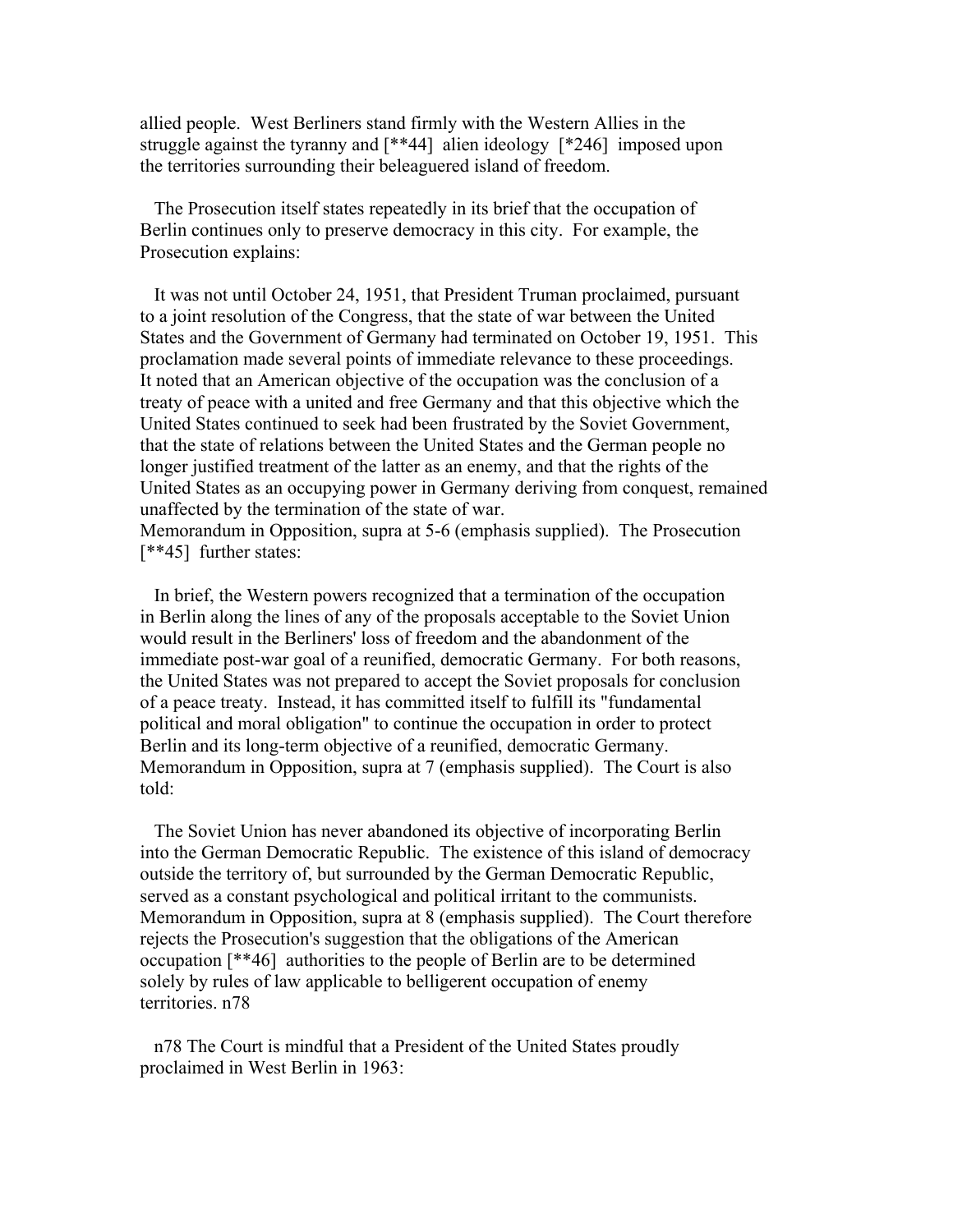All free men, wherever they may live, are citizens of Berlin, and therefore, as a freeman, I take pride in the words "Ich bin ein Berliner." Remarks by President Kennedy upon signing the "Golden Book," West Berlin, June 26, 1963, DOCUMENTS ON GERMANY, supra, 633-34. [\*247]

 The parties have extensively briefed and argued whether, in the setting of this case, the Constitution requires a jury trial. For the reasons set forth below, the Court finds that none of the precedents cited are dispositive of the issue and that the Constitution requires that these defendants be afforded a trial by jury.

B. The Extraterritorial Application of American Law

 Initially the Supreme Court held that the protections of the Constitution did not extend beyond the territorial boundaries of the United States. In In re Ross, 140 U.S. 453 (1891), the Supreme Court held that an American citizen tried in an American consular court abroad could [\*\*47] not invoke constitutional protections because the Constitution had no extraterritorial effect. The Court stated:

 By the Constitution a government is ordained and established "for the United States of America" and not for countries outside of their limits. The guarantees it affords against accusation of capital or infamous crimes, except by indictment or presentment by a Grand Jury, and for an impartial trial by jury when thus accused, apply only to citizens and others within the United States, or who are brought there for trial for alleged offenses committed elsewhere, and not to residents or temporary sojourners abroad. [Citation omitted.] The Constitution can have no operation in another country. 140 U.S. at 464.

 That doctrine was for all practical purposes repudiated in two distinct lines of cases in which certain constitutional rights were accorded defendants tried outside the United States. In the first line, American jurisdiction was exercised abroad on the basis of United States control of the territory in which the accused was being tried. In the second series of cases, jurisdiction was exercised abroad on the basis of the American citizenship of the accused. [\*\*48]

 In the first line of cases, the Supreme Court afforded constitutional rights to defendants according to the degree of control exercised by the United States over the territory in which the Court sat. This line is typified by the cases known collectively as the Insular Cases. n79

 n79 De Lima v. Bidwell, 182 U.S. 1 (1901); Downes v. Bidwell, 182 U.S. 244 (1901); Dooley v. United States, 182 U.S. 222 (1901); Fourteen Diamond Rings v. United States, 183 U.S. 176 (1901); Armstrong v. United States, 182 U.S. 243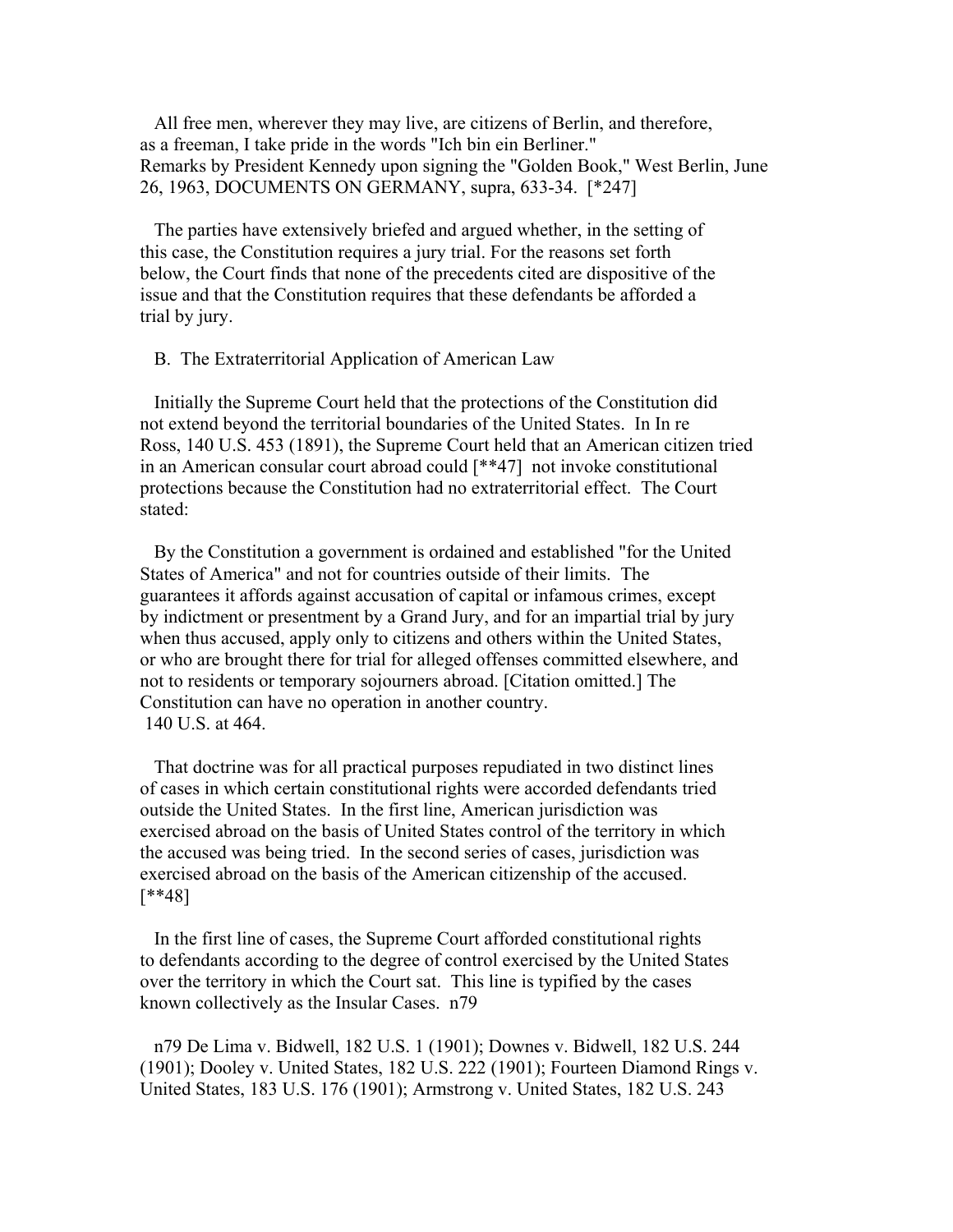(1901); Huus v. New York and Porto Rico Steamship Company, 182 U.S. 392 (1901); Dooley v. United States, 183 U.S. 151 (1901); Dorr v. United States, 195 U.S. 138 (1904); Territory of Hawaii v. Mankichi, 190 U.S. 197 (1903). See also Balzac v. Porto Rico, 258 U.S. 298 (1922); Santiago v. Nogueras, 214 U.S. 260 (1909).

 The earliest of the Insular Cases -- Downes v. Bidwell, 182 U.S. 244 (1901), and De Lima v. Bidwell, 182 U.S. 1 (1901) -- involved the lawfulness of import tariffs on goods brought into the United States from the newly acquired territory [\*248] of "Porto Rico," and left the Supreme Court sorely divided on the underlying issues. One contemporaneous [\*\*49] commentator opined that:

 The Insular Cases, in the manner in which the results were reached, the incongruity of the results, and the variety of inconsistent views expressed by the different members of the court, are, I believe, without parallel in our judicial history. It is unfortunate that the cases could not have been determined with such a preponderance of consistent opinion as to have satisfied the profession and the country that the conclusions were likely to be adhered to by the court. Until some reasonable consistency and unanimity of opinion is reached by the court upon these questions, we can hardly expert their conclusions to be final and beyond revision. n80

n80 Littlefield, The Insular Cases, 15 Harv. L. Rev. 169, 170 (1901).

 The "reasonable consistency and unanimity of opinion," lacking in the first cases, were thereafter provided in Dorr v. United States, 195 U.S. 138 (1904). The issue in that case was "whether, in the absence of a statute of Congress expressly conferring the right, trial by jury is a necessary incident of judicial procedure in the Philippine Islands, where demand for trial by that method has been made by the accused and denied by the courts [\*\*50] established in the islands." 195 U.S. at 139. In the course of its opinion, the Court reiterated "that the Constitution of the United States is the only source of power authorizing action by any branch of the Federal government.'The government of the United States was born of the Constitution, and all powers which it enjoys or may exercise must be either derived expressly or by implication from that instrument'"; 195 U.S. at 140, citing Downes v. Bidwell, supra.

 The Supreme Court then determined that the Philippine Islands had not been "incorporated" into the United States, and in this context, turned to the question of whether the constitutional right to jury trial would apply to trials in that territory. The Dorr Court held that those guarantees did not apply:

 We would even go farther, and say that most, if not all, the privileges and immunities contained in the Bill of Rights of the Constitution were intended to apply from the moment of annexation; but we place our decision of this case upon the ground that the two rights alleged to be violated in this case [rights to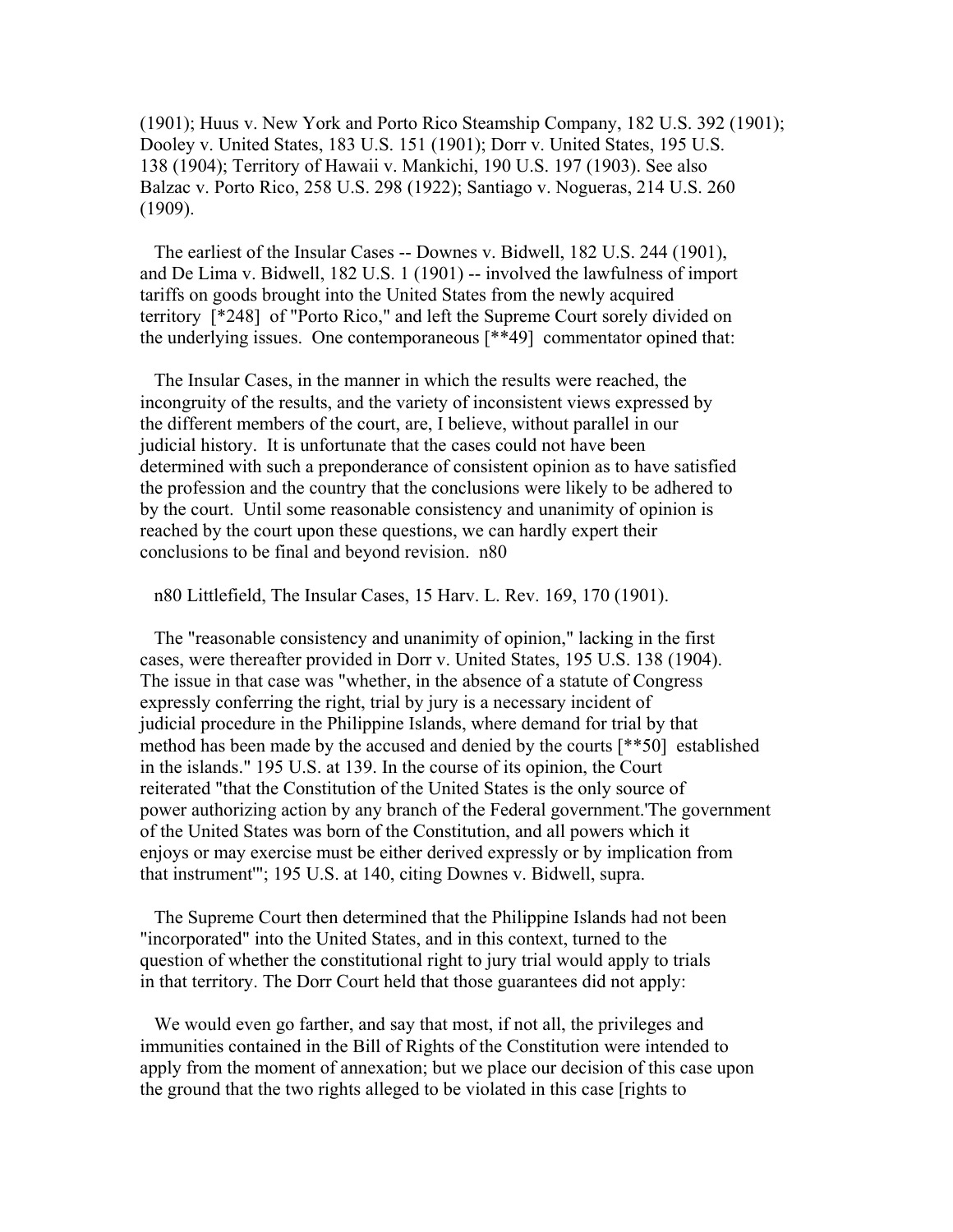trial by jury and presentment by grand jury] are not fundamental in their nature, but concern merely a method [\*\*51] of procedure which sixty years of practice had shown to be suited to the conditions of the islands, and well calculated to conserve the rights of their citizens to their lives, their property and their well being.

 195 U.S. at 144-45 (emphasis supplied), quoting from Hawaii v. Mankichi, 190 U.S. 197, 217-18 (1903). [\*249]

 The final major treatment of the issue was the unanimous opinion in Balzac v. Porto Rico, 258 U.S. 298 (1922). n81 The Supreme Court held that the constitutional provisions regarding jury trial did not apply to the unincorporated territory of "Porto Rico" because a right to jury trial was not "fundamental" (citing Dorr v. United States, supra, 258 U.S. at 309-311).

 n81 In the interim, the Court held, in Rassmussen v. United States, 197 U.S. 516 (1905), that the right to a jury trial applied to the territory of Alaska because it had been "incorporated" into the United States.

 Thus, the Insular Cases stood for essentially two propositions: (1) With respect to territories incorporated into the United States, the Constitution applies of its own force throughout the territory, and (2) With respect to unincorporated territories, only "fundamental" constitutional [\*\*52] rights apply. Both the Prosecution and the defendants here, however, have overlooked the fact that the Insular Cases examined the extent to which a criminal defendant in a territory administered or governed by the United States was the beneficiary of the rights guaranteed by the United States Constitution, regardless of whether the United States itself was the prosecuting authority. Thus, in Balzac v. Porto Rico, supra, the prosecuting authorities were local Puerto Rican authorities and the prosecution took place in a local Puerto Rican court. The claim was that, because the United States governed Puerto Rico, the local courts -- which applied Spanish law and procedure -- were required to afford the defendant a jury trial. n82 The Supreme Court rejected this claim.

 n82 The United States federal court, established in Puerto Rico as early as April 12, 1900, had from its inception afforded jury trials to criminal defendants. See Act of April 12, 1900, c. 191, Sec. 34, 31 Stat. 84. For the qualifications of jurors in that court, see Act of June 25, 1906, c. 3542, 34 Stat. 466.

 The Insular Cases are inopposite here. They would apply, for example, if the German courts sitting [\*\*53] in the American Sector of Berlin were asserting jurisdiction in a criminal case and the defendants demanded rights guaranteed by the United States Constitution by virtue of the fact that the United States exercises "supreme authority" in that sector. Under such circumstances, the decision would depend on the nature of the ties between the United States Sector of Berlin and the United States. Here, however, we are not faced with the issue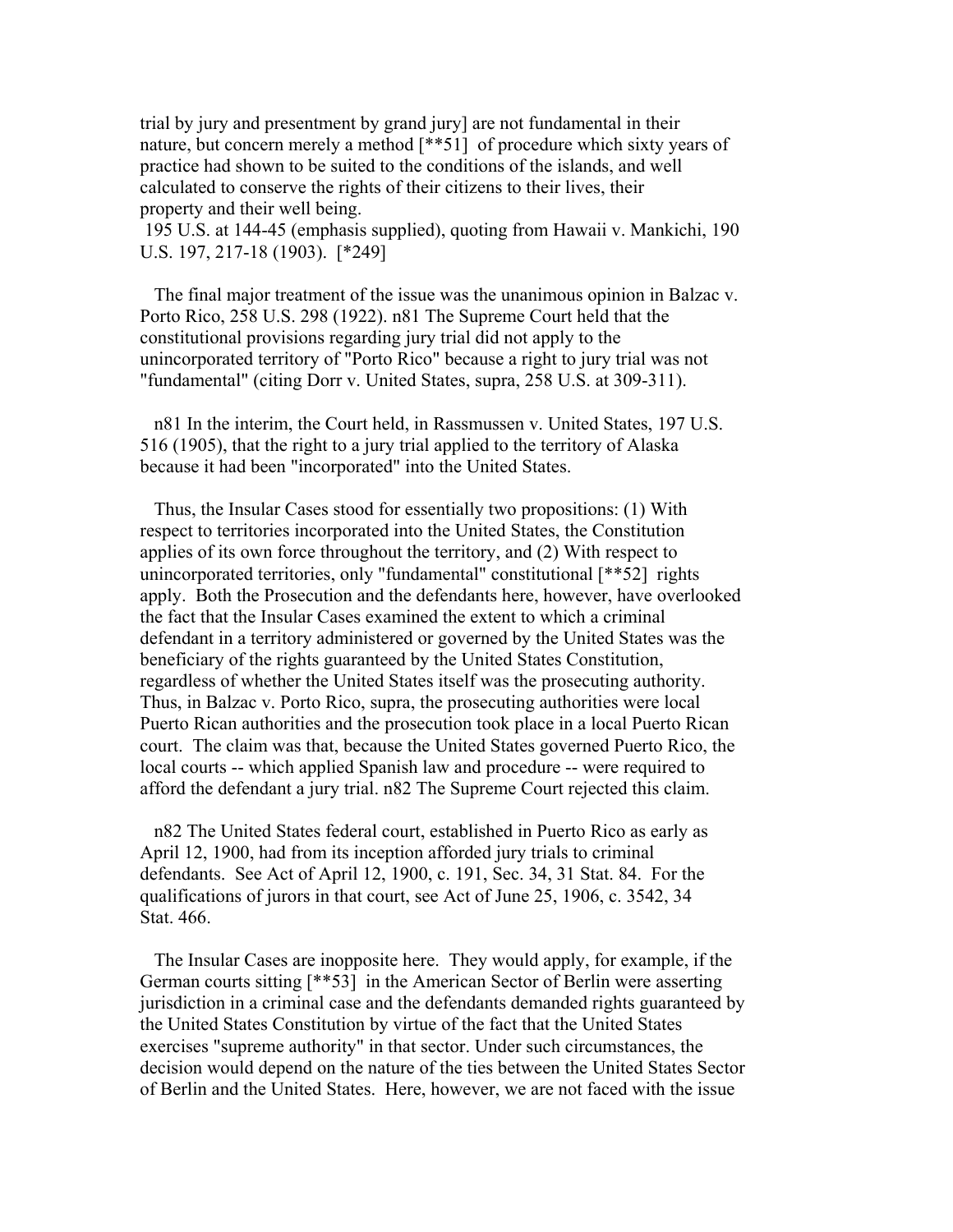of whether German courts will apply the American Constitution because they sit in an area which is governed by the United States. We deal here with an American court. The nature of the sovereignty which the United States asserts over the territory in which a foreign court sits is not at issue. In sum, the Insular Cases do not apply when the United States is acting as prosecutor in its own court.

 Even if this case paralleled the Insular Cases, it is not clear that the reasoning of those decisions would still be viable. The Insular Cases were severely criticized a little over two decades ago in Reid v. Covert, 354 U.S. 1 (1957), a case typifying the second line of cases. n83 The Court in Reid consideed the extent to which the  $[*250]$  constitutional  $[**54]$  guarantees of trial by jury were applicablle in proceedings before United States military tribunals against civilian defendants of military personnel stationed in a foreign country. Mr. Justice Black's plurality opinion, holding that American citizens accompanying the armed forces abroad were not subject to general court-martial jurisdiction, distinguished and disapproved the Insular Cases in the following language:

 n83 In Reid, the United States exercised jurisdiction over Mrs. Covert in England solely because of her American citizenship.

 The "Insular Cases" can be distinguished from the present cases in that they involved the power of Congress to provide rules and regulations to govern temporarily territories with wholly dissimilar traditions and institutions whereas here the basis for governmental power is American citizenship.... Moreover, it is our judgment that neither the cases nor their reasoning should be given any further expansion. The concept that the Bill of Rights and other constitutional protections against arbitrary government are inoperative when they become inconvenient or when expediency dictates otherwise is a very dangerous doctrine and if allowed to [\*\*55] flourish would destroy the benefit of a written Constitution and undermine the basis of our government. 354 U.S. at 14.

 The logic of Mr. Justice Black's opinion with respect to the question whether the Constitution applies abroad -- or in the vernacular of the time, "whether the Constitution follows the flag" -- is, in this Court's view, irrefutable and deserves to be cited at length. The Justice began by postulating the obligation which the United States owes to its citizens:

 At the beginning we reject the idea that when the United States acts against citizens abroad it can do so free of the Bill of Rights. The United States is entirely a creature of the Constitution. Its power and authority have no other source. It can only act in accordance with all the limitations imposed by the Constitution. When the Government reaches out to punish a citizen who is abroad, the shield which the Bill of Rights and other parts of the Constitution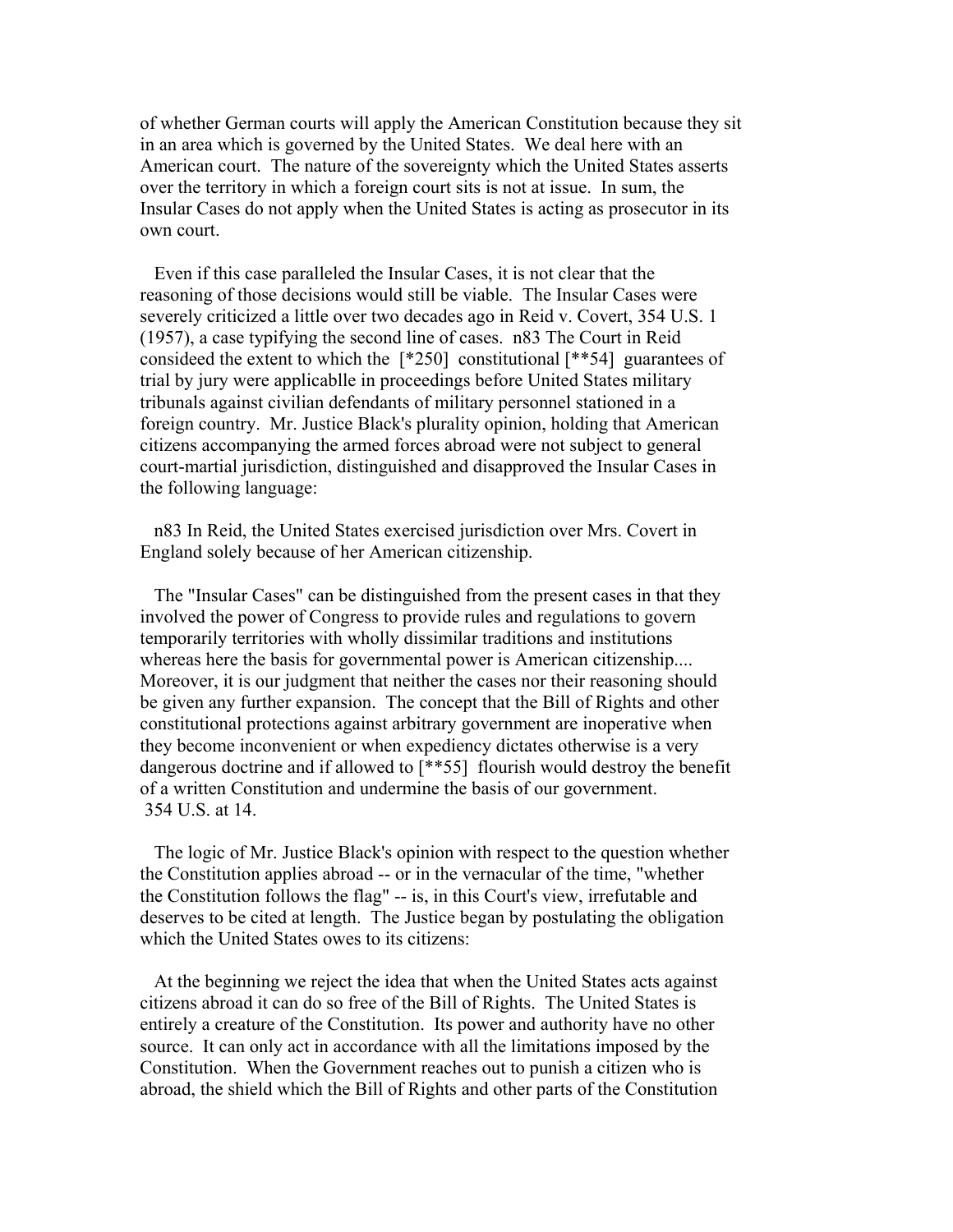provide to protect his life and liberty should not be stripped away just because he happens to be in another land. This is not a novel concept. To the contrary, it is as old as government. It was recognized long before Paul successfully invoked [\*\*56] his right as a Roman citizen to be tired in strict accordance with Roman law.

354 U.S. at 5-6.

 Mr. Justice Black then referred to the relevant Constitutional provisions -- Article III, section 2, and the Fifth and Sixth Amendments -- and confirmed:

The language of Art. III  $\omega$  2 manifests that constitutional protections for the individual were designed to restrict the United States Government when it acts outside of this country, as well as here at home. After declaring that all criminal trials must be by jury, the section states that when a crime is "not committed within any State, the Trial shall be at such Place or Places as the Congress may by Law [\*251] have directed." If this language is permitted to have its obvious meaning,  $\omega$  2 is applicable to criminal trials outside of the States as a group without regard to where the offense is committed or the trial held.... The Fifth and Sixth Amendments, like Art. III, @ 2, are also all inclusive with their sweeping references to "no person" and to "all criminal prosecutions."

 This Court and other federal courts have held or asserted that various constitutional limitations apply to the Government when it acts outside [\*\*57] the continental United States.While it has been suggested that only those constitutional rights which are "fundamental" protect Americans abroad, we can find no warrant, in logic or otherwise, for picking and choosing among the remarkable collection of "Thou shalt nots" which were explicitly fastened on all departments and agencies of the Federal Government by the Constitution and its Amendments.Moreover, in view of our heritage and the history of the adoption of the Constitution and the Bill of Rights, it seems peculiarly anomalous to say that trial before a civilian judge and by an independent jury picked from the common citizenry is not a fundamental right. 354 U.S. at 7-9.

 As regards the continued vitality of the doctrine enunciated in In re Ross, supra, Mr. Justice Black said:

 The Ross case is one of those cases that cannot be understood except in its peculiar setting; even then, it seems highly unlikely that a similar result would be reached today....

 The Ross approach that the Constitution has no applicability abroad has long since been directly repudiated by numerous cases. That approach is obviously erroneous if the United States Government, which has no power except [\*\*58]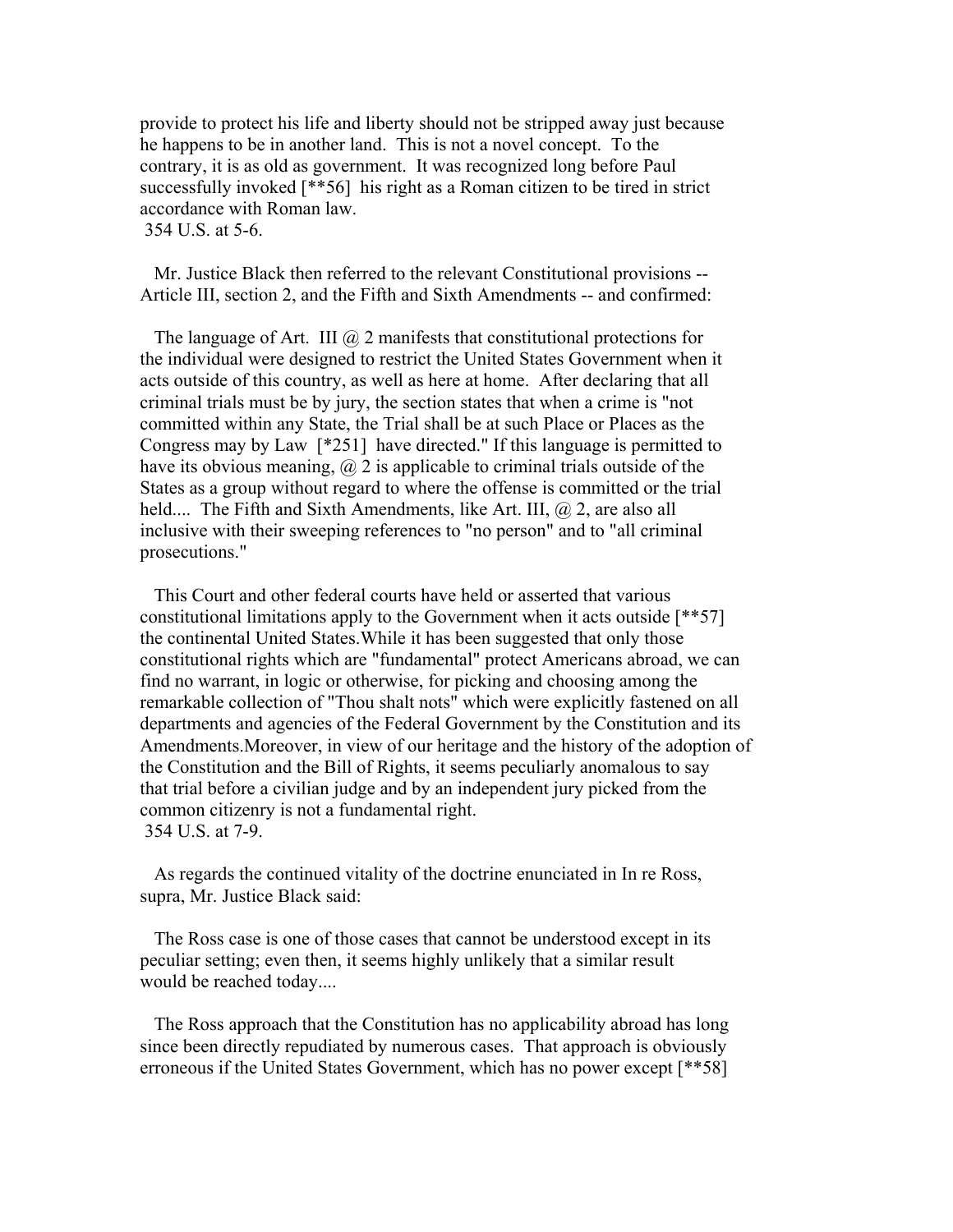that granted by the Constitution, can and does try citizens for crimes committed abroad. Thus the Ross case rested, at least in substantial part, on a fundamental misconception and the most that can be said in support of the result reached there is that the consular court jurisdiction had a long history antedating the adoption of the Constitution. \* \* \* At best, the Ross case should be left as a relic from a different era. n84

 n84 In a footnote, Mr. Justice Black quoted with approval the views of two former Secretaries of State -- Blaine and Seward -- on the almost unlimited powers which had been conferred in earlier times on consular courts:

 Secretary of State Blaine referred to these consular powers as "greater than ever the Roman law conferred on the pro-consuls of the empire, to an officer who, under the terms of the commitment of this astounding trust, is practically irresponsible." S. Exec. Doc. No. 21, 47th Cong., 1st Sess. 4. Seward, at a time when he was Consul-General, declared: "[t]here is no reason, excepting the absence of appropriate legislation, why American citizens in China, charged with grave offenses, should not have the privilege of a trial by jury as elsewhere throughout the world where the institution of civilization prevails." Id., at 7. [\*\*59]

354 U.S. at 10-12. [\*252]

#### C. The Fundamental Nature of the Right to Trial by Jury

 In addition to holding that the Constitution applied abroad when American citizens were on trial in areas under American control, the plurality of the Reid court also questioned the premise of the holdings in the Insular Cases that trial by jury in criminal cases was not "fundamental" in American law. That premise was thereafter authoritatively voided in Duncan v. Louisiana, 391 U.S. 145 (1968).

 In Duncan, a constitutional challenge was made to a Louisiana statute which classified a simple battery as a misdemeanor, punishable by a maximum of two years' imprisonment and a fine, and which authorized trial on such charges by the court alone. The Supreme Court canvassed the common-law development of the jury and the constitutional history of the jury trial right. The purpose of a trial by jury, as noted in Duncan, is to prevent government oppression by providing a "safeguard against the corrupt or overzealous prosecutor and against the complaint, biased, or eccentric judge." 391 U.S. at 156. The Court continued:

 Of course, jury trial has "its weaknesses and the potential for misuse," [citations [\*\*60] omitted]. We are aware of the long debate... as to the wisdom of permitting untrained laymen to determine the facts in civil and criminal proceedings.... [A]t the heart of the dispute have been express or implicit assertions that juries are incapable of adequately understanding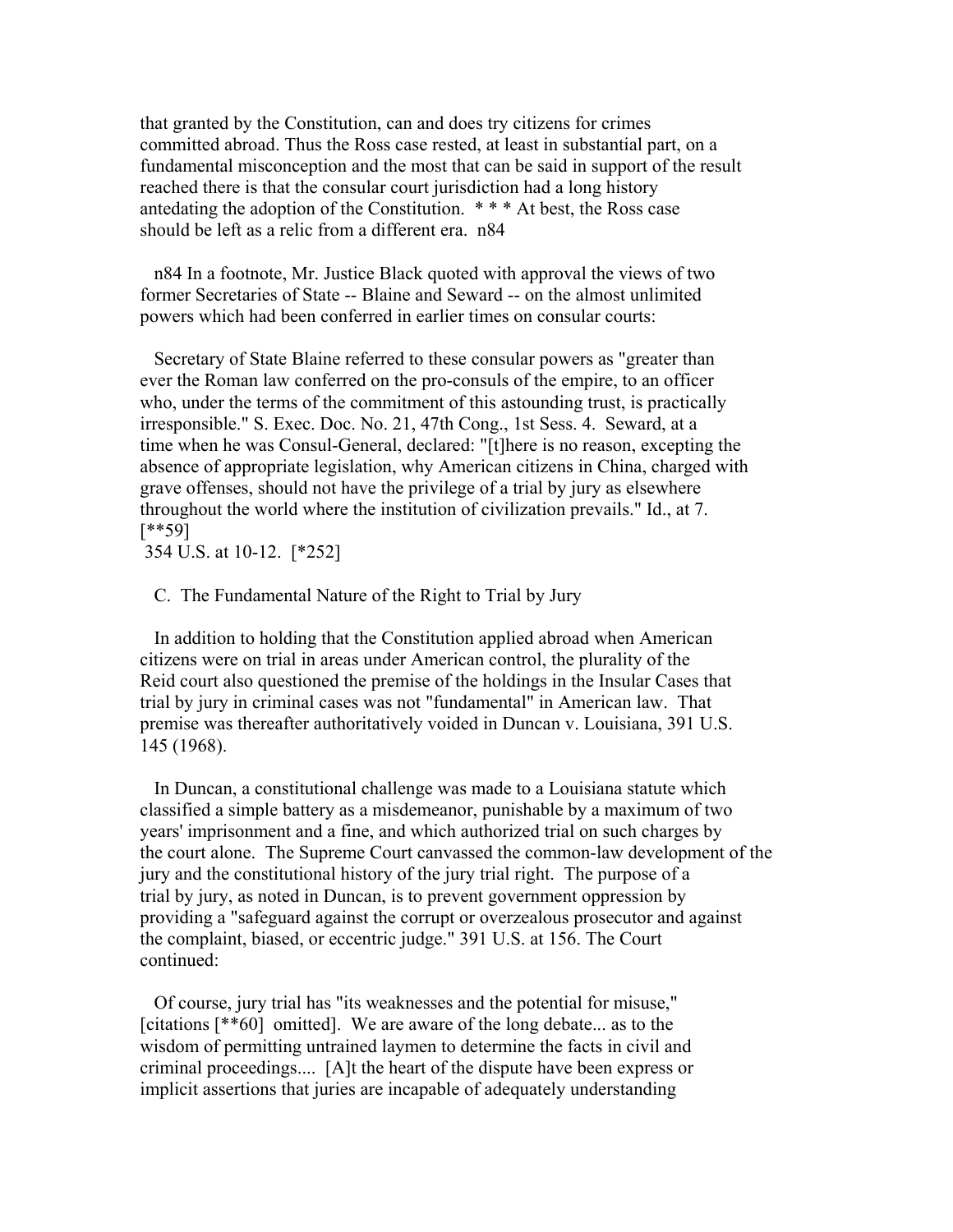evidence or determining issues of fact, and that they are unpredictable, quixotic, and little better than a roll of dice. Yet, the most recent and exhaustive study of the jury in criminal cases concluded that juries do understand the evidence and come to sound conclusions in most of the cases presented to them and that when juries differ with the result at which the judge would have arrived, it is usually because they are serving some of the very purposes for which they were created and for which they are now employed. 391 U.S. at 156-57.The Court concluded that because trial by jury in serious criminal cases is "fundamental to the American scheme of justice," id. at 149, and essential to due process of law, a state criminal defendant had the right to a jury trial in any case, which, if tried in a United States court, would require a jury under the Sixth Amendment.

 The Duncan Court's characterization [\*\*61] of a jury trial as "fundamental" has implications which affect an American court sitting in Germany as well as one sitting in the United States. The combined holdings of Reid and Duncan dictate that, absent the most extraordinary circumstances, the rights accorded defendants tried in American courts abroad should not differ from those accorded defendants tried in American courts in the United States. It is apparent - despite the fact that this Court has never before been convened -- that there are no extraordinary circumstances present here. The defendants are civilians, who are charged with serious, but non-military, offenses and who are being tried in times of peace. [\*253] Thus, it is not permissible to treat them differently than any other civilian charged before an American court with committing a felony unrelated to war or espionage.

### D. The Significance of the Nature of the Tribunal

 The Prosecution argues, however, that Duncan is inapplicable here because this Court is a type of military commission and it claims defendants tried by a military commission have no right to a jury trial. In support of this contention, the Prosecution relies principally on Ex parte [\*\*62] Quirin, 317 U.S. 1 (1942) and Madsen v. Kinsella, 343 U.S. 341 (1952). Although both cases are unquestionably relevant to these proceedings, an examination of them reveals that they do not support the Prosecution's contention.

 In Ex parte Quirin, 317 U.S. 1 (1942), the Supreme Court considered habeas corpus petitions filed by German saboteurs who, in the summer of 1942, landed from German submarines on the Eastern seaboard of the United States armed with explosives and instructions from an officer of the German High Command to destroy American war industries and facilities. Id. at 21. They were apprehended and placed on trial before a military commission convened by the President specifically to try the petitioners, id. at 21-22, on charges, among others, that they, "being enemies of the United States and acting for... the German Reich, a belligerent enemy nation, secretly and covertly passed, in civilian dress, contrary to the law of war, through the military and naval lines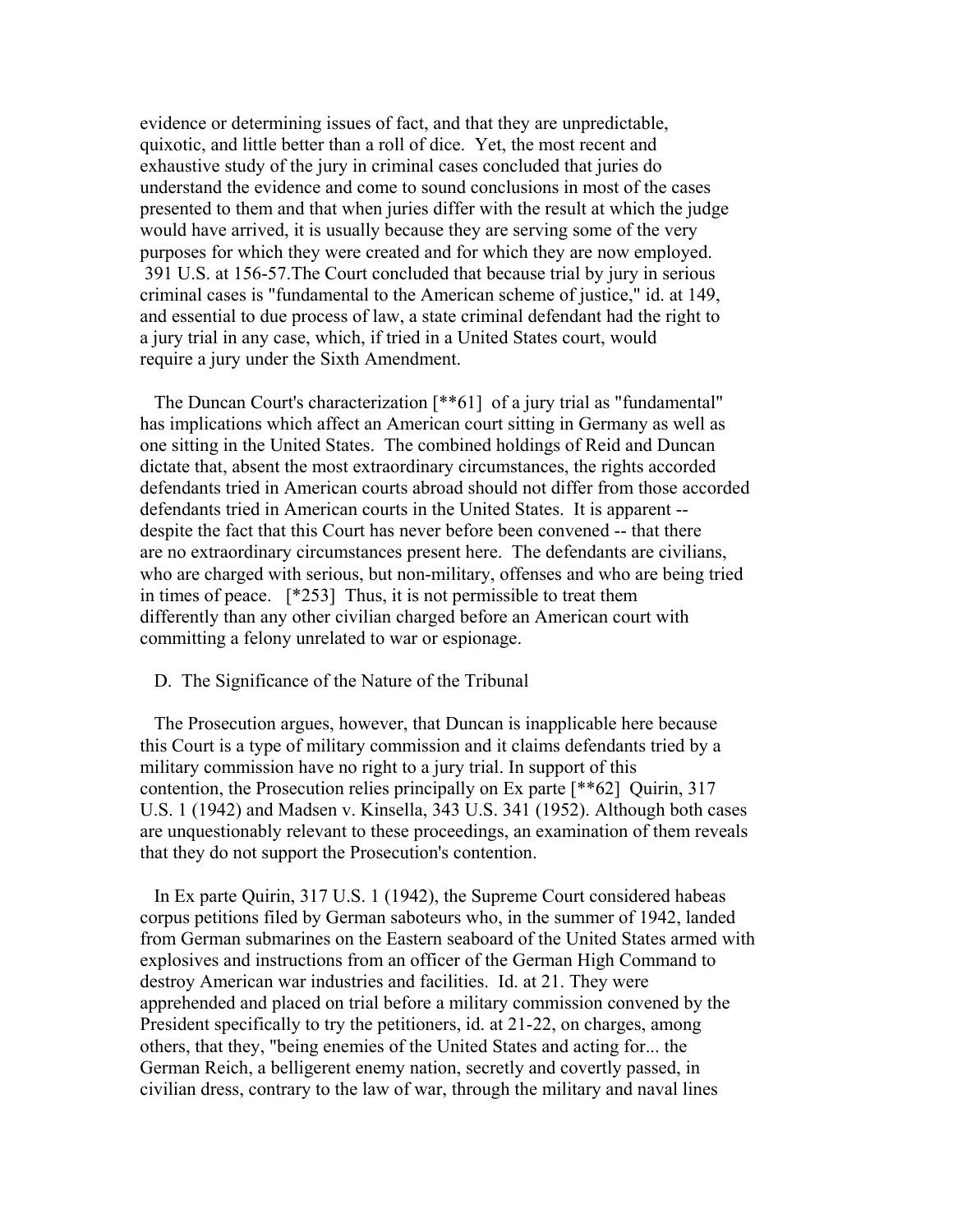and defenses of the United States... and went behind such lines, contrary to the law of war, in civilian dress... to destroy certain war industries, war utilities and war materials within the United States." [\*\*63] Id. at 36. n85 Petitioners contended that the President had no authority to order that they be tried by a military commission for the crimes with which they were charged, that they were entitled to be tried by civil courts, and that the rights accorded by the Fifth and Sixth Amendments, including the right to trial by jury, were applicable to them.

 n85 Petitioners were charged with (1) Violation of the Law of War; (2) Violation of Article 81 of the Articles of War, defining the offense of relieving or attempting to relieve, or corresponding with or giving intelligence to, the enemy; (3) Violation of Article 82, defining the offense of spying; and (4) Conspiracy to commit the offenses alleged in charges 1, 2 and 3. 317 U.S. at 23.

 The Supreme Court decided only the question "whether it is within the constitutional power of the National Government to place petitioners upon trial before a military commission for the offenses with which they are charged." Id. at 29 (emphasis supplied). The Court extensively reviewed the history of trials of violations of the laws of war, including trials held before the Constitution was enacted, n86 and found that "these petitioners were charged [\*\*64] with an offense against the law of war which the Constitution does not require to be tried by jury." Id. at 29 (emphasis supplied). The Court held that:

n86 See 317 U.S. at pp. 29-46, especially n. 14. [\*254]

 [T]he Fifth and Sixth Amendments did not restrict whatever authority was conferred by the Constitution to try offenses against the law of war by military commission, and that petitioners, charged with such an offense not required to be tried by jury at common law, were lawfully placed on trial by the Commission without a jury.

317 U.S. at 45 (emphasis supplied).

 The Court did not hold, as the Prosecution contends, that the Quirin petitioners need not be accorded trial by jury because the petitioners were being tried by a military commission rather than a civil court. If the Court intended such a holding, its long and thorough analysis of the history of trials of individuals tried for similar offenses would be entirely superfluous. Rather, the Court held that petitioners were not entitled to a jury trial because they were charged with violations of the laws of war. Quirin does not stand for the proposition that the nature of the tribunal dictates whether [\*\*65] defendants must be accorded a trial by jury or that individuals tried before a military commission are never entitled to a jury. Quirin holds that whether an individual is entitled to a jury trial is determined by the nature of the crime with which he is charged. n87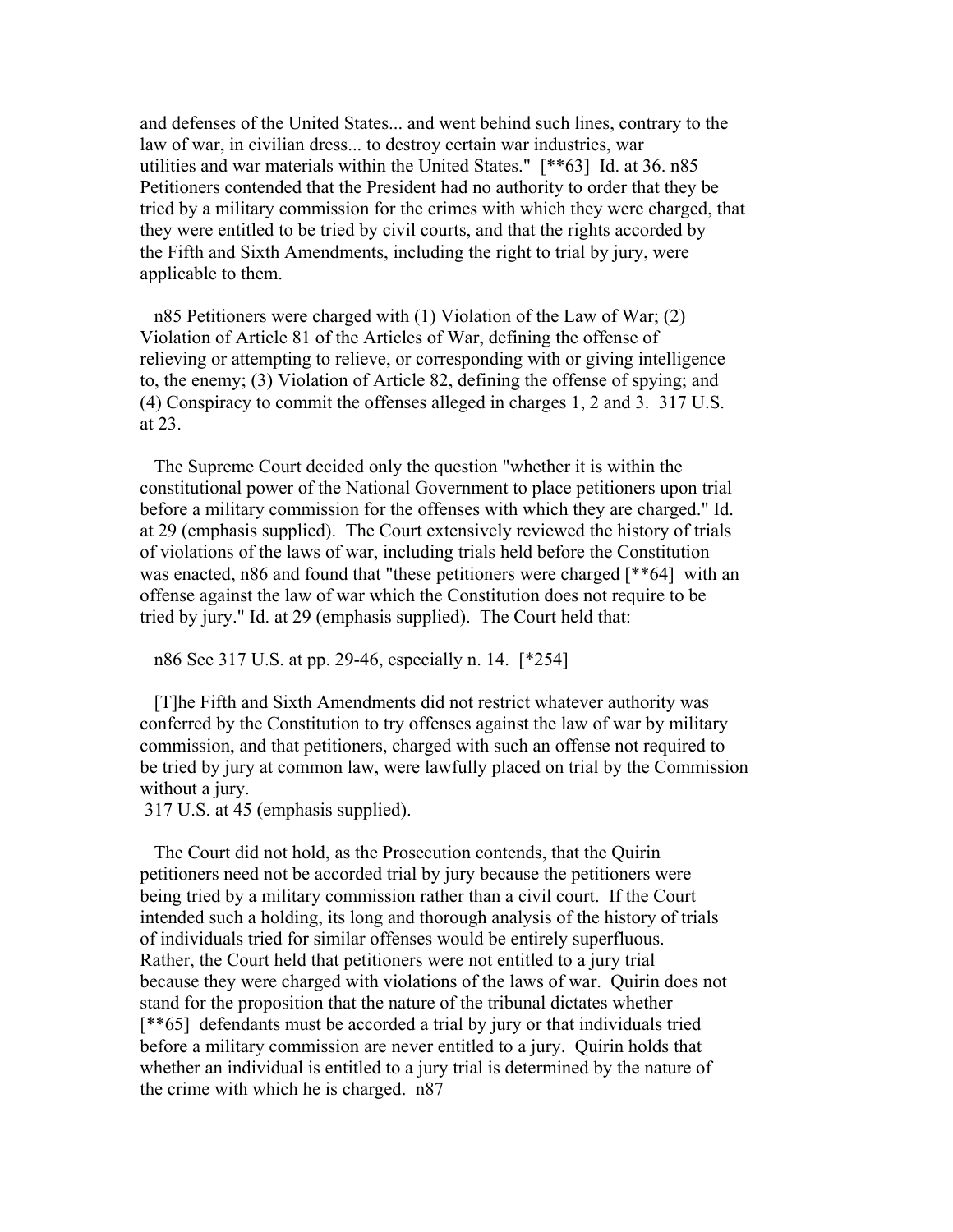n87 This interpretation of Quirin draws further support from the fact that the Supreme Court rejected the claim of one of the Quirin petitioners that, as a naturalized citizen of the United States, he was entitled to a jury trial in a civilian court. The Court stated: "Citizenship in the United States of an enemy belligerent does not relieve him from the consequences of a belligerency which is unlawful because in violation of the law of war." 317 U.S. at 37.

 The defendants here are not charged with violations of the laws of war. They are neither enemy aliens nor associated with the armed forces of an enemy. The defendants are friendly aliens charged with what may be characterized as "garden-variety" felonies in times of peace. Thus, under Quirin, neither the nature of this tribunal nor the crimes with which these defendants are charged permits this Court to deny the defendants a jury trial.

 In Madsen v. [\*\*66] Kinsella, 343 U.S. 341 (1952), the Supreme Court addressed a petition for a writ of habeas corpus filed by the wife of an air force lieutenant stationed in Germany who, in 1949, had been convicted of murdering her husband by the United States Court of the Allied High Commission for Germany, a predecessor of this Court. n88 Mrs. Madsen challenged the jurisdiction of the court which convicted her, contending that she could only be tried by a regularly convened United States general court-martial. The issue before the Supreme Court was:

n88 See discussion supra pp. 16-17.

 whether a United States Court of the Allied High Commission for Germany had jurisdiction, in 1950, to try a civilian citizen of the United States, who was the dependent wife of a member of the United States Armed Forces, on a charge of murdering her husband in violation of  $\omega$  211 of the German Criminal Code. The homicide occurred in October, 1949, within the United States Area of Control in Germany. [\*255]

 343 U.S. 342-43. The Court concluded that the military commission had jurisdiction over Mrs. Madsen.

 The Court traced the history of United States military commissions and other United States tribunals [\*\*67] in the nature of such commissions. Its discussion of the United States Military Government Courts for Germany, which became the United States Courts for the Allied High Commission for Germany, referred to the procedures used in those courts and included the following footnote:

 They did not provide for juries. The presentment or indictment of a grand jury required in a federal capital case by the Fifth Amendment to the Constitution of the United States, under the terms of that Amendment, has no application to "cases arising in the land or naval forces...." The right of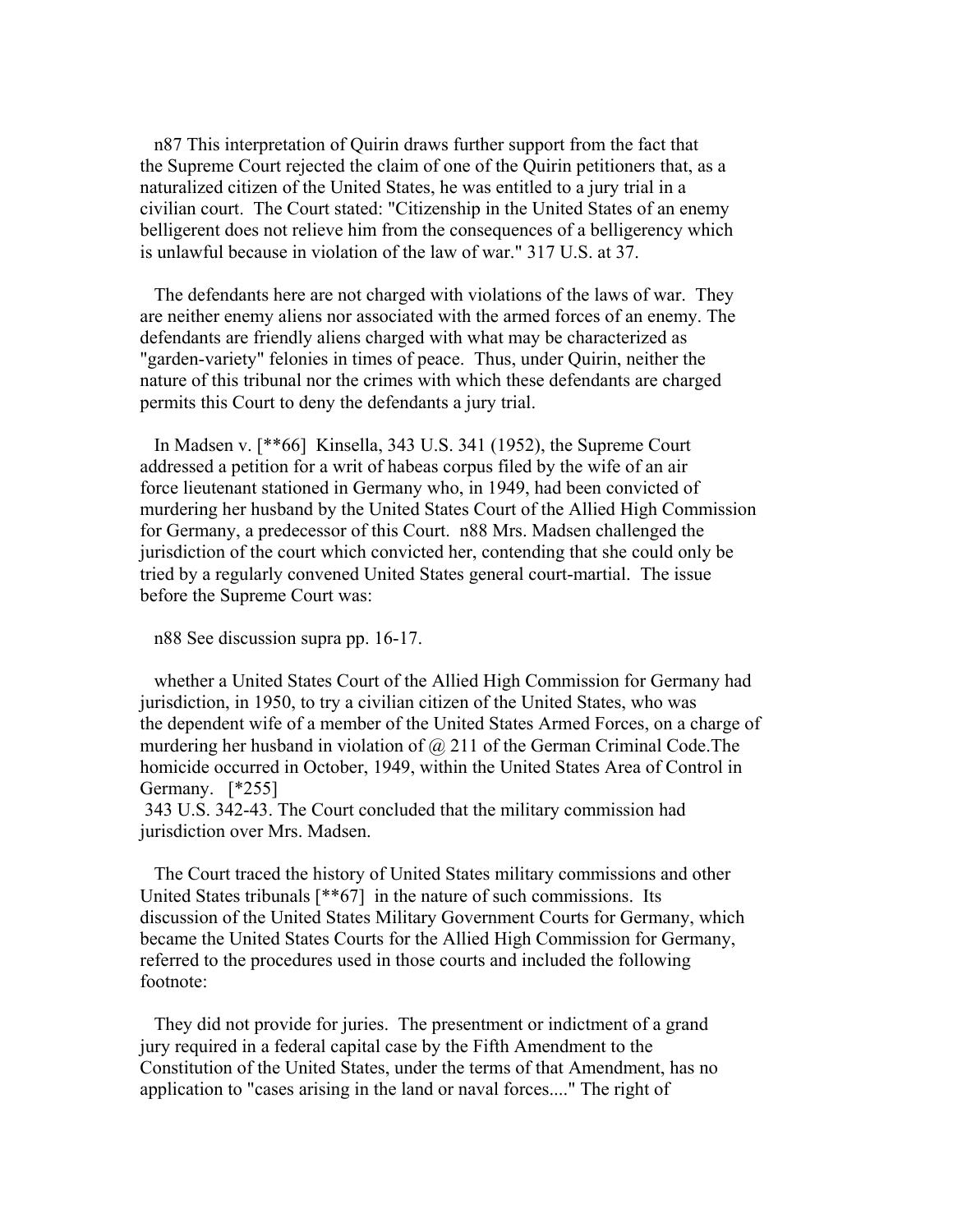trial by jury required in federal criminal prosecutions by the Sixth Amendment is similarly limited. See Ex parte Quirin, 317 U.S. 1, 40, 43-45; Ex parte Milligan, 4 Wall. 2, 123, 138.

 343 U.S. at 360 n. 26. The Prosecution seizes upon this footnote as conclusive authority that the Constitution does not require a jury trial in this Court.

 In this Court's view, however, Madsen v. Kinsella does not support the Prosecution's thesis that a jury trial is never required in an occupation court. First, the statement of the issue in Madsen, as formulated by the Supreme Court, clearly indicates that the question of Mrs. [\*\*68] Madsen's right to a trial by jury was neither presented nor considered. She never claimed the right to trial by jury. Indeed, Mrs. Madsen's claim was that she should have been tried by a general court-martial, pursuant to the Articles of War, n89 which did not provide for trial by jury.

 n89 Between 1916 and the 1957 Supreme Court decision in Reid v. Covert, American civilians accompanying the armed forces abroad were subject to general court martial pursuant to Articles 2 and 12 of the Articles of War. See Madsen, supra, 317 U.S. at 350-52.

 Second, the Court's reference to the absence of jury trials before occupation courts in Germany in 1949 is hardly dispositive of the issue here. n90 Because Madsen was decided long before Duncan v. Louisiana declared the right to trial by jury to be a "fundamental" right under the [\*256] Constitution, Madsen certainly cannot be considered conclusive authority that the Constitution does not require a jury trial in this Court in 1979. n91

 n90 Having juries sit in criminal trials in occupation courts in Germany is not so unheard of as the Prosecution would make the Court believe. The Prosecution suggests that a jury trial might impact politically on the relationship between the United States and its two Western Allies, although the nature of that impact has not been enunciated.

 The Court notes that the British, with whom we share centuries of legal tradition, regularly afforded to British citizens, tried before their Military Government courts in Germany, the right to trial by jury. See British Ordinance No. 68, 17 Military Government Gazette (British Zone of Control) 437; 26 id. 921; 16 Official Gazette of the Allied High Commission for Germany 179. Under this Ordinance, British subjects were entitled to be tried by a jury consisting of seven British subjects in cases involving criminal charges for which the maximum penalty was death or a sentence of imprisonment exceedin five years.

 n92 It is also interesting to note that, when the Court made its passing reference to the lack of jury trials in the occupation courts in Germany, it was discussing its conclusion that "[t]he United States Courts of the Allied High Commission for Germany were, at the time of the trial of petitioner's case,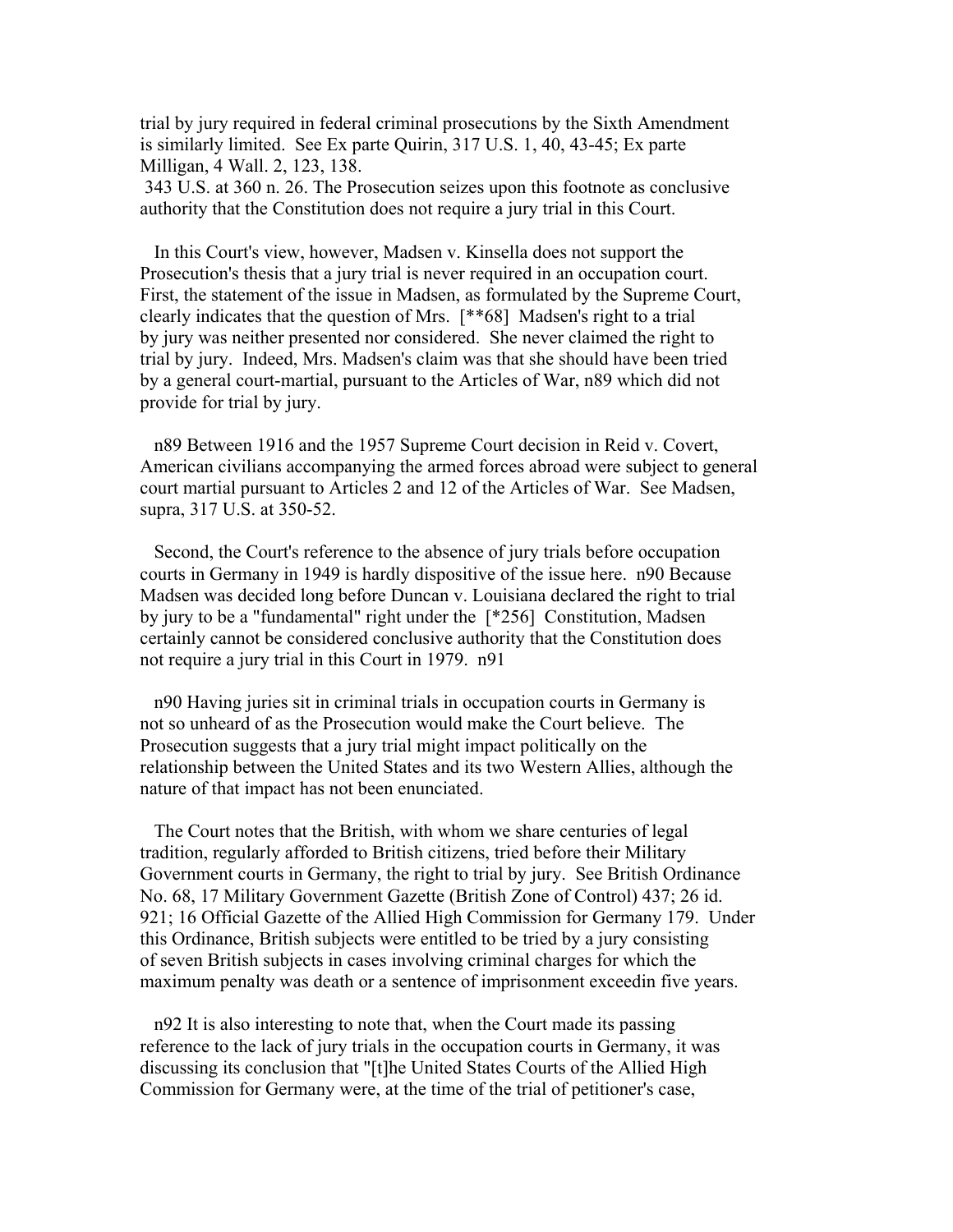tribunals in the nature of military commissions conforming to the Constitution and laws of the United States." 343 U.S. at 356 (emphasis supplied). [\*\*69]

 Finally, when Mrs. Madsen was tried, the United States and Germany were technically still at war. n92 The Constitution does not require that the " enemy" be accorded self-government or be taken into the bosom of the occupation authority. Occupation courts need not share their jurisdiction with "enemy" aliens, nor are "enemy" aliens to be permitted to nullify the provisions or proceedings of any arm of the occupation government.

 n93 The state of belligerency between the United States and Germany was not terminated until 1951. See page 8 supra.

 However, "occupations" which survive not merely hostilities but also belligerency, and which are maintained to "protect" the occupied and to preserve their democratic institutions, are of an altogether different kind. Such occupations are asserted not against but on behalf of the "occupied." Such occupation authorities are not viewed as military representatives of a hostile power bivouacked in the Town Square; rather, they are benign forces of protection -- like the police or military of the occupied country itself. Their role as protectors gives them no license to abuse the inhabitants. The Constitution of the United States does [\*\*70] not permit an American policeman or an American soldier to disregard the rights of those on whose behalf they stand watch.

E. Use of Jury Trials in Previous United States Occupation Courts

 The history of similar occupations in the post-World War II era demonstrates that no American court, when the issue has been raised, has denied the right to trial by jury in a non-hostile, non-belligerent area. In two unreported decisions rendered by the United States District Court for the District of Columbia, Ikeda v. McNamara, H.C. 416-62, October 19, 1962; and Nicholson v. MeNamara, H.C. 141-61, November 19, 1963, the court held under circumstances similar to these that the absence of a jury system in the civil administration courts in Okinawa invalidated criminal convictions of American citizens charged with civil-type offenses.

 This Court reviewed the complete records in those cases closely. The records show that Okinawa, the principal island in the Ryukyu chain, was taken from Japan in the last battle of World War II. After cessation of hostilities, military government units carried out governmental functions in areas under their control. On April 28, 1952, Japan entered into [\*\*71] a peace treaty with the Allied Powers, including the United States. Article 3 of the treaty provided:

Japan will concur in any proposal of the United States to the United Nations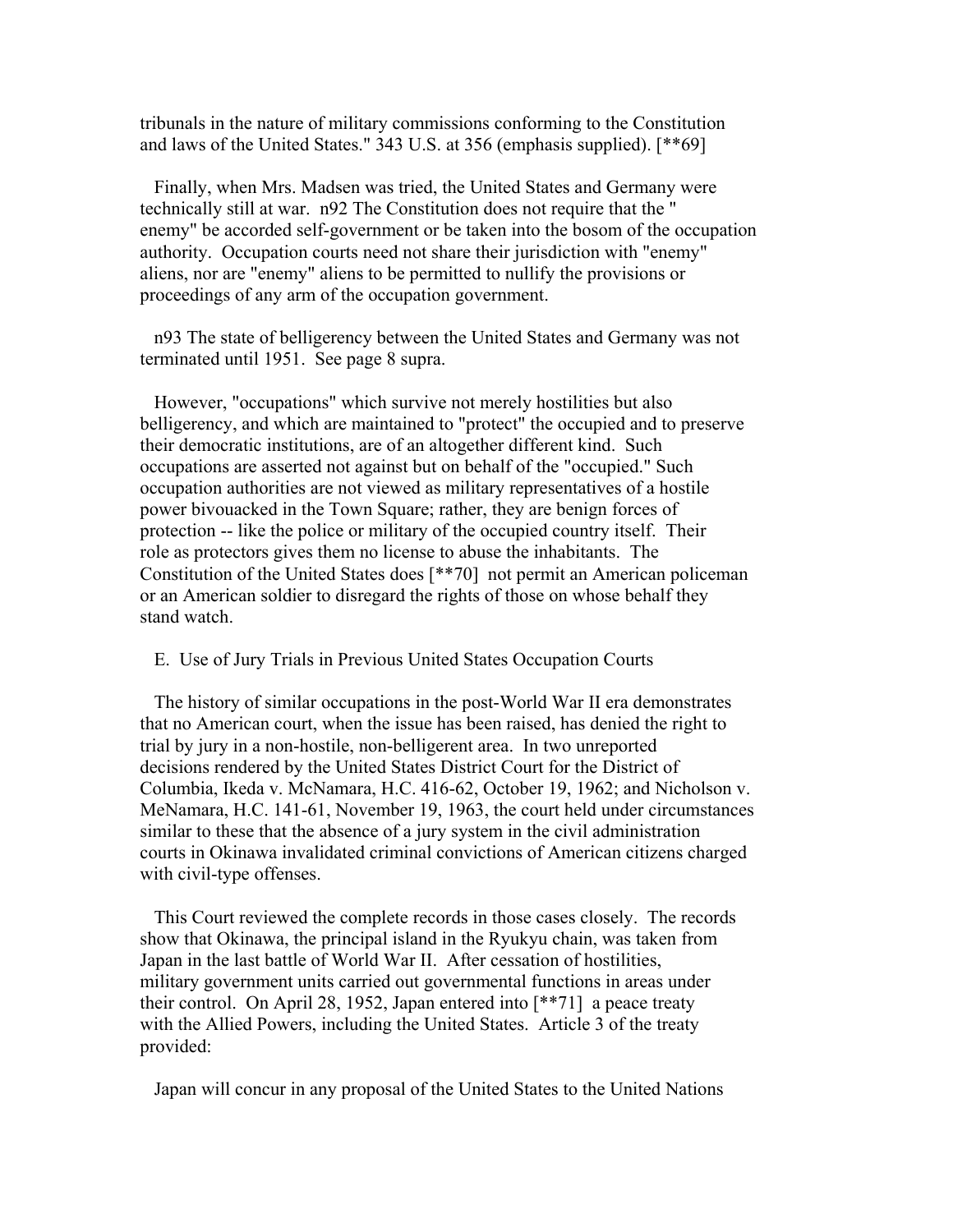to place under its trusteeship system, with the United States as the sole administering authority  $**$  [the Ryukuy [ $*257$ ] island]. Pending the making of such a proposal and affirmative action thereon, the United States will have the right to exercise all and any powers of administration, legislation and jurisdiction over the territory and inhabitants of these islands, including their territorial waters.

8 U.S.T. 3169, 3172-3, T.I.A.S. No. 2490.

 On June 5, 1957, President Eisenhower issued Executive Order 10713, n93 which provided for a dual system of government for the Ryukyus, consisting of a civil administration under the jurisdiction of the Secretary of Defense, and a legislature directly elected by the inhabitants of the islands.

n93 22 Fed. Reg. 4007.

 The Executive Order further provided for a dual system of courts, one system to be maintained by the Government of the Ryukyus and a separate system to be run by the United States Civil Administration. The Ryukyan courts had criminal [\*\*72] jurisdiction:

 over all persons except (a) members of the United States forces for the civilian component, (b) employees of the United States even though not subject to trial by courtsmartial \* \* \*, and (c) dependents of the foregoing [except for dependents "who are Ryukyuans"].

The U.S. Civil Administration Courts had criminal jurisdiction over persons in the excepted classes.In addition the High Commissioner could withdraw criminal jurisdiction from the Ryukyan courts in cases affecting "the security, property, or interests of the United States."

 Although the United States administered governmental functions, including judicial functions, in the Ryukyus pursuant to the Peace Treaty, it continued to recognize those islands as "a part of the Japanese homeland and looked forward to the day when the security interests of the Free World will permit their restoration to full Japanese sovereignty." n94

 n94 Public Papers of the Presidents-John F. Kennedy, 1962, 247-48 (1963) (Statement of Mar. 19, 1962). For similar statements see 47 Dep't State Bull. 770 (1962) (referring to "the anticipated eventual restoration of these islands to Japanese administration").

 In Ikeda v. [\*\*73] McNamara, supra, the petitioner Ikeda, an American citizen, was charged in the U.S. Civil Administration Court with fraud under Article 246 of the Penal Code of Japan. While in confinement awaiting trial, Ikeda brought a habeas corpus action in the United States District Court in Washington against the Secretary of Defense, arguing that Executive Order 10713 and its implementing regulations did not provide for indictment and jury trial,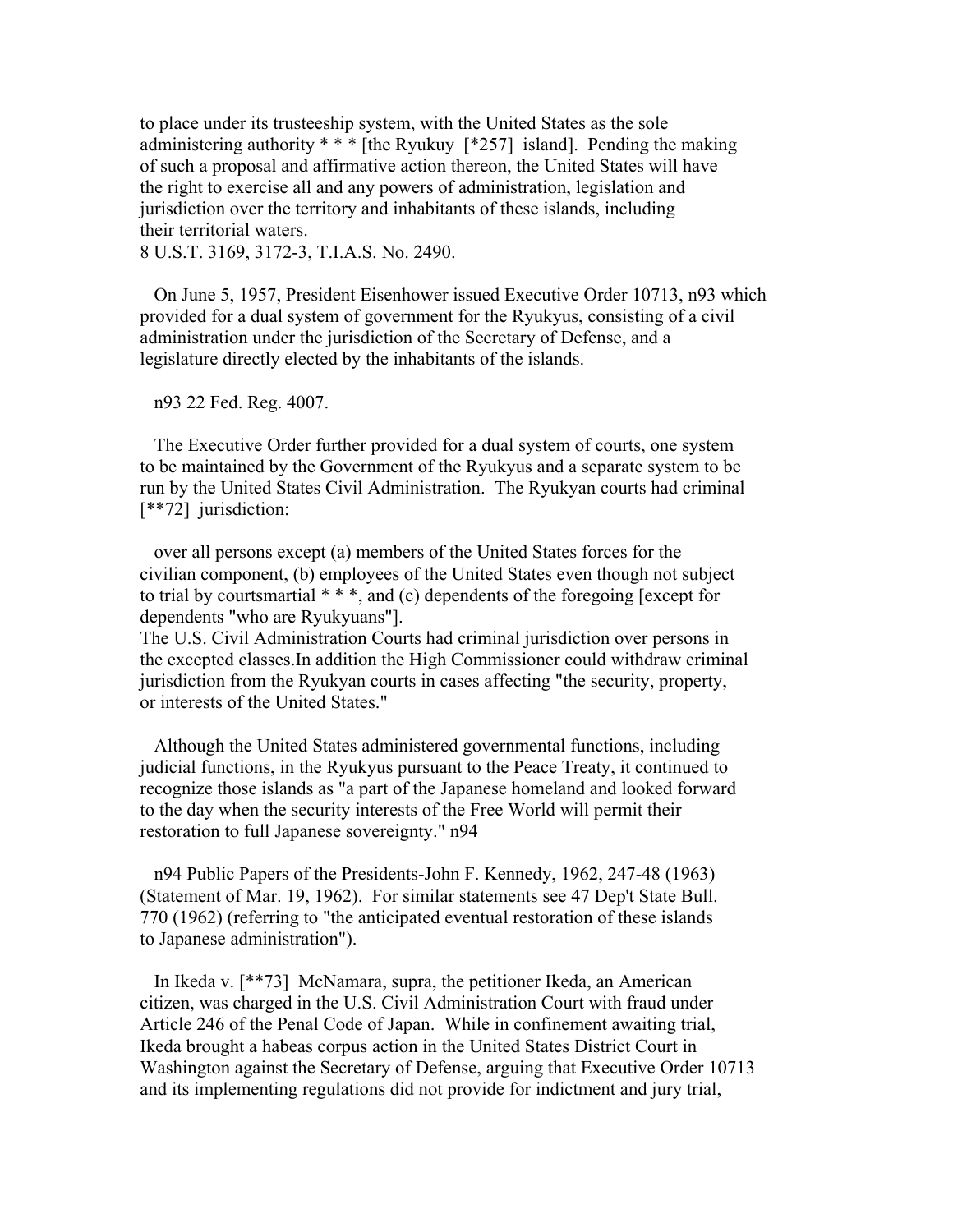and that therefore, he was being denied his constitutional right to a jury trial. The district court, in a brief order issued on October 19, 1962, concluded:

 2. The denial to the petitioner of trial before a court of [sic] indictment by grand jury as required by the Fifth Amendment to the [\*258] Constitution, and of a trial by jury as required by Article III, Section 2, clause 3 of the Constitution and the Sixth Amendment thereto, is in violation of the petitioner's constitutional rights.

 3. The detention of the petitioner by the respondent is therefore contrary to law and an order should be entered discharging the petitioner from the custody of the respondent.

 In Nicholson v. McNamara, supra, an American citizen, the wife of a member [\*\*74] of the armed forces, was tried and convicted in a U.S. Civil Administration Court in Okinawa on charges of killing her husband.Mrs. Nicholson sought relief in the United States District Court in Washington, alleging that her non-jury trial had been in violation of her constitutional rights.

 In a memorandum opinion issued on November 15, 1963, the district court stated:

 This Court is of the opinion that the confinement of Mrs. Nicholson pursuant to an information charging her with a capital offense, and her subsequent trial and conviction by a court without a jury, was in violation of her rights under Article III, Section 2, clause 3, and the Fifth and Sixth Amendments to the Constitution.

See Ikeda v. McNamara, H.C. 416-62.

 The United States did not appeal either of these cases.Rather, by an ordinance promulgated by the High Commissioner of the United States Civil Administration of the Ryukya Islands in 1963, the local "Code of Penal Law and Procedure" was amended to provide for indictment and jury trial. n95 The Code, as thus amended, remained in effect until 1972, when the United States terminated its occupation of the Ryukyus.

n95 The amendments to the Code of March 8, 1963 read as follows:

Chapter 5. Indictment and Jury Trial

 1.5.1 Right to Indictment and Trial by Jury. Any person charged with an offense before a Civil Administration Court shall have the right to indictment by the grand jury as to any offense which may be punished by death or imprisonment for a term exceeding one year and trial by petit jury as to any offense other than a petty offense in accordance with the provisions of this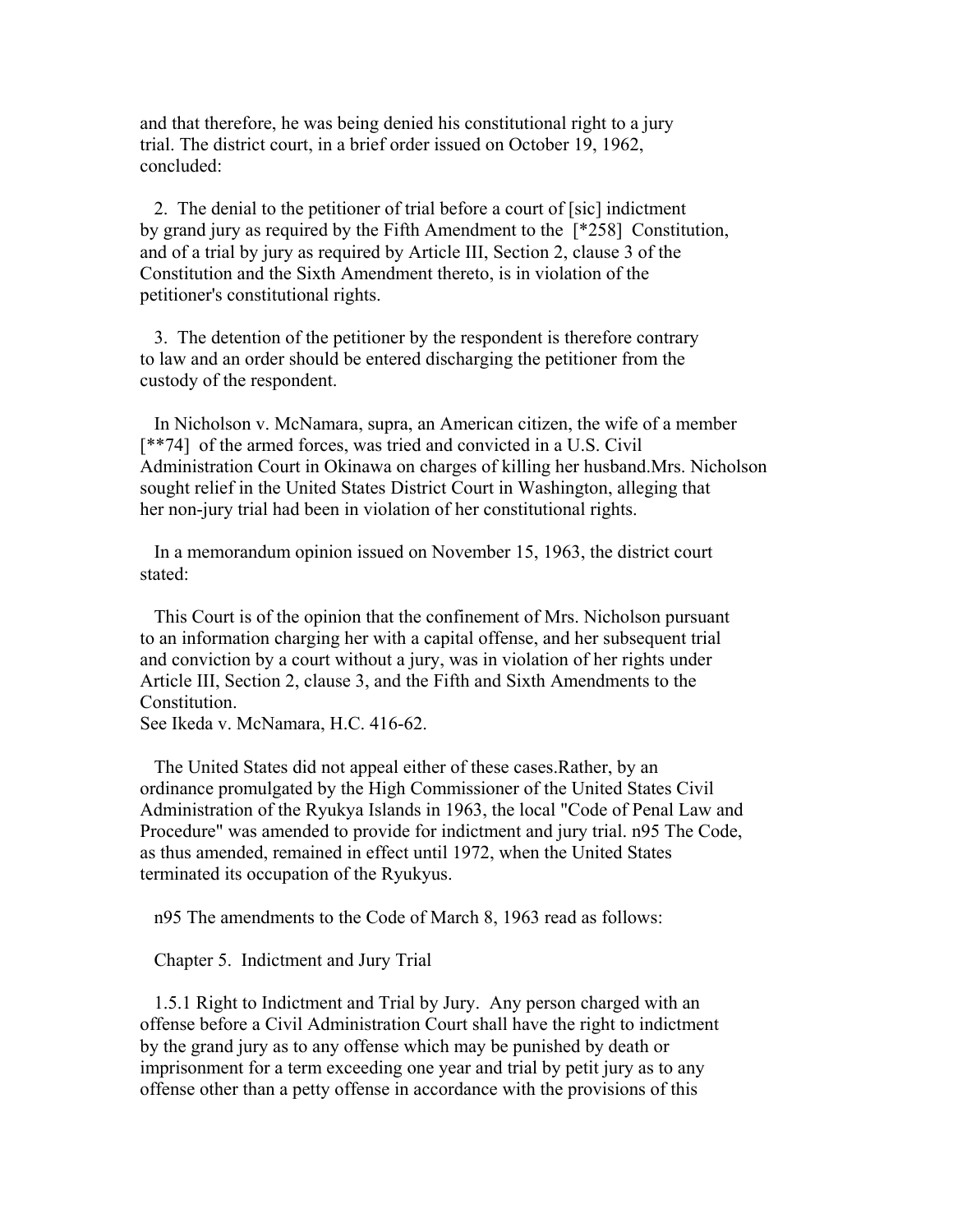### chapter. [\*\*75]

 A sequel to the institution of jury trials in the occupation courts in Okinawa was Rose v. McNamara, 375 F.2d 924 (D.C. Cir.), cert. denied, 389 U.S. 856 (1967). Mrs. Rose, who was convicted in the occupation court following a jury trial for evasion of the Ryukyu Islands income tax, sought to have her conviction set aside in the United States District Court for the District of Columbia on the grounds that (1) the court in which she was tried was not established pursuant to Article III of the Constitution, and (2) her jury was not composed entirely of American citizens. The Court of Appeals foundher contentions to be without merit and affirmed the dismissal below.

 The Prosecution here seeks to distinguish the Okinawa cases by arguing that the authority exercised by the United States in establishing the U.S. Civil Administration Courts in Okinawa was not derived from rights of [\*259] belligerent occupation but from the Treaty of Peace with Japan. n96 The Court finds this distinction unconvincing. In Ikeda and Nicholson the government relied exclusively on its rights under the laws of occupation. Each case was argued anddecided solely on these grounds. In fact, the Court [\*\*76] of Appeals in Rose v. McNamara, supra, 375 F.2d at 927 n. 4, suggested that the convictions in Ikeda and Nicholson would have been unconstitutional had defendants been denied a jury trial.

 n96 Memorandum on the United States Civil Administration of the Ryukyu Islands: Trial by Jury, filed March 6, 1979, at 8-10.

 It is thus clear that the United States has employed juries in trials held in occupied territories after World War II after the termination of the state of war, albeit in obedience to judicial decisions.

#### F. Constitutional Rights Afforded to Aliens

 Finally, the Prosecution seeks to distinguish most prior decisions dealing with the rights of accused in occupation courts and the instant proceeding on the ground that the prior adjudications concerned the rights to be afforded to American citizens, whereas the defendants here are aliens.

 Although it is true that most of the cases discussed concerned prosecutions of American citizens abroad, the Court finds the purported distinction unpersuasive in the context of a trial of friendly aliens, accused of non-military offenses, in Berlin in 1979. The Prosecution conceded in oral argument that in its view aliens, as [\*\*77] well as citizens, enjoyed the same "non-rights" in this Court; that is, neither need be afforded a trial by jury. n97 More importantly, whatever distinction may still be permissible between citizens and friendly aliens in civil cases, n98 the Fifth Amendment to the Constitution requires, in terms admitting of no ambiguity, that "no person"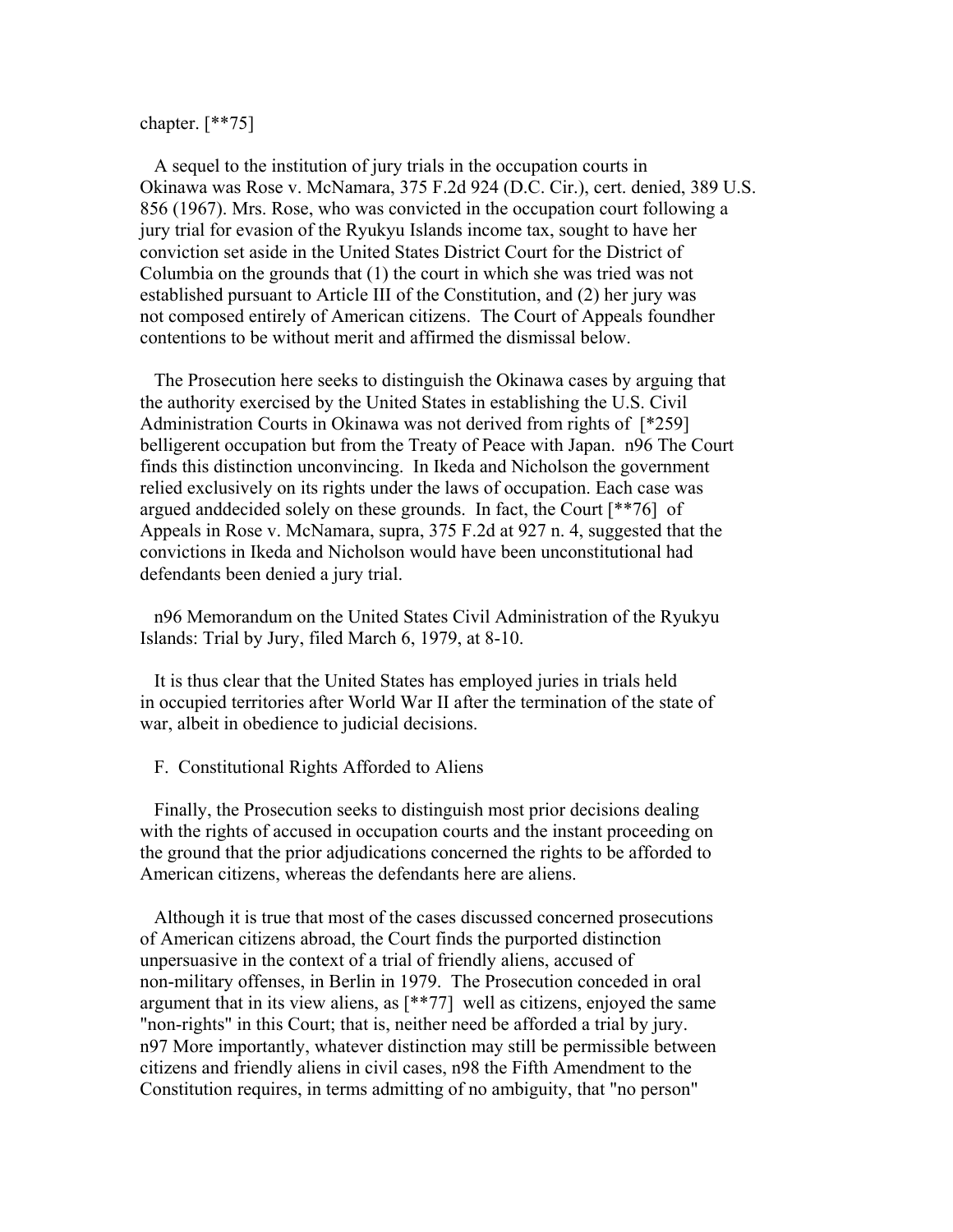shall be deprived of life or liberty without due process of law; similarly, the Sixth Amendment protects all who are "accused", without qualification. Finally, it appears to the Court that the United States is precluded from treating these defendants less favorably than United States citizens, not only by its own Constitution, but also by an international agreement to which the United States is a party.

n97 See note 69 supra.

 n98 See, e.g., Graham v. Richardson, 403 U.S. 365 (1971) (aliens may not be excluded from state welfare benefits); Sugarman v. Dougall, 413 U.S. 634 (1973) (aliens may not be excluded from a state's civil service); In re Griffith, 413 U.S. 717 (1973) (aliens may not be barred from practicing law); Examining Bd. v. Flores de Otero, 426 U.S. 562 (1976) (aliens may not be barred fromthe engineering profession); Nyguist v. Mauclet, 442 U.S. 1 (1977) (aliens may not be denied state education benefits). But see Foley v. Connelie, 435 U.S. 291 (1978) (aliens may be excluded from the state police force).  $[**78]$ 

 Article 15, paragraph 2, of the Convention on Offenses and Certain Other Acts Committed on Board Aircraft (The Toykyo Convention) provides in part that --

 [A] Contracting State in whose territory a person has been disembarked \* \* \*, or delivered [by the aircraft commander], or has [\*260] disembarked and is suspected of having committed an act [of hijacking], shall accord to such person treatment which is no less favorable for his protection and security than that accorded to nationals of such Contracting State in like circumstances. n99

 n99 Convention on Offenses and Certain Other Acts Committed on Board Aircraft, September 14, 1963, 20 U.S.T. 2941; T.I.A.S. 6768; 704 U.N.T.S. 219.

 In its transmittal of the Toykyo Convention to the United States Senate for its advice and consent, the Executive Branch explained the meaning of the phrase "treatment which is no less favorable for his protectionand security than that accorded to nationals of such Contracting State" in the following manner:

 By this formulation it is intended that persons in any form of custody or otherwise subject to the law of Contracting States should be entitled to avail themselves of the provisions [\*\*79] of law of the State relating to the protection of nationals. n100

 n100 Senate Exec. Doc. L., 90th Cong., 2d Sess. 13 (1968). The testimony of the representative of the Department of State in Congressional hearings on the Tokyo Convention supports the conclusion that this provision should be interpreted broadly as requiring the United States "to accord the Offender all the rights and privileges that any criminal would have in this country." n101 Indeed, the language of Article 15(2) was originally proposed by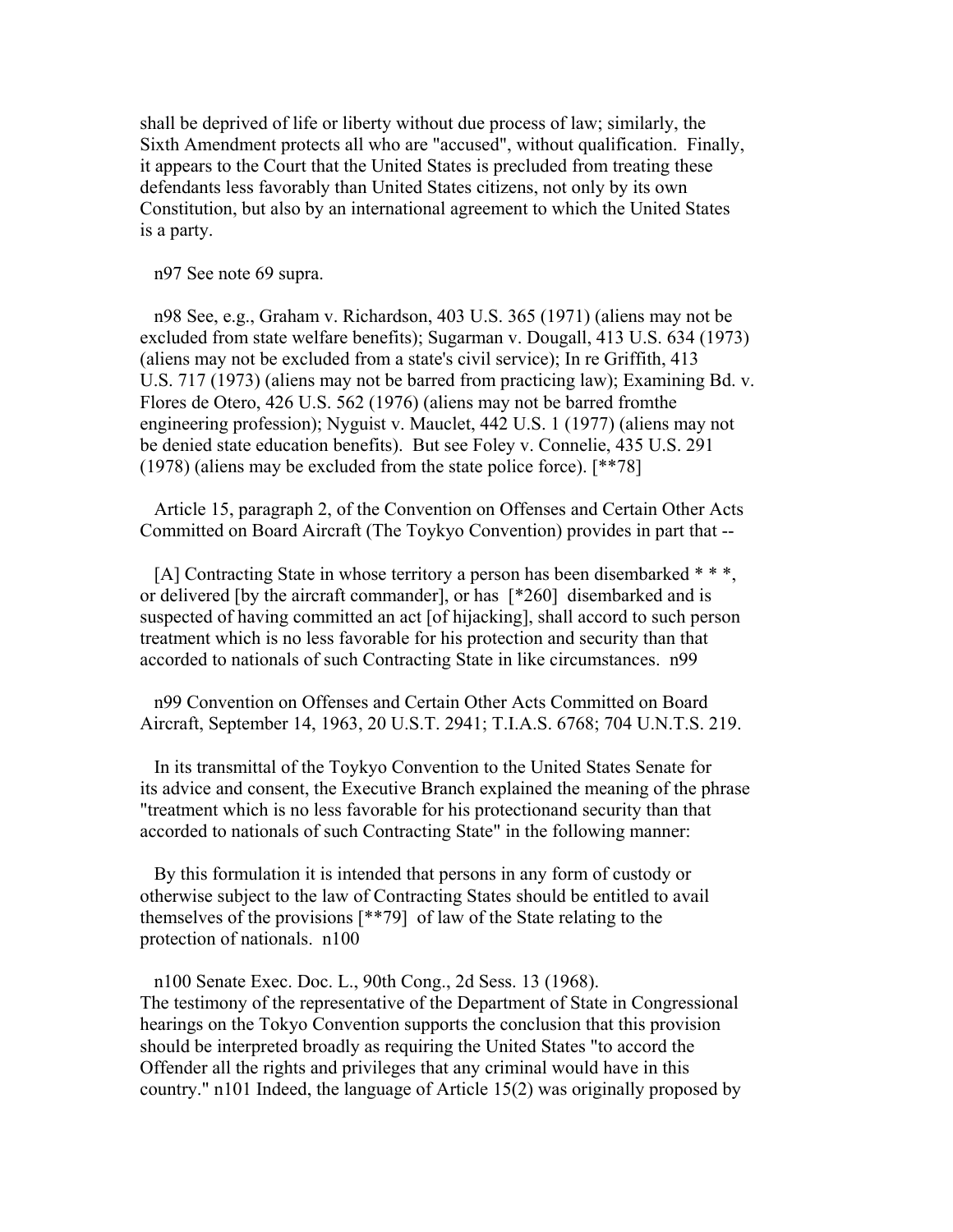the United States delegation to the 1963 International Conference on Air Law, which approved the Tokyo Convention. At that time, the United States explained that the purpose of the proposed language was:

 n101 Senate Comm. on Foreign Relations, Convention on Offenses Committed on Board Aircraft, S. Exec. Rept. No. 3, 91st Cong., 1st Sess. 20 (1969) (Statement of Murray J. Bellman, Deputy Legal Adviser, Department of State).

 To guarantee that any person who is subjected to any type of investigation or placed under any type of custody in a Contracting State is granted the same protection of his rights and immunities as nationals of such Contracting State. n102 [\*\*80]

 n102 I.C.A.O. International Conference on Air Law, Proposal of The United States of America, Doc. No. 59, 208, I.C.A.O. Doc. 8565-LC/152-2 (1963).

 Therefore, this Court believes that these defendants should be afforded the same constitutional rights that the United States would have to afford its own nationals when brought before this Court.

 In sum, this Court does not hold that jury trials must be afforded in occupation courts everywhere and under all circumstances; the Court holds only that if the United States convenes a United States court in Berlin, under the present circumstances, and charges civilians with non-military offenses, the United States must provide the defendants with the same constitutional safeguards that it must provide to civilian defendants in any other United States court. [\*261]

#### VI

 Finally, the Court must address the prosecution's suggestion that if the Court were to order a jury trial, the United States occupation authorities in Berlin may not implement the Court's order. The Prosecution states: n104

 n104 Memorandum of the United States Regarding the Selection of a Petit Jury, filed March 6, 1979, at 4.

 These [jury questions] [\*\*81] are all clearly matters within the exclusive purview of the Executive authorities -- that is, the United States occupation authorities in Berlin -- to consider and decide. They involve, foremost, policy questions on the conduct of the United States in the continuing occupation in Berlin.

 Without going further into the question of basic mechanics of directing a jury system, we submit with all due respect that because this Court lacks power to establish a jury system, both as a practical and as a political matter, it is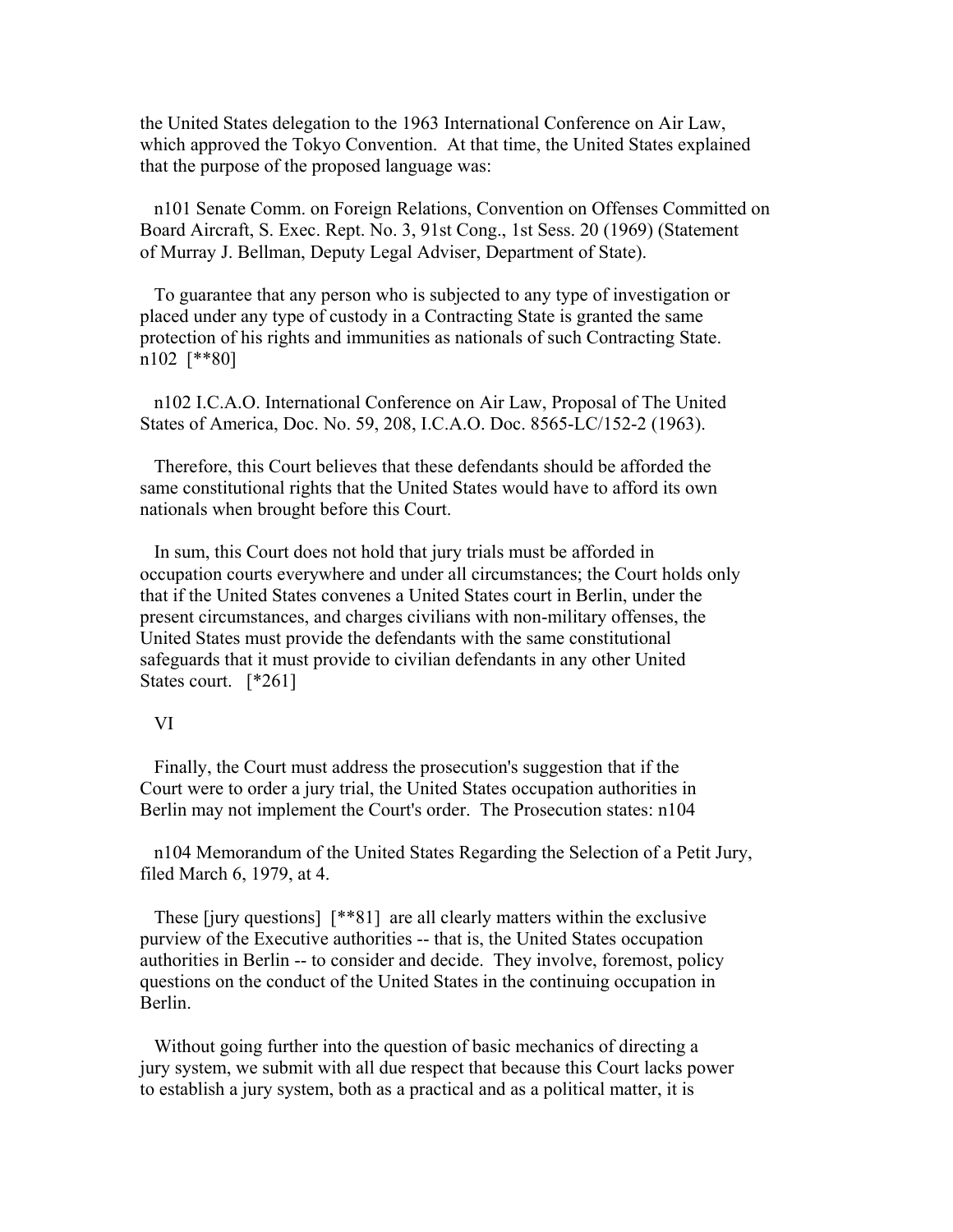simply not possible for a jury to be ordered in this case.

 Whether Law No. 46 empowers this Court to issue whatever process is necessary to select, summon and empanel a jury is academic. The Court will not issue directives to the civilian population in the American Sector of Berliu which might be countermanded by the United States occupation authorities. The civilian population should not be subjected to inconsistent directives.

 Pursuant to the authority vested in this Court by Article 3(5) of Law No. 46, the Court will simply amend the "Rules of Criminal Procedure for the United States Court for Berlin," originally promulgated on November 30, 1978, to provide [\*\*82] for trial by jury, and will direct the Clerk of the Court that 500 veniremen drawn from a cross-section of the German population of the United States Sector of Berlin be summoned to appear at the start of the trial in May. Unless the United States occupation authorities state on the record that they will comply with, and implement the Court's directive, the charges lodged against these defendants will be dismissed.

 (The outline of this Opinion was announced orally from the Bench on March 14, 1979.)

APPENDIX

#### OFFICE OF THE U.S. HIGH COMMISSIONER FOR GERMANY

BERLIN ELEMENT (United States Sector)

LAW No. 46

United States Court for Berlin

The United States High Commissioner enacts as follows:

ARTICLE 1

United States Court

 A United States Court for Berlin (herein referred to as "the Court") is hereby established for the United States Sector of Berlin. [\*262]

ARTICLE 2

Personnel

 1. The Court shall be composed of one or more United States Judges for Berlin. Any such Judge may sit as the United States Court for Berlin.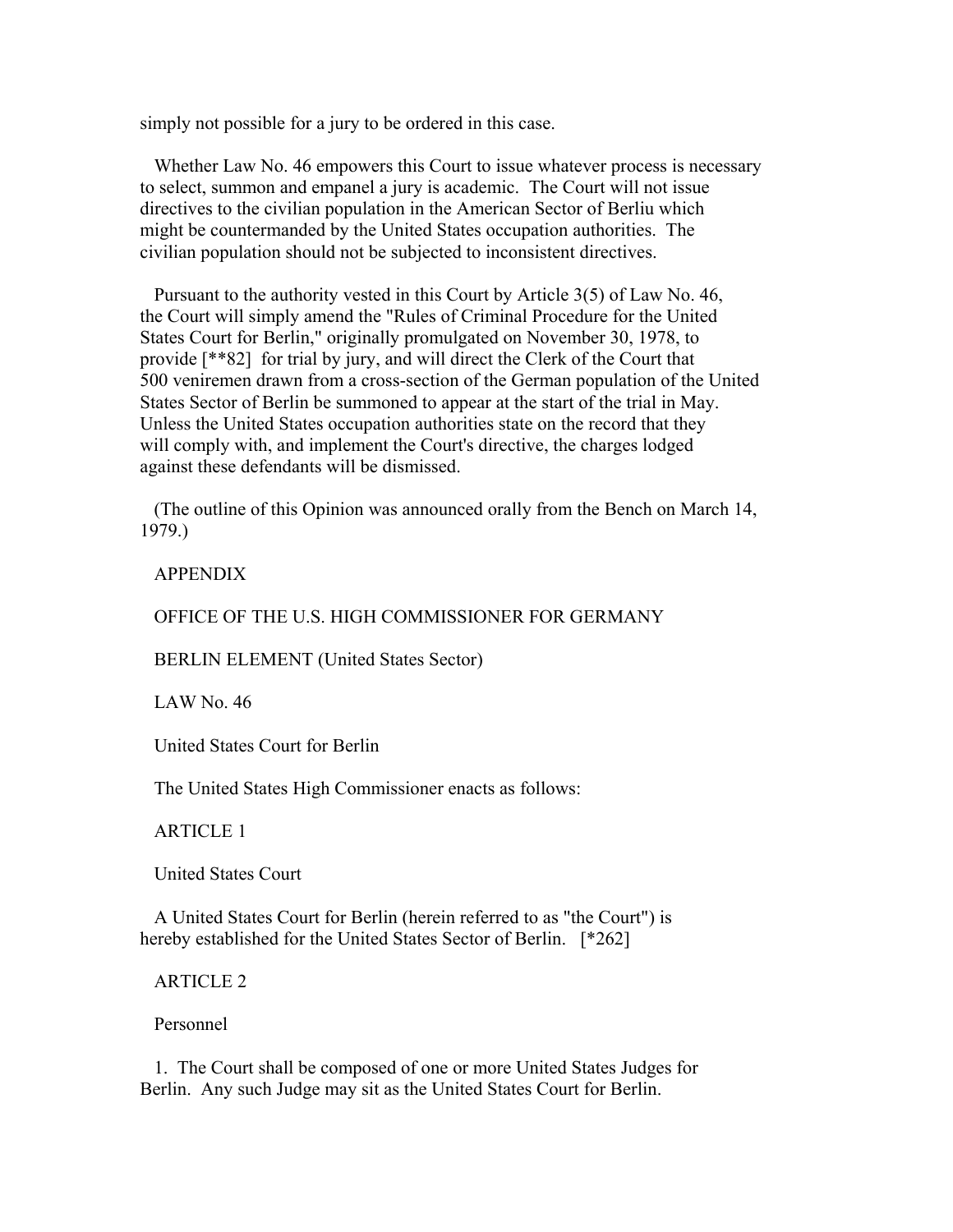2. A United States Attorney for Berlin and such Special Assistant United States Attorneys for Berlin as may be necessary n1 shall be responsible [\*\*83] for the prosecutionof all cases in the Court.

 n1 Amendment added by Ordinance Amending United States High Commissioner Law No. 46, United States Court for Berlin, done at Berlin, 1 November 1978, Allied Kommandatura Berlin Gazette, Supp. 96, Page 1220.

 3. A Clerk-Marshal of the United States Court for Berlin shall be authorized to authenticate documents, to affix the seal of the Court, to administer oaths, to summon witnesses and to enforce the orders ofthe Court.

 4. United States Judges for Berlin and, n2 the United States Attorney for Berlin and any Special Assistant United States Attorneys for Berlin n3 shall take the following oath before performing the duties of their respective offices:

n2 Ibid.

n3 Ibid.

 "I swear (or affirm) that I will at all times administer justice without fear or favor to all persons of whatever creed, race, color, or political opinion they may be, that I will do equal right to the poor and to the rich and that I will faithfully and impartially discharge and perform all the duties incumbent upon me as... according to law and to the best of my abilities and understanding (So help me God)."

The United States Commander Berlin shall administer [\*\*84] the oath.

 5. The personnel described in paragraphs 1 to 3 shall be appointed by the Chief of Mission, who may terminate such appointment at any time. As used in this Law the term "Chief of Mission" means the United States High Commissioner for Germany as well as the chief of the United States diplomatic mission in Germany. The Court may appoint such reporters, interpreters orother personnel of the United States Court for Berlin as may be required. The United States Attorney for Berlin may appoint such Assistant Prosecuting Officers or other persons as may be necessary to assist him or any Special Assistant United States Attorney in the prosecution of cases in the Court. All such persons appointed by the Court or by the United States Attorney for Berlin shall take the oath prescribed in Section (4) of this article before performingthe duties of their respective offices. The oath shall be administered by the Court for such persons as it appoints and by the United States Attorney for Berlin for such persons as he appoints. n4

n4 Ibid. [\*263]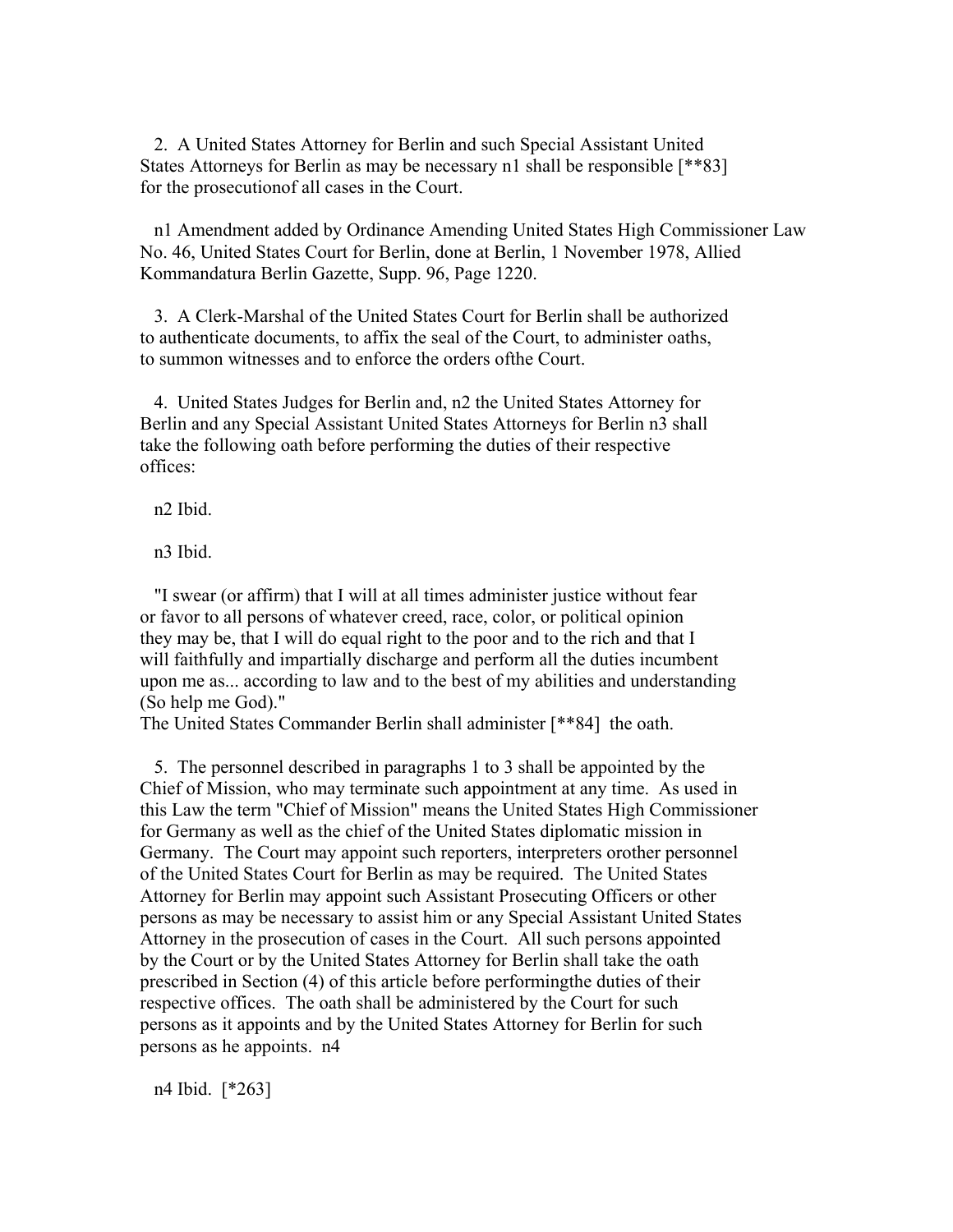## ARTICLE 3

## **Jurisdiction**

 1. Subject to the provisions of paragraph 2 the Court shall have original jurisdiction to hear [\*\*85] and decide any criminal case arising under any legislation in effect in the United States Sector of Berlin if the offense was committed within the area of Greater Berlin. n5

 n5 Amendment added by Ordinance Amending United States High Commissioner Law No. 46, United States Court for Berlin, done at Berlin, 19 October 1955, Allied Kommandatura Berlin Gazette, Supp. 75, Page 1083.

 2. Military, Naval or Air Force personnel of the Armed Forces of the United States shall not be brought to trial for any offense in or be subject to the powers ofthe Court except upon the authorization of the Commander-in-Chief, United States Army, Europe.

 3. The Court may impose any penalty which is authorized by any law under which the accused is convicted.

 4. In addition to or in lieu of any power of sentence herein authorized, the Court shall make such order as is authorized by law:

(a) concerning any property or business involved in an offense; or

(b) concerning the person of the accused.

5. Subject to the provisions of paragraph 2 any United States Judge for Berlinshall have power to administer oaths, to punish for contempt of court (whether or not committed in their presence), [\*\*86] to compel the attendance of witnesses and order their detention, to compel the production of documents, to take depositions and to issue commissions for the taking thereof, to issue warrants of arrest and for search and seizure, to admit to bail, to commit for trial, to establish consistently with applicable legislation rules of practice and proceedings, and to exercise all other powers incidental to theperformance.

 6. A record shall be made and kept of all proceedings before the Court. Findings of fact and conclusions of law shall be made in all cases decided by the Court except in cases in which a plea of guilty has been accepted.

 7. The Court shall have the power to modify or amend its findings, sentence or judgment, and to order a new trial if required in the interest of justice. A motion for a new trial based on the ground of newly-discovered evidence shall be made not later than two years after final judgment. A motion for a new trial based on any other ground shall be made within five days after judgment orwithin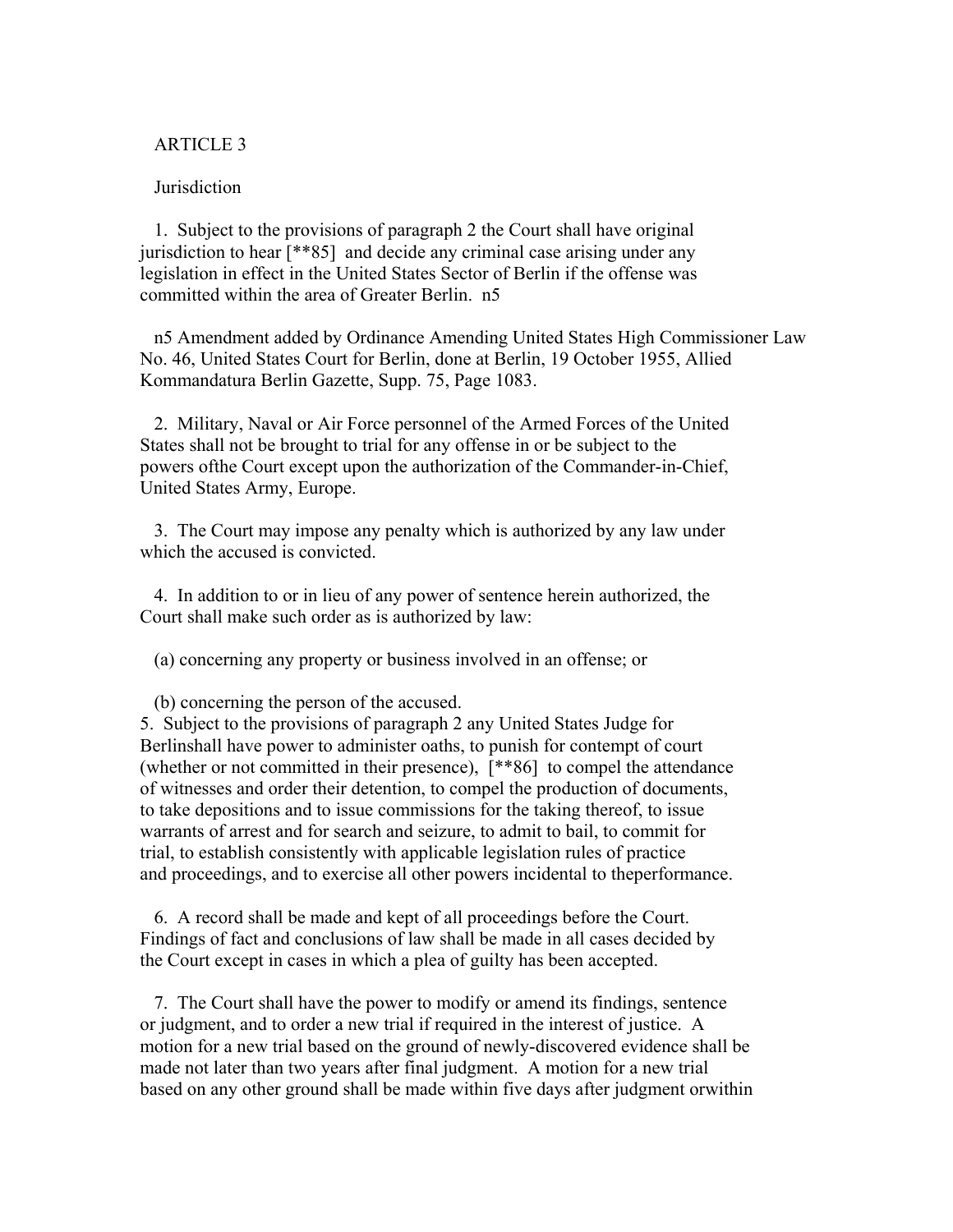such further time as the Court fix during the five-day period. The Court may correct an illegal sentence at any time and may reduce a sentence within sixty [\*\*87] days after sentence is imposed. Clerical mistakes in judgments, orders or other parts of a record and errors in the record arising from oversight or omission may be corrected by the Court at any time and after such notice, if any, as the Court orders. [\*264]

 8. Subject to the provisionsof paragraph 2 the United States Commander Berlin may empower officials other than United States Judges for Berlin to issue warrants of arrest, and for search and seizure, to compel the attendance of witnesses and the production of documents, to admit to bail (except in the case of murder), to administer oaths and to commit for trial n6

n6 Ibid.

ARTICLE 4

Process

 Process, which shall include summons, subpoena and other writs provided for issuance by the Court, shall be in such form as any United States Judge for Berlin may prescribe and shall run throughout the United States Sector of Berlin.

### ARTICLE<sub>5</sub>

#### Review of Decisions

 1. Any defendant may petition the Chief of Mission to review the conviction or sentence pronounced by the Court or both. Such petition shall be filed within thirty days from the entry of the final order or within such extended time as the Chief of Mission [\*\*88] may allow.

 2. Upon such review, the Chief of Mission may affirm, vacate or modify the findings, judgment or sentence of the Court in whole or in part and may order a new trial. He may refer the petition to a board to advise him on the matter.

#### ARTICLE 6

# Cases Removed or Transferred from German Courts

 1. Power conferred upon the Court under this Law may be exercised by the Court in any case removed, transferred or referred to the Court under the provisions of Allied Kommandatura, Law No. 7. In any case so transferred from a German court the Court may suspend for a definate period or an indefinite period, declare null and void or invalidate as of any date, in whole or in part,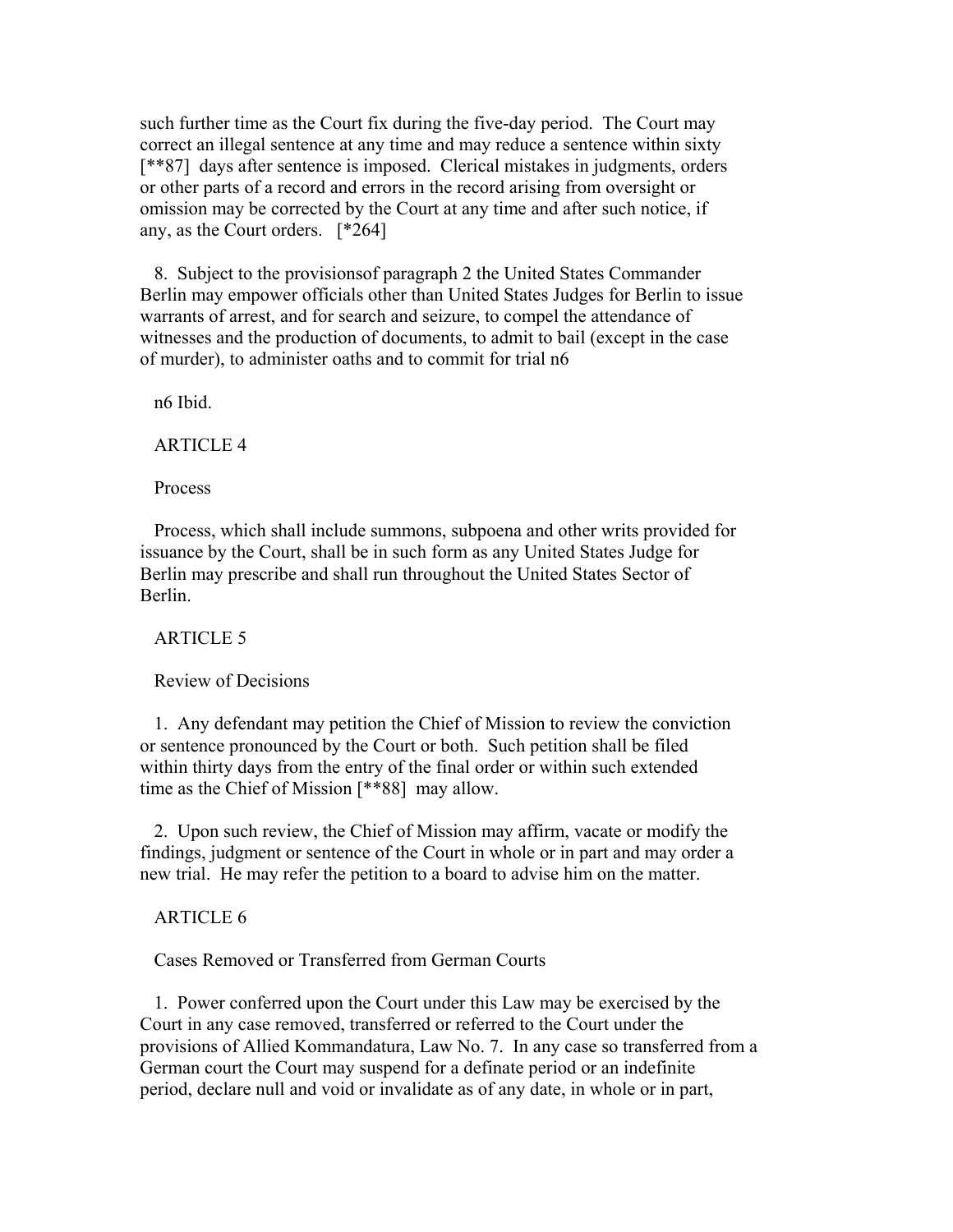any proceedings, de novo or otherwise, with trial, adjudication orother appropriate dispositions of such case.

 2. The Court shall have in any case removed, referred or transferred to them from a German court, in addition to the jurisdiction otherwise conferred by this Law, all jurisdiction over persons and subject matter which, under German law, the German court in which the case was originally instituted would have had but for the provisions of Allied Kommandatura Law No. 7 and the exercise of [\*\*89] powers thereunder. In addition, the Court shall have the power to determine the jurisdiction of the German court over persons and subject matter in the case so removed. [\*265]

ARTICLE 7

Repeals and Transitional Provisions

 1. United States High Commissioner Law No. 20 is hereby repealed, within the United States Sector of Berlin, provided that this repeal shall not affect the disposition of any case pending on the effective date of this Law in a court established by Law No. 20; provided, further, the Clerk-Marshal of the United States Court for Berlin may, for the purpose of levying execution on a judgment of the United States Court of the Allied High Commissioner for Germany, issue a certified copy of such judgment with the following clause added thereto. n7

 n7 Amendment added by Ordinance No. 2, Amending United States High Commissioner Law No. 46, United States Court for Berlin, done at Berlin, 9 February 1957, Allied Kommandatura Berlin Gazette, Supp. 83, Page 1132.

 "The foregoing certified copy is issued to the (designation of party) for the purpose of levying execution."

2. All records, process, other documents and rules required for the administration [\*\*90] of justice shall, until a United States Judge for Berlin directs otherwise, and except to the extent he so directs, be mutatis mutandis, in such form as have heratofore been required for or in use in the United States Court of the Allied High Commission for Germany.

ARTICLE 8

Effective Date and Area of Applicability

 This Law is applicable in the United States Sector of Berlin and shall become effective on the date of its signature.

Done at Bad Godesberg, on April 28, 1955.

JAMES B. CONANT